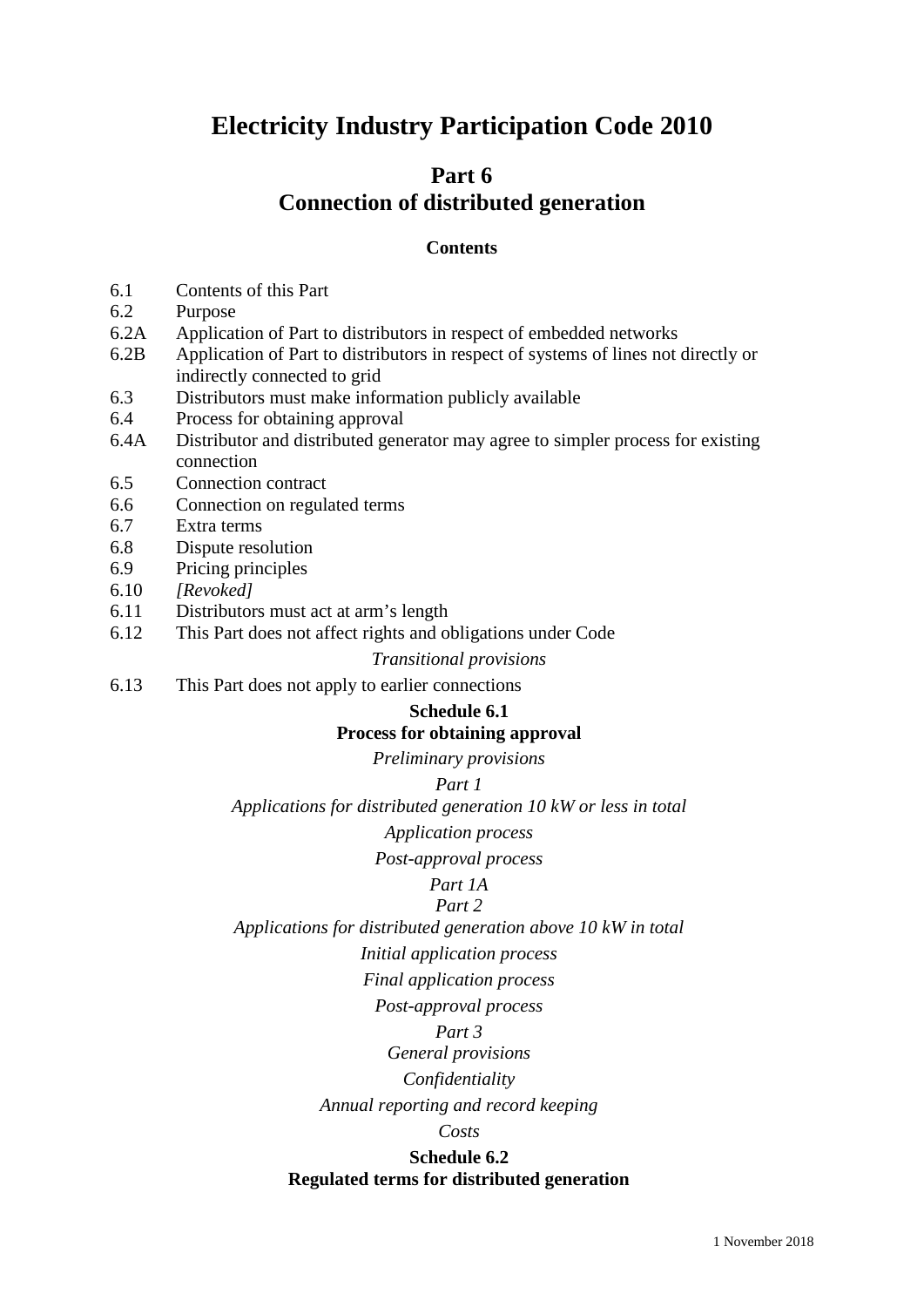# *General Meters Access Interruptions and disconnections Confidentiality Pricing Liability*

#### **Schedule 6.3 Default dispute resolution process**

## **Schedule 6.4 Pricing principles**

*Share of generation-driven costs Repayment of previously funded investment Non-firm connection service*

# **Schedule 6.5 Prescribed maximum fees**

# **6.1 Contents of this Part**

This Part specifies—

- (a) a framework to enable the connection and continued connection of **distributed generation** if consistent with **connection and operation standards**; and
- (b) in Schedule 6.1, processes (including time frames) under which **distributed generators** may—
	- (i) connect **distributed generation**; or
	- (ii) continue an existing connection of **distributed generation** if the connection contract for the **distributed generation**—
		- (A) is in force and the **distributed generator** wishes to extend the term of the connection contract; or
		- (B) has expired; or
	- (iii) continue an existing connection of **distributed generation** that is connected without a connection contract if the **regulated terms** do not apply; or
	- (iv) change the **nameplate capacity** or fuel type of connected **distributed generation**; and
- (c) in Schedule 6.2, the **regulated terms** that apply to the connection of **distributed generation** in the absence of contractually agreed terms; and
- (d) in Schedule 6.3, a default dispute resolution process for disputes related to this Part; and
- (e) in Schedule 6.4, the pricing principles to be applied for the purposes of this Part; and

<sup>(</sup>f) in Schedule 6.5, prescribed maximum fees.

Compare: SR 2007/219 r 4

Clause 6.1(a) and (b): substituted, on 23 February 2015, by clause 5 of the Electricity Industry Participation Code Amendment (Distributed Generation) 2014.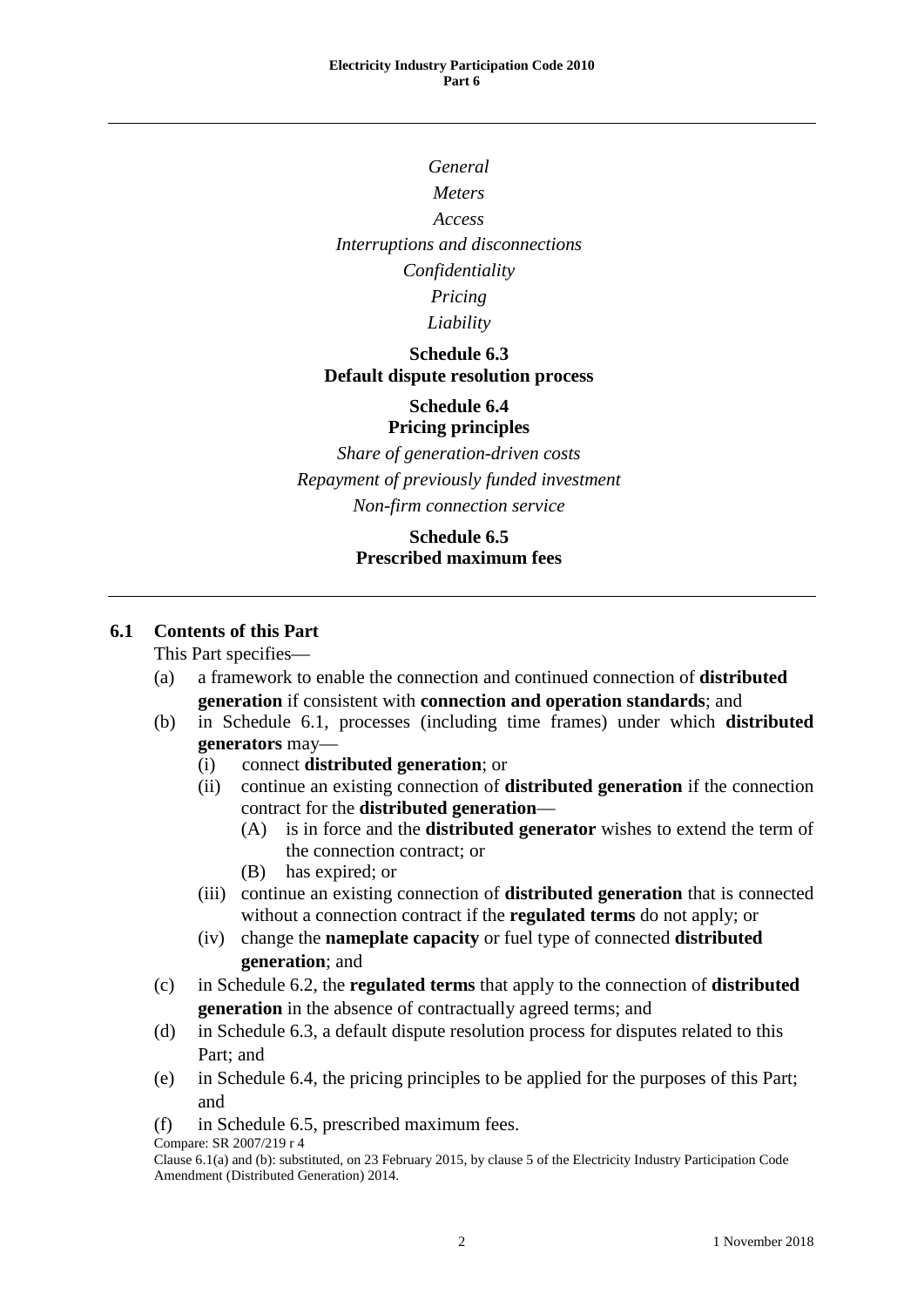Clause 6.1(a): amended, on 5 October 2017, by clause 26(1) of the Electricity Industry Participation Code Amendment (Code Review Programme) 2017.

Clause 6.1(b): amended, on 5 October 2017, by clause 26(2) of the Electricity Industry Participation Code Amendment (Code Review Programme) 2017.

Clause 6.1(c): amended, on 23 February 2015, by clause 75 of the Electricity Industry Participation Code Amendment (Distributed Generation) 2014.

Clause 6.1(c): amended, on 5 October 2017, by clause 26(3) of the Electricity Industry Participation Code Amendment (Code Review Programme) 2017.

## **6.2 Purpose**

The purpose of this Part is to enable **distributed generation** to be connected to a **distribution network** or to a **consumer installation** that is connected to a **distribution network**, if being connected is consistent with **connection and operation standards**. Compare: SR 2007/219 r 3

Clause 6.2: amended, on 23 February 2015, by clauses 6 and 75 of the Electricity Industry Participation Code Amendment (Distributed Generation) 2014.

Clause 6.2: replaced, on 5 October 2017, by clause 27 of the Electricity Industry Participation Code Amendment (Code Review Programme) 2017.

#### **6.2A Application of Part to distributors in respect of embedded networks**

Nothing in this Part applies to—

- (a) a **distributor** in respect of the **distributor's** ownership or operation of an **embedded network** that conveys less than 5 GWh of **electricity** per annum; or
- (b) a **distributed generator** when the **distributed generator** wishes to connect or has **distributed generation** connected to such an **embedded network**.

Clause 6.2A: inserted, on 1 February 2016, by clause 7 of the Electricity Industry Participation Code Amendment (Code Review Programme) 2015.

Clause 6.2A(b): amended, on 5 October 2017, by clause 28 of the Electricity Industry Participation Code Amendment (Code Review Programme) 2017.

# **6.2B Application of Part to distributors in respect of systems of lines not directly or indirectly connected to grid**

Nothing in this Part applies to—

- (a) a **distributor** in respect of the **distributor's** ownership or operation of a system of **lines** that is used for providing **line function services** only to the **distributor**; or
- (b) a **distributor** in respect of the **distributor's** ownership or operation of a system of **lines**—
	- (i) that conveys less than 5 GWh of **electricity** per annum; and
	- (ii) that is not—
		- (A) directly connected to the **grid**; or
		- (B) indirectly connected to the **grid** through 1 or more other **networks**; or
- (c) a **distributed generator** when the **distributed generator** wishes to connect or has **distributed generation** connected to a system of **lines** described in paragraph (b).

Heading: amended, on 5 October 2017, by clause 29(1) of the Electricity Industry Participation Code Amendment (Code Review Programme) 2017.

Clause 6.2B: inserted, on 1 February 2016, by clause 7 of the Electricity Industry Participation Code Amendment (Code Review Programme) 2015.

Clause 6.2B(b)(ii)(A) and (B): amended, on 5 October 2017, by clause 29(2) of the Electricity Industry Participation Code Amendment (Code Review Programme) 2017.

Clause 6.2B(c): amended, on 5 October 2017, by clause 29(2) of the Electricity Industry Participation Code Amendment (Code Review Programme) 2017.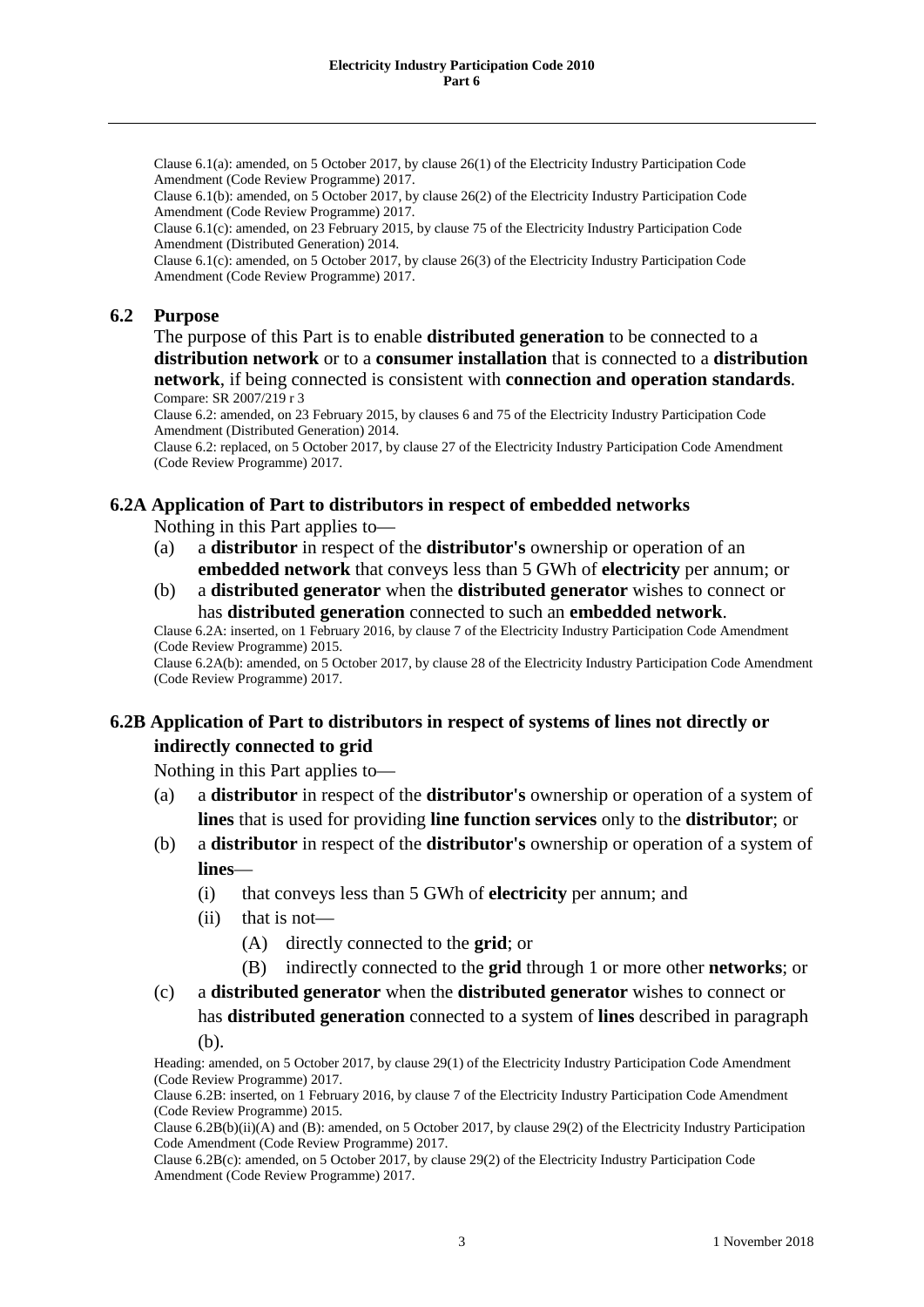## **6.3 Distributors must make information publicly available**

- (1) The purpose of this clause is to require each **distributor** to make certain information publicly available to enable the approval of **distributed generation** under Schedule 6.1.
- (2) Each **distributor** must make publicly available, free of charge, from its office and Internet site,—
	- (a) forms for applications under Schedule 6.1; and
	- (b) the **distributor's connection and operation standards**; and
	- (c) a copy of the **regulated terms**, together with an explanation of how the **regulated terms** will apply if—
		- (i) approval is granted under Schedule 6.1; and
		- (ii) the **distributor** and the **distributed generator** do not enter into a connection contract; and
	- (d) a statement of the circumstances in which **distributed generation** will be, or may be, curtailed or interrupted from time to time in order to ensure that the **distributor's** other **connection and operation standards** are met; and
	- (da) a list of all locations on its **distribution network** that the **distributor**
		- (i) knows to be subject to **export congestion**; or
		- (ii) expects to become subject to **export congestion** within the next 12 months; and
	- (e) a list of any fees that the **distributor** charges under Schedule 6.1, which must not exceed the relevant maximum fees prescribed in Schedule 6.5; and
	- (f) a list of the makes and models of inverters that the **distributor** has approved for connection to its **distribution network**; and
	- (g) the **distributor's** contact information for any enquiries relating to the connection of **distributed generation** to its **distribution network**.
- (3) The application forms referred to in subclause  $(2)(a)$  must specify the information, including any supporting documents, that must be provided with an application under Schedule 6.1.
	- Compare: SR 2007/219 r 6

Clause 6.3(1): substituted, on 23 February 2015, by clause 7(1) of the Electricity Industry Participation Code Amendment (Distributed Generation) 2014.

Clause  $6.3(2)(a) - (c)$ : substituted, on 23 February 2015, by clause 7(2) of the Electricity Industry Participation Code Amendment (Distributed Generation) 2014.

Clause  $6.3(2)(c)(ii)$ , (f) and (g): amended, on 5 October 2017, by clause 30(1) of the Electricity Industry Participation Code Amendment (Code Review Programme) 2017.

Clause 6.3(2)(d): amended, on 23 February 2015, by clause 7(3) of the Electricity Industry Participation Code Amendment (Distributed Generation) 2014.

Clause 6.3(2)(d): amended, on 5 October 2017, by clause 30(2) of the Electricity Industry Participation Code Amendment (Code Review Programme) 2017.

Clause 6.3(2)(da): inserted, on 23 February 2015, by clause 7(4) of the Electricity Industry Participation Code Amendment (Distributed Generation) 2014.

Clause 6.3(2)(e): substituted, on 23 February 2015, by clause 7(5) of the Electricity Industry Participation Code Amendment (Distributed Generation) 2014.

Clause 6.3(2)(f) and (g): inserted, on 23 February 2015, by clause 7(5) of the Electricity Industry Participation Code Amendment (Distributed Generation) 2014.

Clause 6.3(3): substituted, on 23 February 2015, by clause 7(6) of the Electricity Industry Participation Code Amendment (Distributed Generation) 2014.

# **6.4 Process for obtaining approval**

(1) Schedule 6.1 applies if a **distributed generator** wishes to—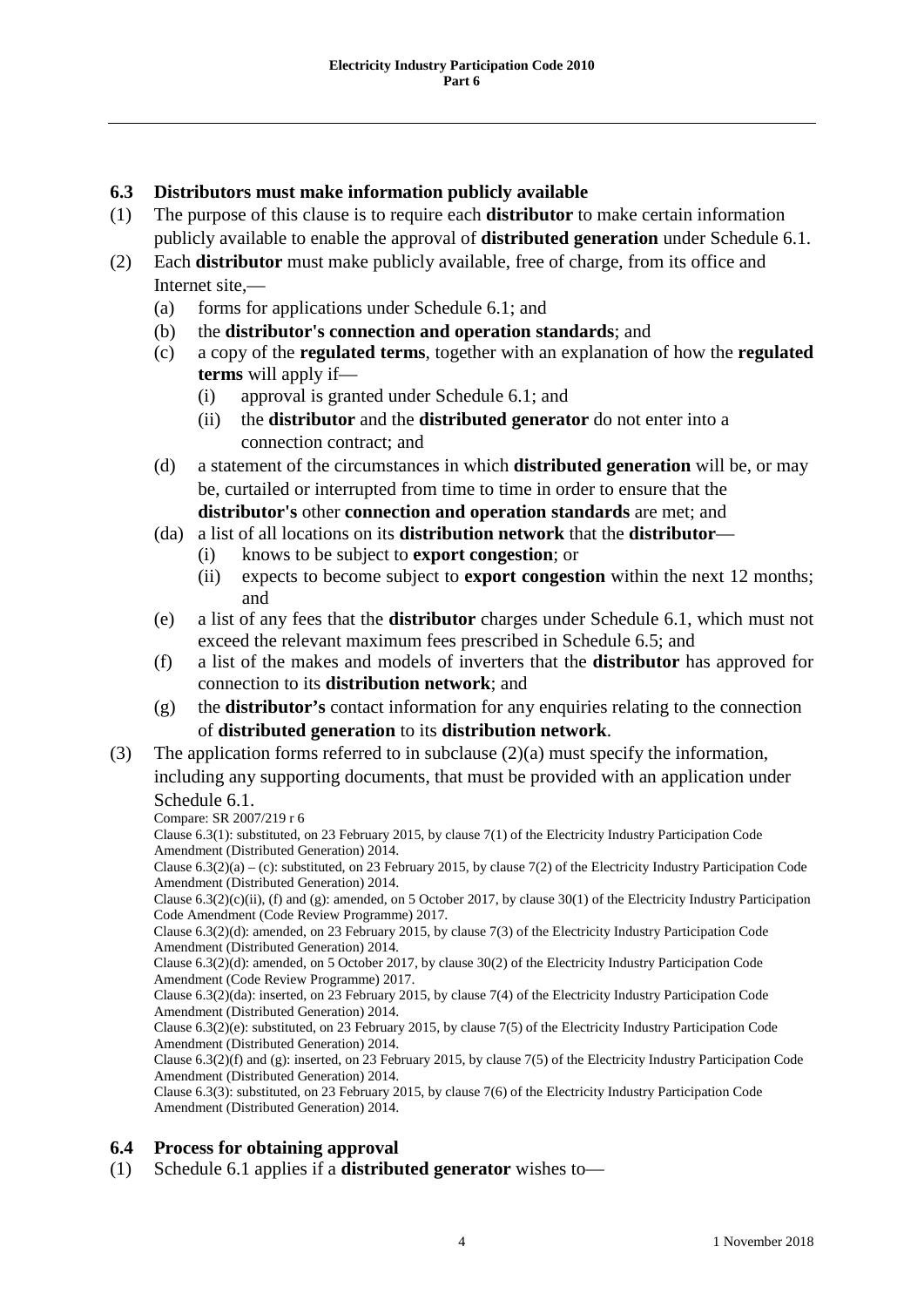- (a) connect **distributed generation**, whether on the **regulated terms** or on other terms; or
- (b) continue an existing connection of **distributed generation** if the connection contract for the **distributed generation—**
	- (i) is in force and the **distributed generator** wishes to extend the term of the connection contract; or
	- (ii) has expired; or
- (c) continue an existing connection of **distributed generation** that is connected without a connection contract if the **regulated terms** do not apply; or
- (d) change the **nameplate capacity** or fuel type of connected **distributed generation**.
- (2) A **distributor** must approve an application submitted under Schedule 6.1 if the application complies with the requirements of that Schedule.
- (3) Except as provided in clause 6.4A, a **distributor** cannot contract out of the provisions of Schedule 6.1 with a **distributed generator**.

Compare: SR 2007/219 r 7

Clause 6.4: substituted, on 23 February 2015, by clause 8 of the Electricity Industry Participation Code Amendment (Distributed Generation) 2014.

Clause 6.4(1): amended, on 5 October 2017, by clause 31 of the Electricity Industry Participation Code Amendment (Code Review Programme) 2017.

## **6.4A Distributor and distributed generator may agree to simpler process for existing connection**

A **distributor** and a **distributed generator** may agree a simpler process for the continued connection of **distributed generation** to the **distributor's distribution network** than the relevant process set out in Schedule 6.1 if—

- (a) a connection contract for the **distributed generation**
	- (i) is in force and the **distributed generator** wishes to extend the term of the connection contract; or
	- (ii) has expired; or
- (b) the **distributed generation** is connected without a connection contract; or
- (c) there is a change in the **nameplate capacity** or fuel type of the **distributed generation**.

Clause 6.4A: inserted, on 23 February 2015, by clause 8 of the Electricity Industry Participation Code Amendment (Distributed Generation) 2014.

Clause 6.4A: amended, on 5 October 2017, by clause 32 of the Electricity Industry Participation Code Amendment (Code Review Programme) 2017.

## **6.5 Connection contract**

If a **distributor** and a **distributed generator** enter into a contract for the connection of **distributed generation**,—

(a) their rights and obligations in respect of the connection of the **distributed generation** are governed by that contract, and accordingly the **regulated terms** do not apply; and

(b) a breach of the terms of that contract is not a breach of this Code. Compare: SR 2007/219 r 8

Heading: amended, on 23 February 2015, by clause 9 of the Electricity Industry Participation Code Amendment (Distributed Generation) 2014.

Clause 6.5: amended, on 23 February 2015, by clauses 9 and 75 of the Electricity Industry Participation Code Amendment (Distributed Generation) 2014.

Clause 6.5: amended, on 5 October 2017, by clause 33 of the Electricity Industry Participation Code Amendment (Code Review Programme) 2017.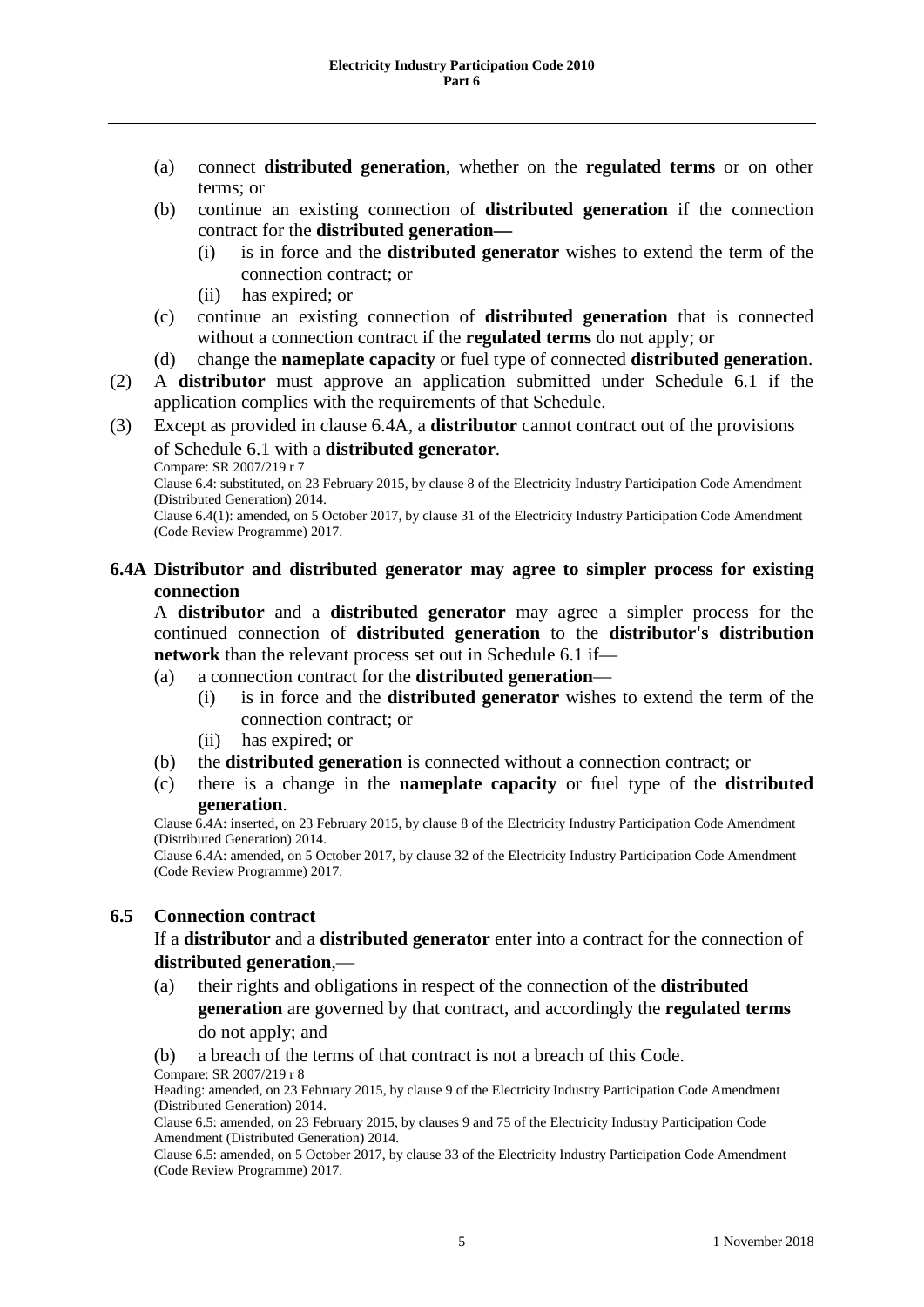#### **6.6 Connection on regulated terms**

- (1) Schedule 6.2 sets out the **regulated terms** for the connection of **distributed generation**.
- (2) The **regulated terms** apply in the following circumstances:
	- (a) if a **distributor** and a **distributed generator** do not enter into a connection contract by the expiry of the period for negotiating a connection contract under clauses 9 or 24 of Schedule 6.1:
	- (b) in accordance with clause 9G of Schedule 6.1.
- (3) If the **regulated terms** apply,—
	- (a) the parties' rights and obligations in respect of the connection of the **distributed generation** are governed by the **regulated terms**; and
	- (b) a breach of the **regulated terms** is not a breach of contract.
- (4) Despite this clause, a **distributor** and a **distributed generator** may at any time, by agreement, enter into a connection contract that will apply instead of the **regulated**

#### **terms**.

Compare: SR 2007/219 r 9 Clause 6.6: amended, on 5 October 2017, by clause 34 of the Electricity Industry Participation Code Amendment

(Code Review Programme) 2017.

Clause 6.6(1): amended, on 23 February 2015, by clause 75 of the Electricity Industry Participation Code Amendment (Distributed Generation) 2014.

Clause 6.6(2) and (4): substituted, on 23 February 2015, by clause 10 of the Electricity Industry Participation Code Amendment (Distributed Generation) 2014.

Clause 6.6(3): amended, on 23 February 2015, by clause 75 of the Electricity Industry Participation Code Amendment (Distributed Generation) 2014.

## **6.7 Extra terms**

- (1) The parties' rights and obligations in respect of a connection on the **regulated terms** are also governed by any other terms and conditions that—
	- (a) were made publicly available under clause  $6.3(2)(d)$  in a statement of the terms and conditions that would apply to **distributed generation** if there is congestion on the **distribution network**; or
	- (b) cover any other incidental matters (for example, invoicing procedures) if—
		- (i) the matters are not covered by the **regulated terms**; and
		- (ii) the other matters are reasonable terms and conditions that either were proposed by the **distributor** during the 30 **business day** negotiation period as part of a connection contract or are terms that would be implied by law if the connection was under a connection contract; and
		- (iii) the other terms and conditions do not contradict any of the **regulated terms**.
- (2) In this Part, if the parties have agreed to change all or any part of 1 or more of the **regulated terms** as part of a binding contract, the resulting contract is, in total, a connection contract on terms that apply instead of the **regulated terms** for the purposes of this Part.

Compare: SR 2007/219 r 10

Clause 6.7: amended, on 23 February 2015, by clauses 11 and 75 of the Electricity Industry Participation Code Amendment (Distributed Generation) 2014.

Clause 6.7: amended, on 5 October 2017, by clause 35 of the Electricity Industry Participation Code Amendment (Code Review Programme) 2017.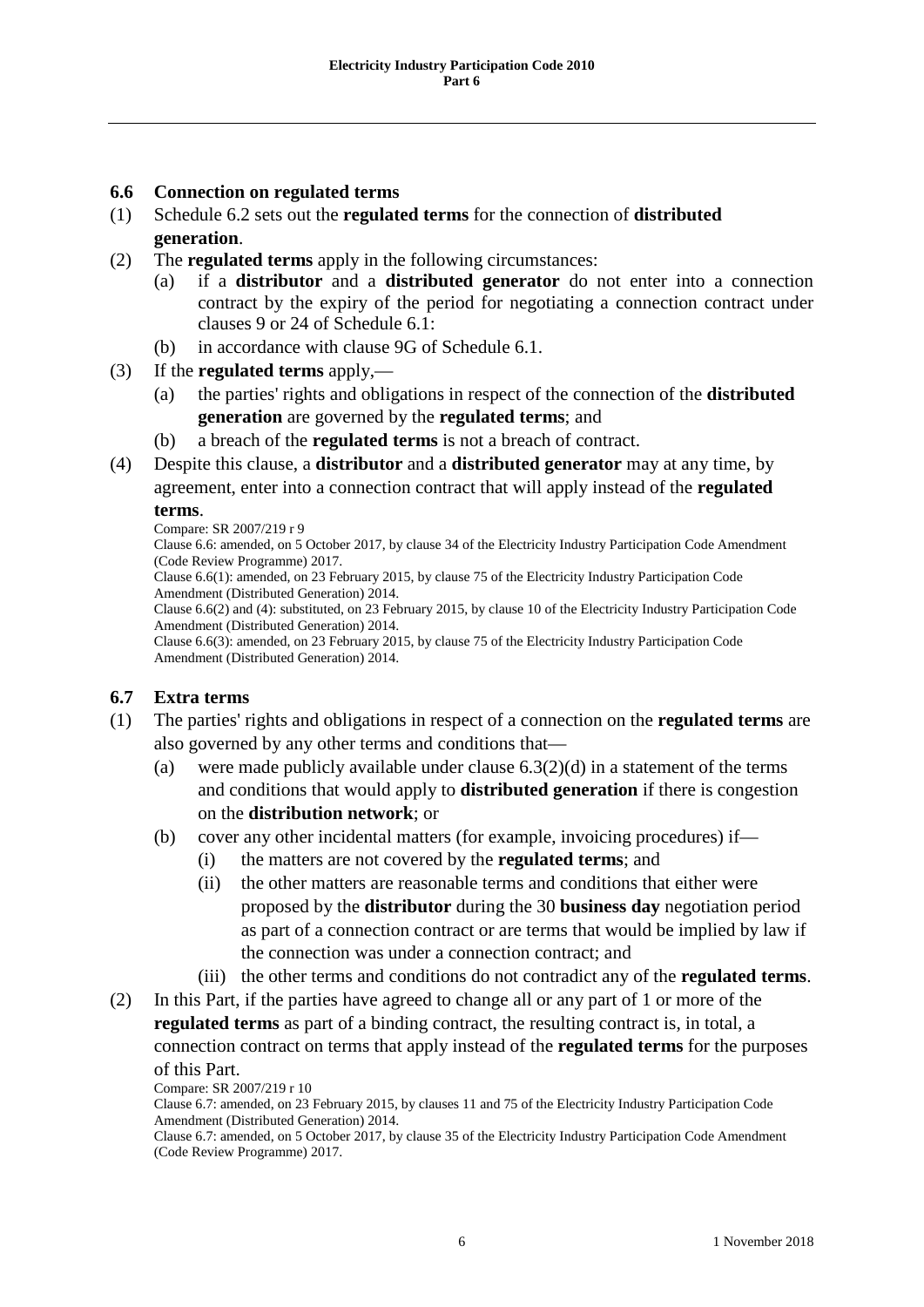## **6.8 Dispute resolution**

—

- (1) Subject to subclause (2), Schedule 6.3 applies to a dispute between a **distributed generator** that is a **participant** and a **distributor** arising from any one of the following
	- (a) an allegation that a party has breached any of the **regulated terms** that apply under clause 6.6(2); and
	- (aa) an allegation that conditions specified by the **distributor** under clause 18 of Schedule 6.1 are not reasonably required; and
	- (ab) an allegation that a party has not attempted to negotiate in good faith under clause 6 or clause 21 of Schedule 6.1; and
	- (b) an allegation that a party has breached any of the other provisions of this Part.
- (2) However, Schedule 6.3 does not apply to disputes between a **distributed generator** and a **distributor**—
	- (a) arising from an allegation that a party has breached any of the terms of a connection contract; or
	- (b) arising from an allegation that a party has breached any of the extra terms referred to in clause  $6.7(1)$ ; or
	- (c) that the **distributed generator** and the **distributor** have agreed should be determined by any other agreed method (for example, under any dispute resolution scheme under section 95 of the **Act**).

Compare: SR 2007/219 r 11

Clause 6.8: amended, on 5 October 2017, by clause 36 of the Electricity Industry Participation Code Amendment (Code Review Programme) 2017.

Clause 6.8(1) and (1)(a): amended, on 23 February 2015, by clause 12(1) and (2) of the Electricity Industry Participation Code Amendment (Distributed Generation) 2014.

Clause 6.8(1)(aa) and (ab): inserted, on 23 February 2015, by clause 12(3) of the Electricity Industry Participation Code Amendment (Distributed Generation) 2014.

Clause 6.8(1)(b): substituted, on 23 February 2015, by clause 12(4) of the Electricity Industry Participation Code Amendment (Distributed Generation) 2014.

Clause 6.8(2)(a): amended, on 23 February 2015, by clauses 12(5) and 75 of the Electricity Industry Participation Code Amendment (Distributed Generation) 2014.

# **6.9 Pricing principles**

Schedule 6.4 applies in accordance with—

- (a) clause 19 of Schedule 6.2; and
- (b) clause 4 of Schedule 6.3.
- Compare: SR 2007/219 r 12

Clause 6.9(a): amended, on 23 February 2015, by clause 13 of the Electricity Industry Participation Code Amendment (Distributed Generation) 2014.

#### **6.10** *[Revoked]*

Compare: SR 2007/219 r 13

Clause 6.10: revoked, on 23 February 2015, by clause 14 of the Electricity Industry Participation Code Amendment (Distributed Generation) 2014.

## **6.11 Distributors must act at arm's length**

A **distributor** must use, in respect of all **distributed generators**, the same reasonable efforts in processing and considering applications and notices under Schedule 6.1, regardless of—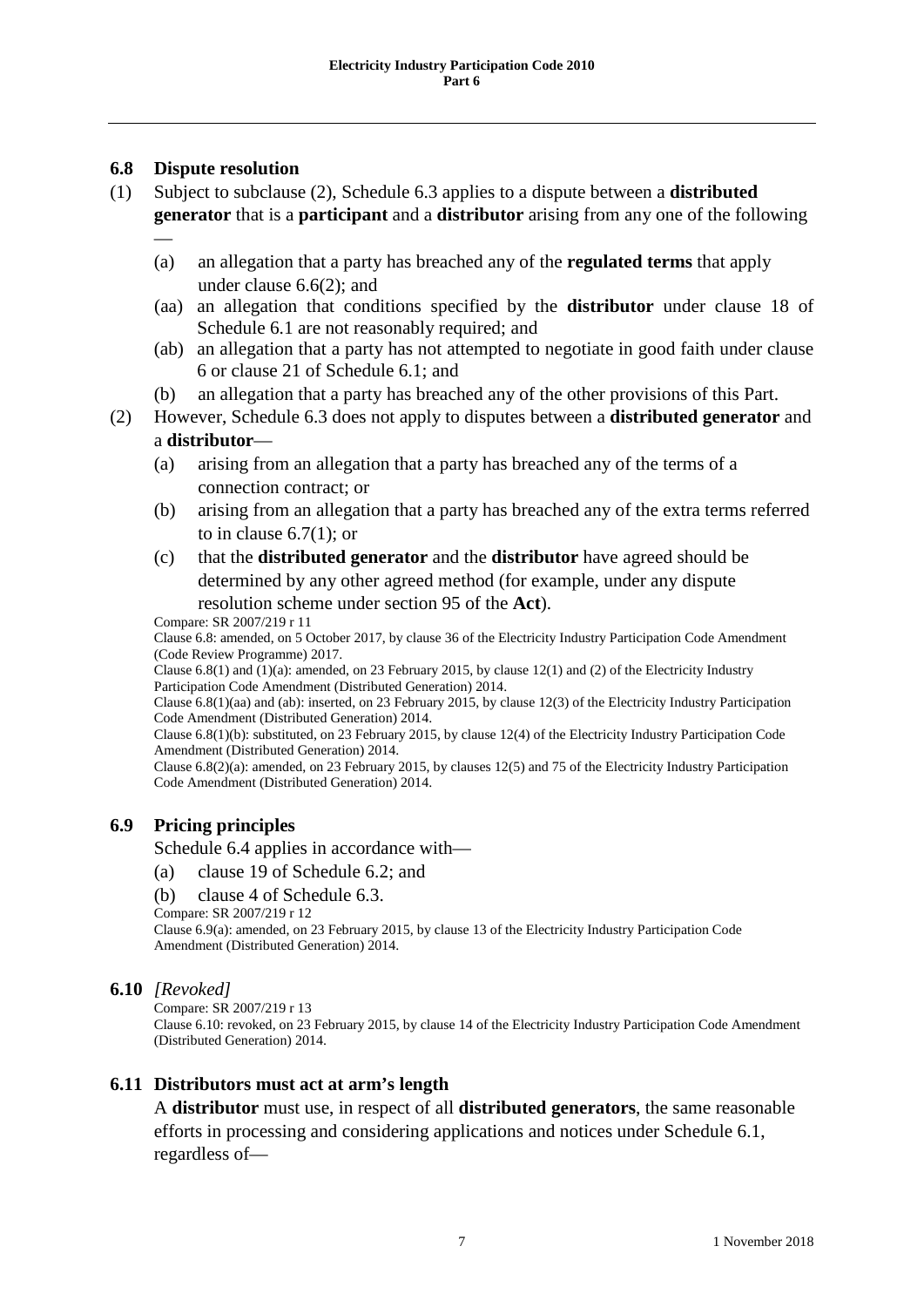## (a) whether the **distributor** has an ownership interest or a beneficial interest in the **distributed generator**; or

#### (b) who the **distributed generator** is.

Compare: SR 2007/219 r 14

Heading: amended, on 23 February 2015, by clause 15(1) of the Electricity Industry Participation Code Amendment (Distributed Generation) 2014.

Clause 6.11 and 6.11(a): amended, on 23 February 2015, by clause 15(2) of the Electricity Industry Participation Code Amendment (Distributed Generation) 2014.

Clause 6.11(b): substituted, on 23 February 2015, by clause 15(3) of the Electricity Industry Participation Code Amendment (Distributed Generation) 2014.

#### **6.12 This Part does not affect rights and obligations under Code**

This Part does not affect any rights or obligations of a **distributor** or a **distributed generator** under any other clause in this Code.

Compare: SR 2007/219 r 15

#### *Transitional provisions*

#### **6.13 This Part does not apply to earlier connections**

This Part does not apply in relation to, or affect, any **distributed generation** that was connected under a contract entered into before 30 August 2007, except for the purpose

of renewing or extending the term of the contract.

#### Compare: SR 2007/219 r 17

Clause 6.13: substituted, on 23 February 2015, by clause 16 of the Electricity Industry Participation Code Amendment (Distributed Generation) 2014.

Clause 6.13: amended, on 5 October 2017, by clause 37 of the Electricity Industry Participation Code Amendment (Code Review Programme) 2017.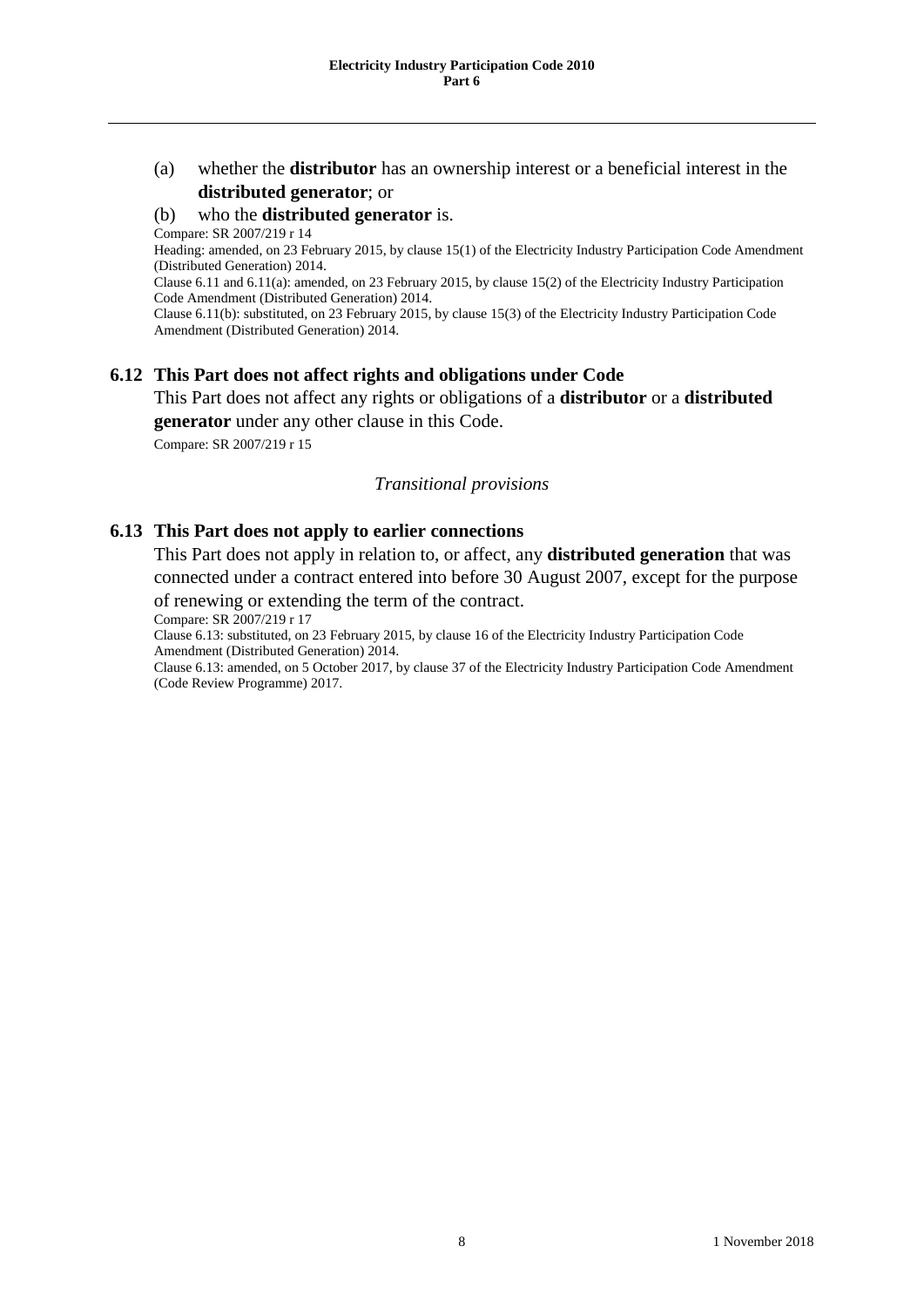# **Schedule 6.1 cl 6.4 Process for obtaining approval**

Heading: amended, on 23 February 2015, by clause 17 of the Electricity Industry Participation Code Amendment (Distributed Generation) 2014.

#### **Contents**

#### *Preliminary provisions*

- 1A Contents of this Schedule
- 1B Distributed generator must apply
- 1C How Parts apply to applications
- 1D When application may be made under Part 1A

#### **Part 1**

[Applications for distributed generation 10 kW or less in total](http://www.legislation.govt.nz/regulation/public/2007/0219/latest/whole.html#DLM1297904#DLM1297904)

1 Contents of this Part

#### *Application process*

- 2 Applications under this Part of this Schedule
- 3 Distributor's decision on application
- 4 Extension of time by mutual agreement for distributor to process application
- 5 Distributed generator must give notice of intention to negotiate

#### *Post-approval process*

- 6 30 business days to negotiate connection contract if distributed generator gives notice of intention to proceed
- 7 Testing and inspection
- 8 Connection of distributed generation if connection contract negotiated
- 9 Connection of distributed generation on regulated terms if connection contract not negotiated

#### **Part 1A**

Applications for distributed generation of 10 kW or less in total in specified circumstances

- 9A Contents of this Part
- 9B Application for distributed generation of 10 kW or less in total in specified circumstances
- 9C Distributor may inspect distributed generation
- 9D Export congestion
- 9E Non-compliance or incomplete information
- 9F Notice of final approval
- 9G Regulated terms apply
- 9H When distributed generator may connect to distribution network

#### **Part 2**

#### Applications for distributed generation above 10 kW in total

10 Contents of this Part

## *Initial application process*

- 11 Distributed generator must make initial application and give information
- 12 Distributor must give information to distributed generator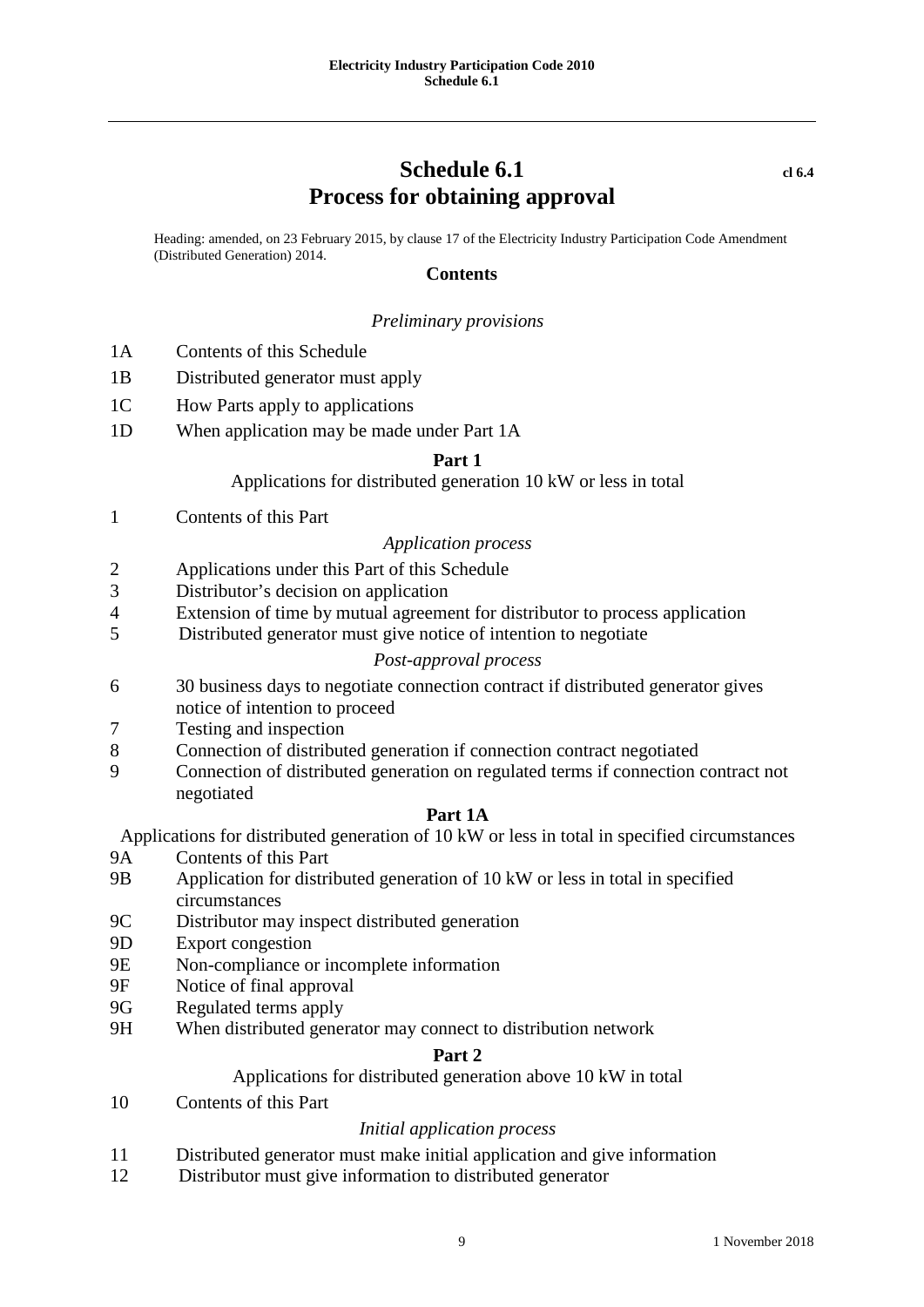- 13 Other matters to assist with decision making
- 14 Distributor and distributed generator must make reasonable endeavours regarding new information

#### *Final application process*

- 15 Distributed generator must make final application
- 16 Notice to third parties
- 17 Priority of final applications
- 18 Distributor's decision on application
- 19 Time within which distributor must decide final applications
- 20 Distributed generator must give notice of intention to proceed

#### *Post-approval process*

- 21 30 business days to negotiate connection contract if distributed generator gives notice of intention to proceed
- 22 Testing and inspection
- 23 Connection of distributed generation if connection contract negotiated
- 24 Connection of distributed generation on regulated terms if connection contract not negotiated

## **Part 3**

#### General provisions

#### *Confidentiality*

25 Confidentiality of information provided

#### *Annual reporting and record keeping*

- 26 *[Revoked]*
- 27 *[Revoked]*
- 28 Distributors must keep records

*Costs*

29 *Responsibility for costs under this Schedule*

#### *Preliminary provisions*

## **1A Contents of this Schedule**

This Schedule specifies the procedures for processing applications from **distributed generators** for the connection or continued connection of **distributed generation**. Clause 1A: amended, on 5 October 2017, by clause 38 of the Electricity Industry Participation Code Amendment (Code Review Programme) 2017.

## **1B Distributed generator must apply**

Subject to clause 6.4A and clause 1D, a **distributed generator** that owns or operates **distributed generation** must apply to a **distributor** if it wishes to—

- (a) connect the **distributed generation** to the **distributor's distribution network**; or
- (b) continue an existing connection of the **distributed generation** to the **distributor's distribution network** if a connection contract for the **distributed generation**—
	- (i) is in force and the **distributed generator** wishes to extend the term of the connection contract; or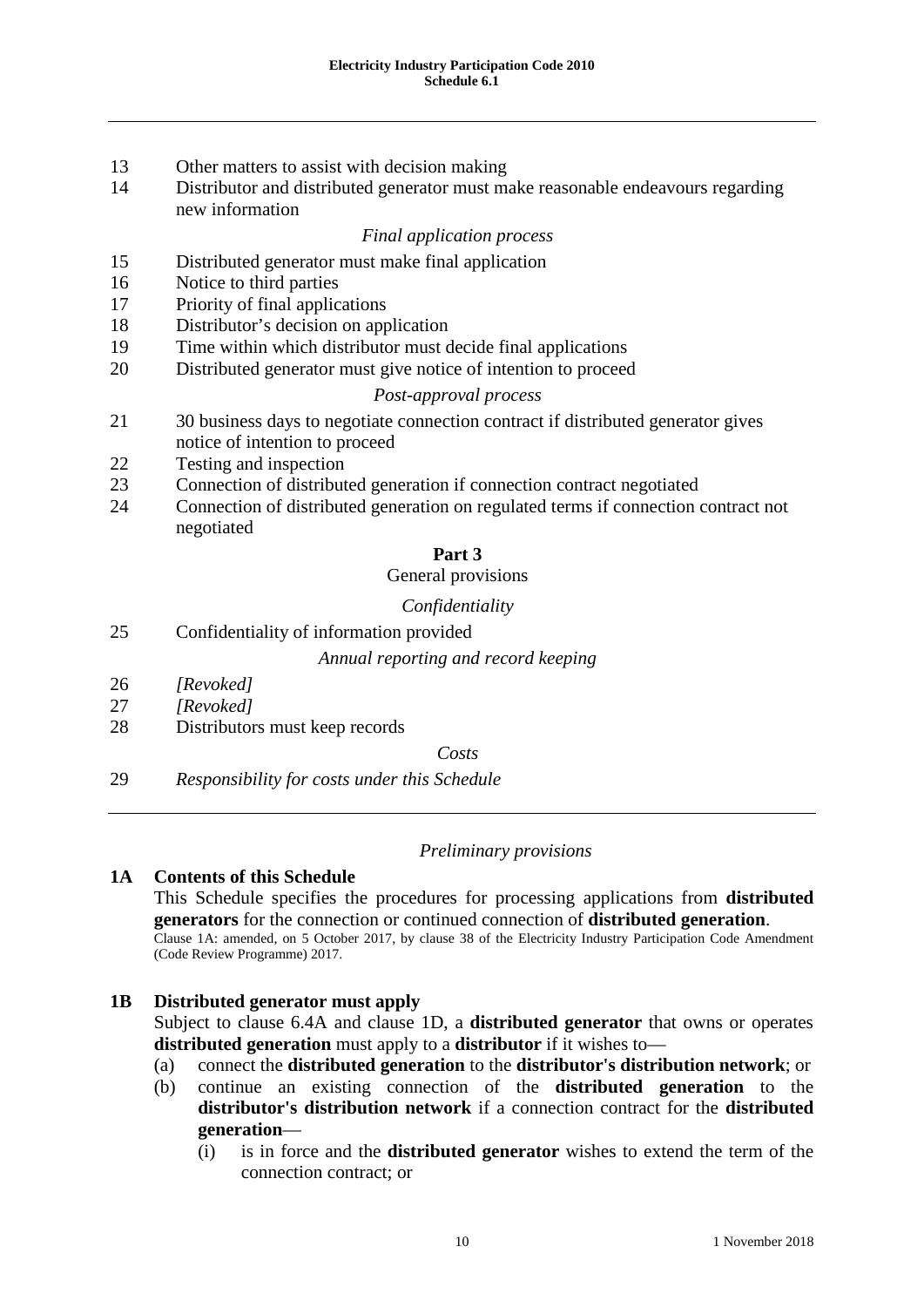- (ii) has expired; or
- (c) continue an existing connection of the **distributed generation** to the **distributor's distribution network** that is connected without a connection contract if the **regulated terms** do not apply; or
- (d) change the **nameplate capacity** or fuel type of the **distributed generation**  connected to the **distributor's distribution network**. Clause 1B: amended, on 5 October 2017, by clause 39 of the Electricity Industry Participation Code Amendment

(Code Review Programme) 2017.

## **1C How Parts apply to applications**

This Schedule applies to applications made under clause 1B as follows:

- (a) Part 1 applies to applications in respect of **distributed generation** that has a **nameplate capacity** of 10 kW or less in total, unless the **distributed generator**  has elected, under clause 1D, to apply under Part 1A:
- (b) Part 1A applies to applications in respect of **distributed generation** that has a **nameplate capacity** of 10 kW or less in total, if the **distributed generator** has elected, under clause 1D, to apply under Part 1A:
- (c) Part 2 applies to applications in respect of **distributed generation** that has a **nameplate capacity** of more than 10 kW in total.

#### **1D When application may be made under Part 1A**

A **distributed generator** may elect to apply to a **distributor** under Part 1A instead of Part 1 if the **distributed generation** to which the application relates—

- (a) is designed and installed in accordance with AS 4777.1; and
- (b) incorporates an inverter that has been tested and issued a Declaration of Conformity with AS/NZS 4777.2 by a laboratory with accreditation issued or recognised by International Accreditation New Zealand; and
- (c) has protection settings that meet the **distributor's connection and operation standards**.

Cross heading and clauses 1A to 1D: inserted, on 23 February 2015, by clause 18 of the Electricity Industry Participation Code Amendment (Distributed Generation) 2014.

Clause 1D(b): amended, on 20 October 2016, by clause 4 of the Electricity Industry Participation Code Amendment (Inverter Standard for Distributed Generation) 2016.

# Part 1

# Applications for distributed generation 10 kW or less in total

Heading: amended, on 23 February 2015, by clause 19 of the Electricity Industry Participation Code Amendment (Distributed Generation) 2014.

## **1 Contents of this Part**

(1) This Part applies to applications relating to **distributed generation** that has a **nameplate capacity** of 10 kW or less in total, unless the **distributed generator** that owns or operates the **distributed generation** has elected, under clause 1D, to apply under Part 1A.

(2) This Part of this Schedule provides for a 1-stage application process. Compare: SR 2007/219 clause 1 Schedule 1 Clause 1(1): substituted, on 23 February 2015, by clause 20 of the Electricity Industry Participation Code Amendment (Distributed Generation) 2014.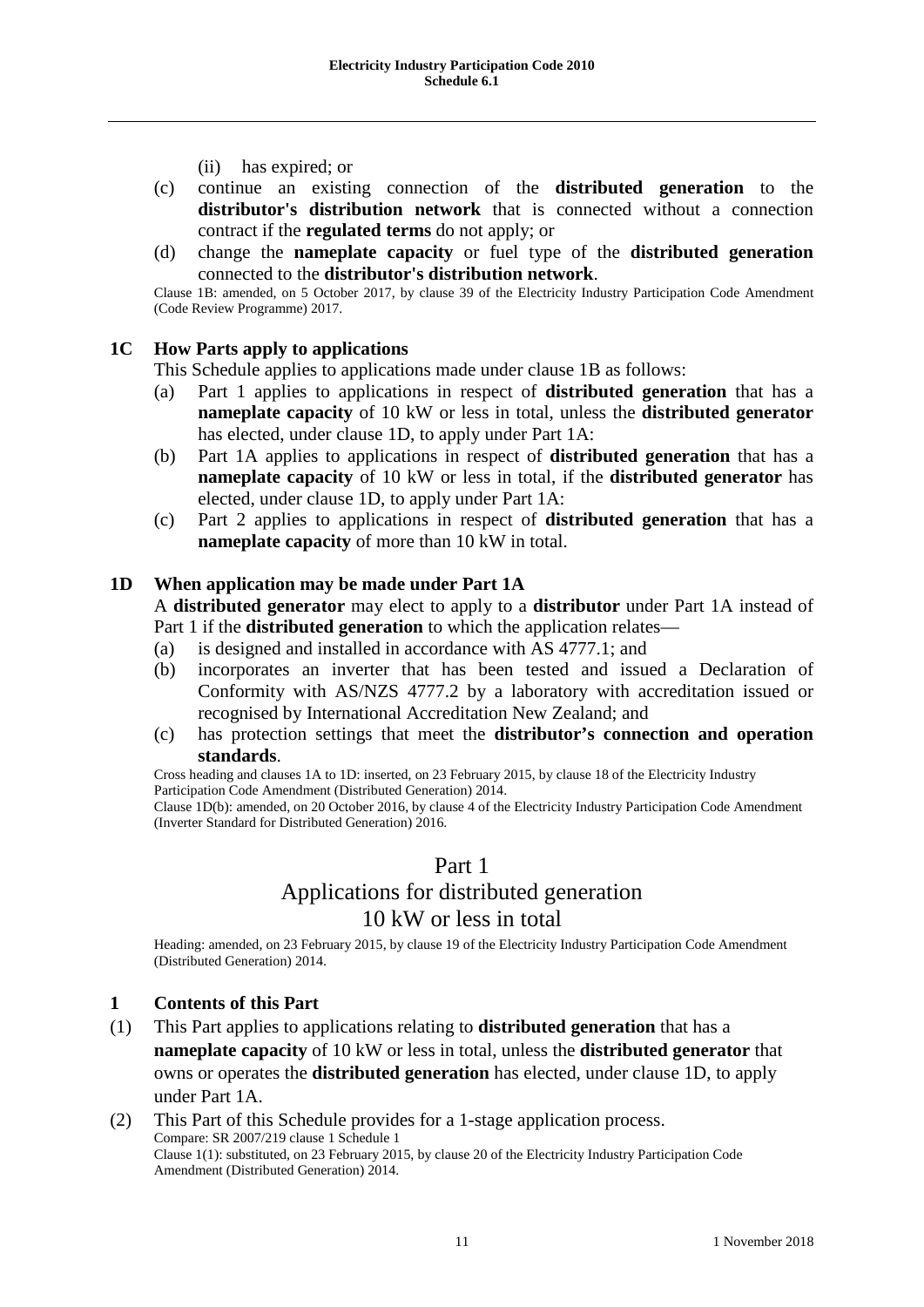## *Application process*

# **2 Applications under this Part of this Schedule**

- (1) *[Revoked]*
- (2) A **distributed generator** must apply to a **distributor** by—
	- (a) using the application form provided by the **distributor** that is publicly available under clause 6.3(2)(a); and
	- (b) providing any information in respect of the **distributed generation** to which the application relates that is—
		- (i) referred to in subclause (3); and
		- (ii) specified by the **distributor** under clause 6.3(3) as being required to be provided with the application; and
	- (c) paying the application fee (if any) specified by the **distributor** in accordance with clause 6.3(2)(e).
- (3) The information may include the following:
	- (a) the full name and address of the **distributed generator** and the contact details of a person that the **distributor** may contact regarding the **distributed generation**:
	- (aa) whether the application is to—
		- (i) connect **distributed generation**; or
		- (ii) continue an existing connection of **distributed generation** that is connected in accordance with a connection contract if the connection contract—
			- (A) is in force and the **distributed generator** wishes to extend the term of the connection contract; or
			- (B) has expired; or
		- (iii) continue an existing connection of **distributed generation** that is connected without a connection contract; or
		- (iv) change the **nameplate capacity** or fuel type of connected **distributed generation**:
	- (b) evidence of the **nameplate capacity** that the **distributed generation** will have, or other suitable evidence that the **distributed generation** is or will only be capable of generating **electricity** at a rate of 10 kW or less:
	- (ba) if the application is to change the **nameplate capacity** or fuel type of connected **distributed generation**—
		- (i) the **nameplate capacity** that the **distributed generation** will have after the change; and
		- (ii) the aggregate **nameplate capacity** that all **distributed generation** that is connected at the **point of connection** at which the **distributed generation** is connected will have after the change; and
		- (iii) the fuel type that the **distributed generation** will have after the change:
	- (c) details of the fuel type of the **distributed generation** (for example, solar, wind, or liquid fuel):
	- (d) a brief description of the physical location at the address at which the **distributed generation** is or will be connected:
	- (da) if the application is to connect **distributed generation**, when the **distributed generator** expects the **distributed generation** to be connected: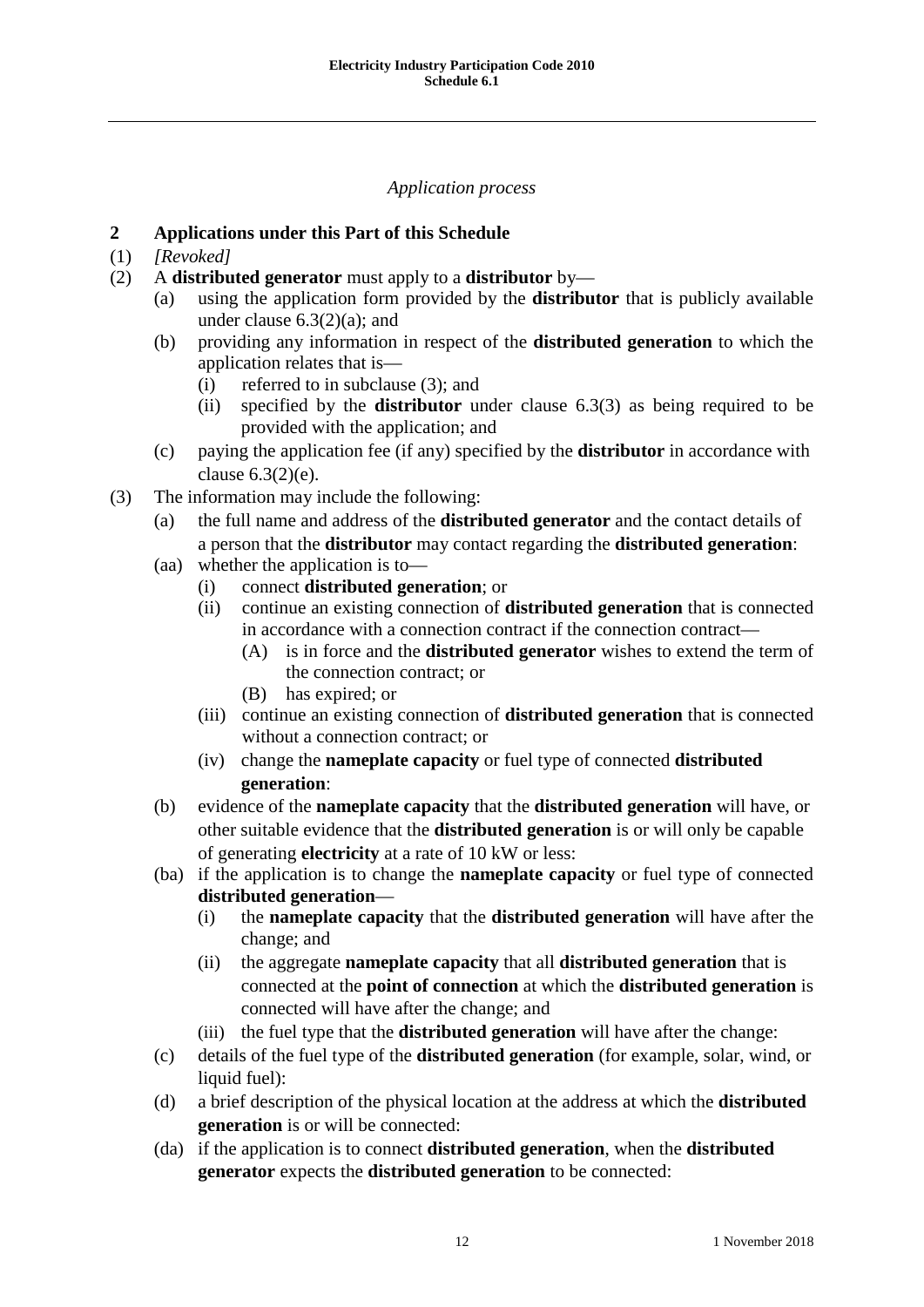- (e) technical specifications of the **distributed generation** and **associated equipment**, including the following:
	- (i) technical specifications of equipment that allows the **distributed generation** to be **electrically disconnected** from the **distribution network** on loss of mains voltage:
	- (ii) manufacturer's rating of equipment:
	- (iii) number of phases:
	- (iv) proposed or current **point of connection** to the **distribution network** (for example, the **ICP identifier** and street address):
	- (v) details of either or both of any inverter and battery storage:
	- (vi) details of any load at the proposed or current **point of connection**:
	- (vii) details of the voltage (for example, 415 V or 11 kV) when it is **electrically connected**:
- (f) information showing how the **distributed generation** complies with the **distributor's connection and operation standards**:
- (g) any additional information or documents that are reasonably required by the **distributor**.
- (4) *[Revoked]*

(5) The **distributor** must, within 5 **business days** of receiving an application, give written notice to the applicant advising whether or not the application is complete. Compare: SR 2007/219 clause 2 Schedule 1

Heading: amended, on 23 February 2015, by clause 21(1) of the Electricity Industry Participation Code Amendment (Distributed Generation) 2014.

Clause 2: amended, on 5 October 2017, by clause 40(1) of the Electricity Industry Participation Code Amendment (Code Review Programme) 2017.

Clause 2(1): revoked, on 23 February 2015, by clause 21(2) of the Electricity Industry Participation Code Amendment (Distributed Generation) 2014.

Clause 2(2): substituted, on 23 February 2015, by clause 21(3) of the Electricity Industry Participation Code Amendment (Distributed Generation) 2014.

Clause 2(3)(a): amended, on 23 February 2015, by clause 21(4) of the Electricity Industry Participation Code Amendment (Distributed Generation) 2014.

Clause 2(3)(aa): inserted, on 23 February 2015, by clause 21(5) of the Electricity Industry Participation Code Amendment (Distributed Generation) 2014.

Clause 2(3)(aa): amended, on 5 October 2017, by clause 40(3) of the Electricity Industry Participation Code Amendment (Code Review Programme) 2017.

Clause  $2(3)(aa)$ ,  $(3)(ba)$  and  $3(d)$ : amended, on 5 October 2017, by clause  $40(2)$  of the Electricity Industry Participation Code Amendment (Code Review Programme) 2017.

Clause 2(3)(b): substituted, on 23 February 2015, by clause 21(6) of the Electricity Industry Participation Code Amendment (Distributed Generation) 2014.

Clause 2(3)(ba): inserted, on 23 February 2015, by clause 21(7) of the Electricity Industry Participation Code Amendment (Distributed Generation) 2014.

Clause 2(3)(ba)(ii): amended, on 23 February 2015, by clause 6(1) of the Electricity Industry Participation Code Amendment (Minor Code Amendments) (No 3) 2014.

Clause 2(3)(ba)(iii): inserted, on 23 February 2015, by clause 6(2) of the Electricity Industry Participation Code Amendment (Minor Code Amendments) (No 3) 2014.

Clause 2(3)(c) and(d): substituted, on 23 February 2015, by clause 21(8) of the Electricity Industry Participation Code Amendment (Distributed Generation) 2014.

Clause 2(3)(da): inserted, on 23 February 2015, by clause 21(9) of the Electricity Industry Participation Code Amendment (Distributed Generation) 2014.

Clause 2(3)(da): amended, on 5 October 2017, by clause 40(4) of the Electricity Industry Participation Code Amendment (Code Review Programme) 2017.

Clause 2(3)(e): substituted, on 23 February 2015, by clause 21(10) of the Electricity Industry Participation Code Amendment (Distributed Generation) 2014.

Clause 2(3)(e)(i): amended, on 5 October 2017, by clause 40(5) of the Electricity Industry Participation Code Amendment (Code Review Programme) 2017.

Clause 2(3)(e)(vii): amended, on 5 October 2017, by clause 40(6) of the Electricity Industry Participation Code Amendment (Code Review Programme) 2017.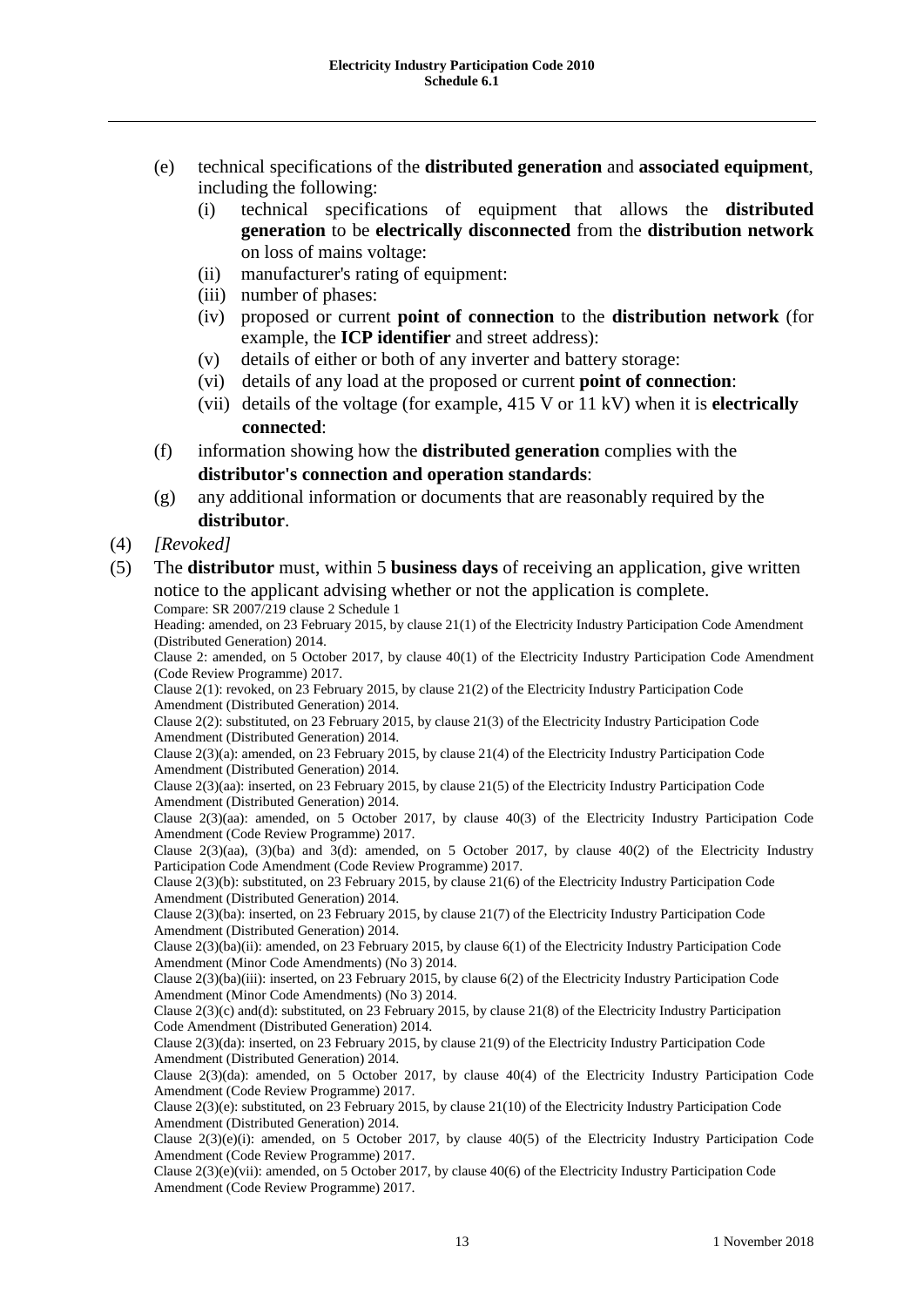Clause 2(3)(g): amended, on 23 February 2015, by clause 21(11) of the Electricity Industry Participation Code Amendment (Distributed Generation) 2014.

Clause 2(4): revoked, on 23 February 2015, by clause 21(12) of the Electricity Industry Participation Code Amendment (Distributed Generation) 2014.

## **3 Distributor's decision on application**

- (1) A **distributor** must, within 30 **business days** after the date of receipt of a completed application made in accordance with clause 2, give notice in writing to the applicant stating whether the application is approved or declined.
- (2) A **distributor** must approve an application if—
	- (a) the application has been properly made in accordance with Part 6 of this Code; and
	- (b) the information provided in the application would reasonably support an assessment by the **distributor** that—
		- (i) the **distributed generator** will comply at all times with the requirements of the Health and Safety at Work Act 2015; and
		- (ii) the **distributed generator** will ensure that the **distributed generation** complies at all times with the **Act**, and this Code; and
		- (iii) the **distributed generation** meets the **distributor's connection and operation standards**.
- (3) A notice stating that an application is declined must be accompanied by the following information:
	- (a) detailed reasons of why the application has been declined and the steps that the applicant can take to achieve approval if it makes a new application:
	- (b) information about the default process under Schedule 6.3 for the resolution of disputes between **participants** about an alleged breach of the **regulated terms** or any other provision of Part 6 of this Code:
	- (c) that if the **distributed generator** is not a **participant**, the **distributed generator**  may report to the **Authority** under the Electricity Industry (Enforcement) Regulations 2010 if it considers that the **distributor** has breached any requirement in Part 6 of this Code.

Compare: SR 2007/219 clause 3 Schedule 1

Clause 3(2): amended, on 23 February 2015, by clause 22(1) of the Electricity Industry Participation Code Amendment (Distributed Generation) 2014.

Clause 3(2)(b)(i): amended, on 5 October 2017, by clause 41 of the Electricity Industry Participation Code Amendment (Code Review Programme) 2017.

Clause 3(2)(b)(ii) and (iii): substituted, on 23 February 2015, by clause 22(2) of the Electricity Industry Participation Code Amendment (Distributed Generation) 2014.

Clause 3(3)(a) and (b): amended, on 23 February 2015, by clause 22(3) and (4) of the Electricity Industry Participation Code Amendment (Distributed Generation) 2014.

Clause 3(3)(c): inserted, on 23 February 2015, by clause 22(5) of the Electricity Industry Participation Code Amendment (Distributed Generation) 2014.

- **4 Extension of time by mutual agreement for distributor to process application**
- (1) A **distributor** may seek an extension of the time specified in clause 3(1) by which the **distributor** must give notice in writing stating whether an application is approved or declined.
- (2) The **distributor** must do this by notice in writing to the **distributed generator** specifying the reasons for the extension.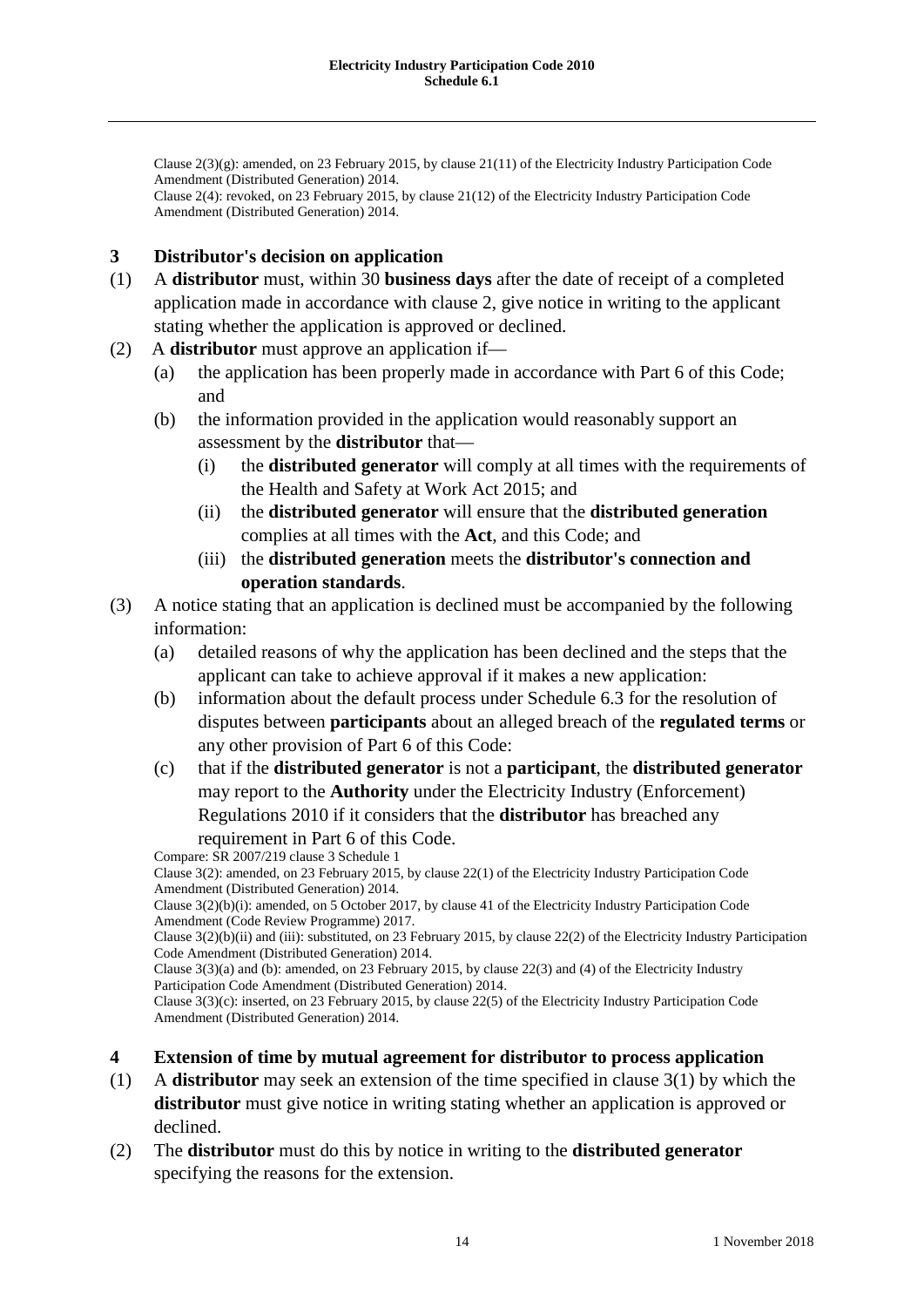- (3) The **distributed generator** that made the application—
	- (a) may grant an extension which must not exceed 20 **business days**; and
	- (b) must not unreasonably withhold consent to an extension. Compare: SR 2007/219 clause 4 Schedule 1

Clause 4(1): amended, on 23 February 2015, by clause 23(1) of the Electricity Industry Participation Code Amendment (Distributed Generation) 2014.

Clause 4(3): substituted, on 23 February 2015, by clause 23(2) of the Electricity Industry Participation Code Amendment (Distributed Generation) 2014.

## **5 Distributed generator must give notice of intention to negotiate**

- (1) If a **distributor** advises a **distributed generator** that its application is approved, the **distributed generator** must give written notice to the **distributor** confirming whether the **distributed generator** intends to negotiate a connection contract under clause 6 and, if so, confirming the details of the **distributed generation** to which the application relates.
- (2) The **distributed generator** must give the notice within 10 **business days** after the **distributor** gives notice of approval, or such later date as is agreed by the **distributor** and the **distributed generator**.
- (3) The **distributor's** duties under Part 6 of this Code arising from the application no longer apply if the **distributed generator** fails to give notice to the **distributor** within the time limit specified in subclause (2).
- (4) Subclause (3) does not prevent the **distributed generator** from making a new application under Part 6 of this Code. Compare: SR 2007/219 clause 5 Schedule 1 Heading: amended, on 5 October 2017, by clause 42(1) of the Electricity Industry Participation Code Amendment (Code Review Programme) 2017. Clause 5(1): substituted, on 23 February 2015, by clause 24(1) of the Electricity Industry Participation Code Amendment (Distributed Generation) 2014. Clause 5(1): amended, on 5 October 2017, by clause 42(2) of the Electricity Industry Participation Code Amendment (Code Review Programme) 2017.Clause 5(2): amended, on 23 February 2015, by clause 24(2) of the Electricity Industry Participation Code Amendment (Distributed Generation) 2014. Clause 5(3) and (4): amended, on 23 February 2015, by clause 24(3) and (4) of the Electricity Industry Participation Code Amendment (Distributed Generation) 2014.

#### *Post-approval process*

Cross heading: amended, on 23 February 2015, by clause 25 of the Electricity Industry Participation Code Amendment (Distributed Generation) 2014.

# **6 30 business days to negotiate connection contract if distributed generator gives notice of intention to proceed**

- (1) If a **distributed generator** whose application under clause 2 is approved gives notice to a **distributor** under clause 5, the **distributor** and the **distributed generator** have 30 **business days**, starting on the date on which the **distributor** receives the notice, during which they must, in good faith, attempt to negotiate a connection contract.
- (2) The **distributor** and the **distributed generator** may, by agreement, extend the time specified in subclause (1) for negotiating a connection contract. Compare: SR 2007/219 clause 6 Schedule 1 Clause 6 heading: amended, on 1 November 2018, by clause 6 of the Electricity Industry Participation Code Amendment (Code Review Programme) 2018. Clause 6: amended, on 23 February 2015, by clauses 26 and 75 of the Electricity Industry Participation Code Amendment (Distributed Generation) 2014.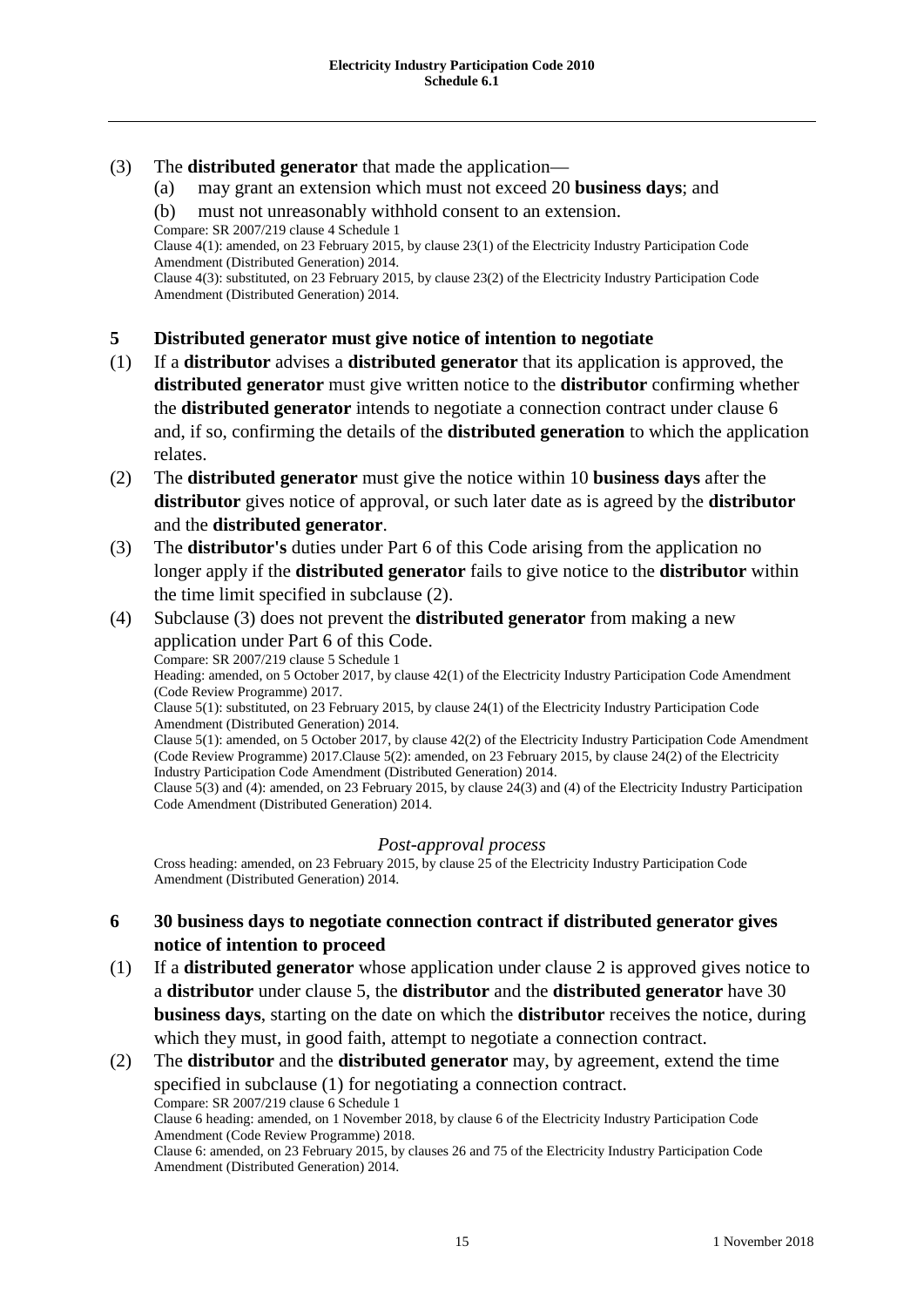Clause 6: amended, on 5 October 2017, by clause 43 of the Electricity Industry Participation Code Amendment (Code Review Programme) 2017.

## **7 Testing and inspection**

- (1) Subject to subclause (1A), a **distributed generator** whose application under clause 2 is approved by a **distributor** must test and inspect the **distributed generation** to which the application relates within a reasonable time frame specified by the **distributor**.
- (1A) The **distributor** may waive the requirement that the **distributed generator** test and inspect if the **distributor** is satisfied that the **distributed generation** complies with the **distributor's connection and operation standards**.
- (2) The **distributed generator** must give adequate notice of the testing and inspection to the **distributor**.
- (3) The **distributor** may send qualified personnel to the site to observe the testing and inspection.
- (4) The **distributed generator** must give the **distributor** with a written test report when testing and inspection is complete, including suitable evidence that the **distributed generation** complies with the **distributor's connection and operation standards**.
- (5) The **distributed generator** must pay any fee specified by the **distributor** in accordance with clause  $6.3(2)(e)$  for observing the testing and inspection. Compare: SR 2007/219 clause 7 Schedule 1 Clause 7(1): substituted, on 23 February 2015, by clause 27(1) of the Electricity Industry Participation Code Amendment (Distributed Generation) 2014. Clause 7(1A): inserted, on 23 February 2015, by clause 27(2) of the Electricity Industry Participation Code Amendment (Distributed Generation) 2014. Clause 7(4) and (5): amended, on 23 February 2015, by clause 27(3) and (4) of the Electricity Industry Participation Code Amendment (Distributed Generation) 2014.

# **8 Connection of distributed generation if connection contract negotiated**

- (1) This clause applies if a **distributor** and a **distributed generator** whose application under this Part of this Schedule is approved enter into a connection contract before the period for negotiating a connection contract under this Part of this Schedule expires.
- (2) If the application is to connect **distributed generation** under clause 1B(a), the **distributor** must allow the **distributed generator** to connect the **distributed generation** in accordance with the contract as soon as practicable.
- (3) If the application is to continue an existing connection of **distributed generation** under clause 1B(b), the **distributor** must use its best endeavours to ensure that the new terms under which the **distributed generator's** existing connection continues apply—
	- (a) as soon as practicable, if the previous connection contract has expired; or
	- (b) no later than the expiry of the previous connection contract, if the contract is in force.
- (4) If the application is to continue an existing connection for which there is no connection contract under clause 1B(c), the **distributor** must use its best endeavours to ensure that the new terms under which the **distributed generator's** existing connection continues apply as soon as practicable.
- (5) If the application is to change the **nameplate capacity** or fuel type of connected **distributed generation** under clause 1B(d), the **distributor** must use its best endeavours to ensure that the new terms under which the **distributed generator's**  existing connection continues apply as soon as practicable. Compare: SR 2007/219 clause 8 Schedule 1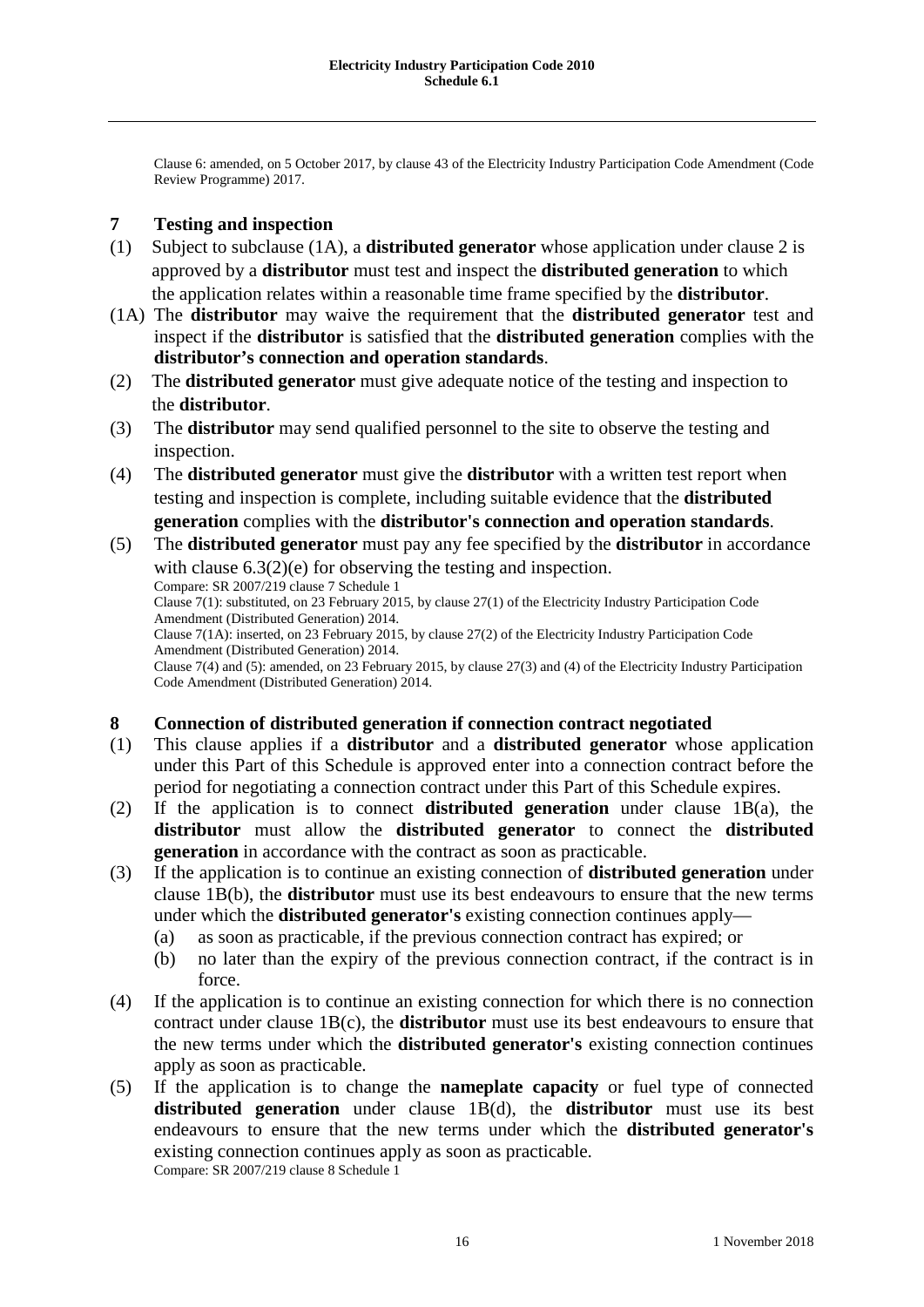Clause 8: substituted, on 23 February 2015, by clause 28 of the Electricity Industry Participation Code Amendment (Distributed Generation) 2014.

Clause 8: amended, on 5 October 2017, by clause 44 of the Electricity Industry Participation Code Amendment (Code Review Programme) 2017.

## **9 Connection of distributed generation on regulated terms if connection contract not negotiated**

- (1) This clause applies if a **distributor** and a **distributed generator** whose application under this Part of this Schedule is approved do not enter into a connection contract before the period for negotiating a connection contract under this Part of this Schedule expires.
- (2) If the application is to connect **distributed generation** under clause 1B(a), the **distributor** must allow the **distributed generator** to connect the **distributed generation** on the **regulated terms** as soon as practicable after the expiry of the period.
- (3) If the application is to continue an existing connection of **distributed generation** under clause 1B(b), the **regulated terms** apply to the **distributed generator's** existing connection as follows:
	- (a) if the previous connection contract has expired, the **regulated terms** apply from the day after the date on which the period for negotiating a connection contract under this Part of this Schedule expires:
	- (b) if the previous connection contract is still in force, the **regulated terms** apply from the day after the date on which the contract expired.
- (4) If the application is to continue an existing connection for which there is no connection contract under clause 1B(c), the **regulated terms** apply from the day after the date that the period for negotiating a connection contract under this Part of this Schedule expires.
- (5) If the application is to change the **nameplate capacity** or fuel type of connected **distributed generation** under clause 1B(d), the **regulated terms** apply from the day after the date that the period for negotiating a connection contract under this Part of this Schedule expires.

Compare: SR 2007/219 clause 9 Schedule 1

Clause 9: substituted, on 23 February 2015, by clause 28 of the Electricity Industry Participation Code Amendment (Distributed Generation) 2014.

Clause 9: amended, on 5 October 2017, by clause 45(1) of the Electricity Industry Participation Code Amendment (Code Review Programme) 2017.

Clause 9(2): amended, on 5 October 2017, by clause 45(2) of the Electricity Industry Participation Code Amendment (Code Review Programme) 2017.

Clause 9(5): amended, on 5 October 2017, by clause 45(3) of the Electricity Industry Participation Code Amendment (Code Review Programme) 2017.

# **Part 1A**

Applications for distributed generation of 10 kW or less in total in specified circumstances

# **9A Contents of this Part**

- (1) This Part applies to applications relating to **distributed generation** that has a **nameplate capacity** of 10 kW or less in total if the **distributed generator** that owns or operates the **distributed generation** has elected, under clause 1D, to apply under this Part of this Schedule.
- (2) This Part of this Schedule provides for a simplified 1-stage application process.

# **9B Application for distributed generation of 10 kW or less in total in specified**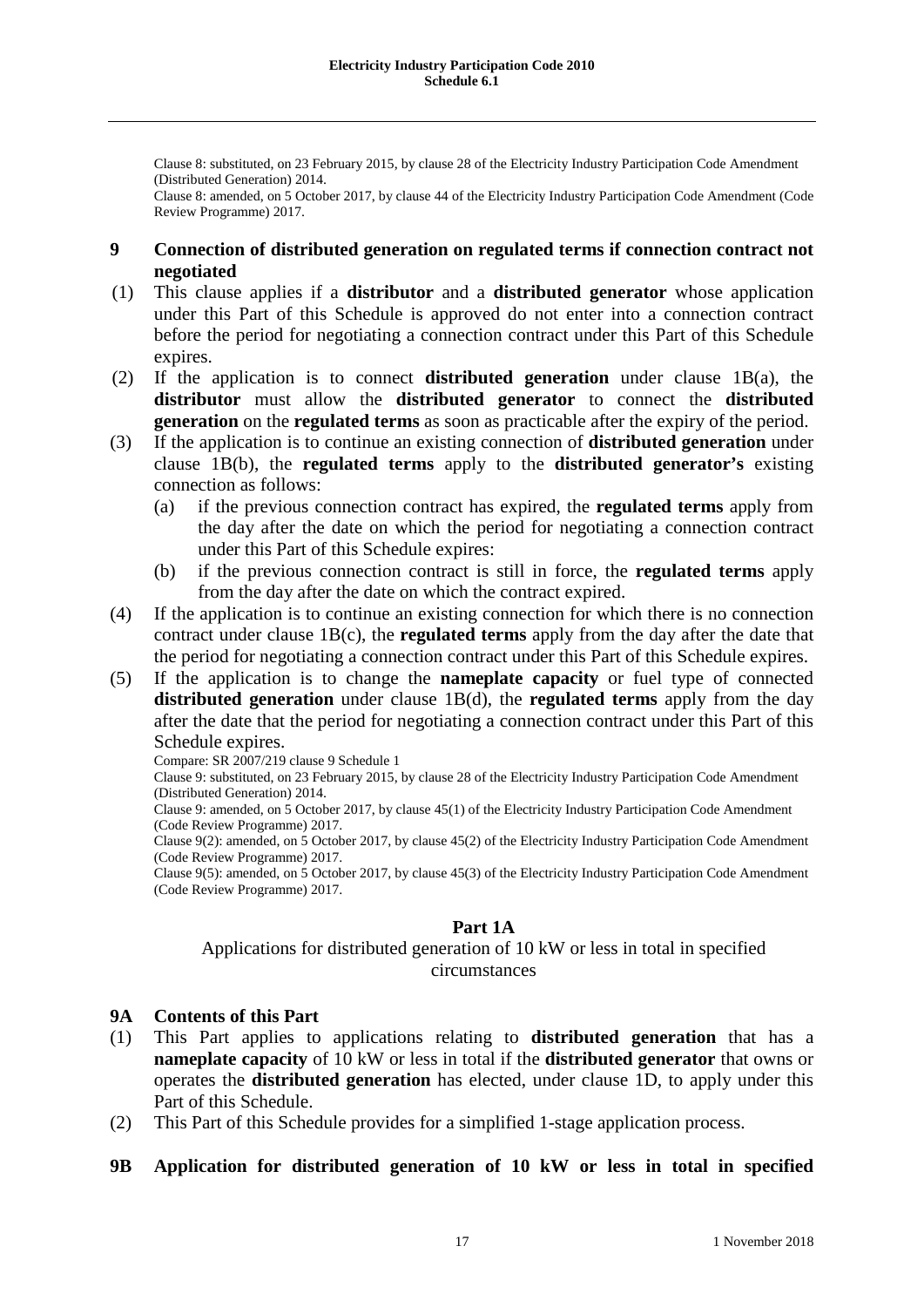## **circumstances**

- (1) A **distributed generator's** application to a **distributor** must specify which of the following circumstances applies:
	- (a) the **distributed generator** wishes to connect **distributed generation**:
	- (b) the **distributed generator** wishes to continue an existing connection of **distributed generation** that is connected in accordance with a connection contract that—
		- (i) is in force and the **distributed generator** wishes to extend the term of the connection contract; or
		- (ii) has expired:
	- (c) the **distributed generator** wishes to continue an existing connection of **distributed generation** that is connected without a connection contract:
	- (d) the **distributed generator** wishes to change the **nameplate capacity** or fuel type of connected **distributed generation**.
- (2) An application must include the following:
	- (a) the name, contact, and address details of the **distributed generator** and, if applicable, the **distributed generator's** agent:
	- (b) a brief description of the physical location at the address at which the **distributed generation** is or will be connected:
	- (c) any application fee specified by the **distributor** in accordance with clause 6.3(2)(e):
	- (d) details of the make and model of the inverter:
	- (e) confirmation as to whether the inverter—
		- (i) is included on the **distributor's** list of approved inverters made publicly available under clause 6.3(2)(f); or
		- (ii) conforms with the protection settings specified in the **distributor's connection and operation standards**:
	- (f) if the inverter is not included on the **distributor's** list of approved inverters, a copy of the AS/NZS 4777.2 Declaration of Conformity certificate for the inverter:
	- (g) details of—
		- (i) the **nameplate capacity** of the **distributed generation**; and
		- (ii) the fuel type of the **distributed generation** (for example, solar, wind, or liquid fuel).
- (3) The **distributed generator** must also give the **distributor** the following information as soon as it is available, but no later than 10 **business days** after the approval of the application:
	- (a) a copy of the Certificate of Compliance issued under the Electricity (Safety) Regulations 2010 that relates to the **distributed generation**:
	- (b) the **ICP identifier** of the **ICP** at which the **distributed generation** is connected or is proposed to be connected, if one exists.
- (4) A **distributor** must, no later than 2 **business days** after receiving an application from a **distributed generator**, acknowledge receipt of the application.

Clause 9B: amended, on 5 October 2017, by clause 46(3) of the Electricity Industry Participation Code Amendment (Code Review Programme) 2017.

Clause 9B(1)(a): amended, on 5 October 2017, by clause 46(1) of the Electricity Industry Participation Code Amendment (Code Review Programme) 2017.

Clause 9B(1): amended, on 5 October 2017, by clause 46(2) of the Electricity Industry Participation Code Amendment (Code Review Programme) 2017.

Clause 9B(2)(f): amended, on 20 October 2016, by clause 5 of the Electricity Industry Participation Code Amendment (Inverter Standard for Distributed Generation) 2016.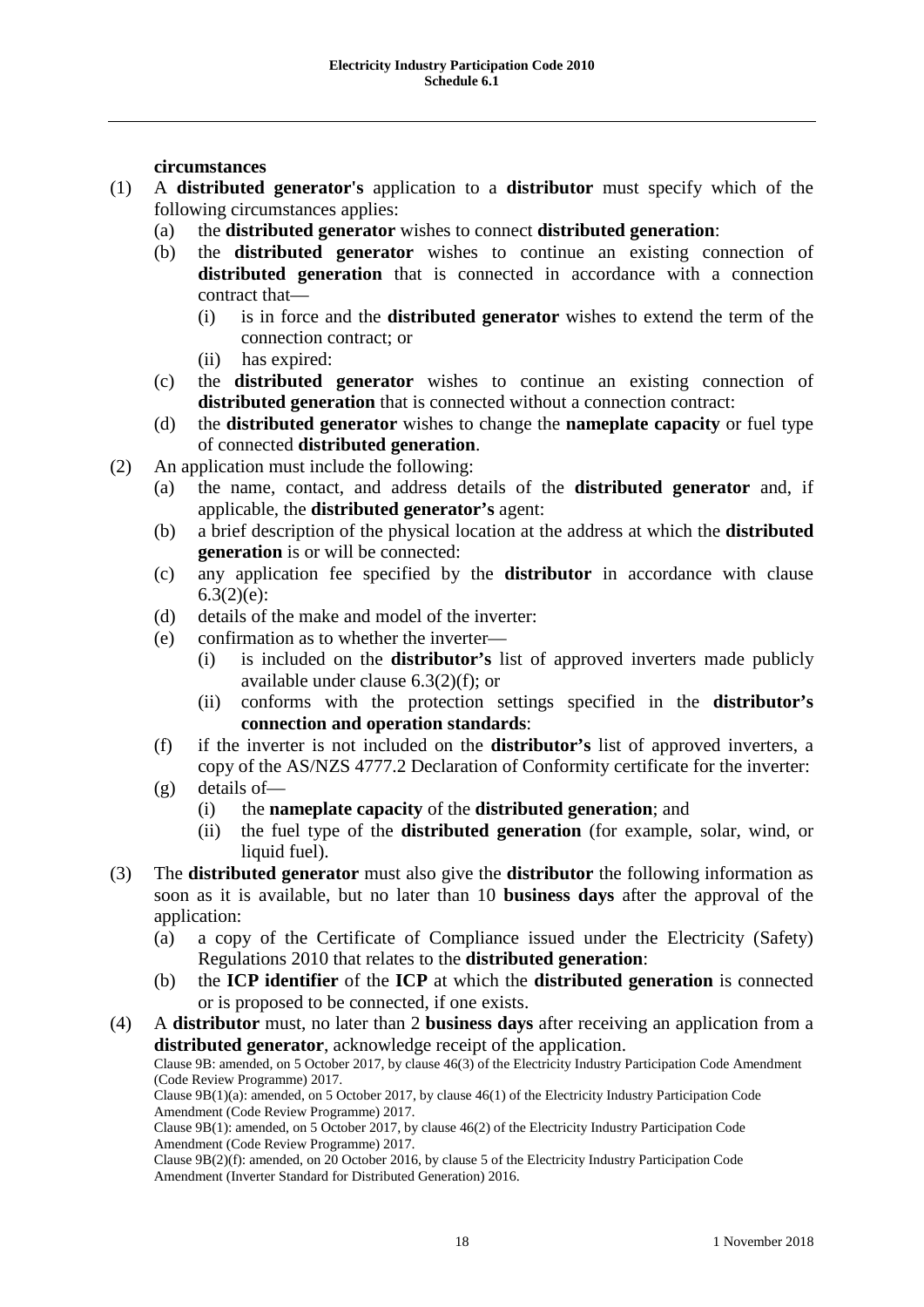## **9C Distributor may inspect distributed generation**

- (1) A **distributor** may inspect **distributed generation** that is connected or is proposed to be connected to its **distribution network** for the purpose of—
	- (a) verifying that the **distributed generation** meets, or continues to meet, the requirements specified in clause 1D; or
	- (b) verifying the information contained in an application made under this Part of this Schedule.
- (2) If a **distributor** wishes to inspect **distributed generation**, the **distributor** must give the **distributed generator** at least 2 **business days'** notice of the time and date on which the inspection will take place.
- (3) Following receipt of a notice, the **distributed generator** must—
	- (a) pay the fee specified by the **distributor** in accordance with clause 6.3(2)(e) for the inspection (if any); and
	- (b) provide or arrange for the **distributor** to have reasonable access to the

#### **distributed generation**.

Clause 9C(1): amended, on 5 October 2017, by clause 47 of the Electricity Industry Participation Code Amendment (Code Review Programme) 2017.

## **9D Export congestion**

- (1) This clause applies if a **distributed generator** applies to a **distributor** under this Part of this Schedule to connect **distributed generation** or continue an existing connection of **distributed generation** to a location on the **distributor's distribution network** that is included in the list made publicly available in accordance with clause  $6.3(2)(da)$ .
- (2) The **distributor** may advise the **distributed generator** that the **distributed generation**  may be subject to **export congestion** as set out in the **distributor's congestion management policy**.
- (3) If a **distributor** has advised a **distributed generator** under subclause (2), the **distributor** must take reasonable steps to work with the **distributed generator** to assess whether solutions exist to mitigate the **export congestion**.

Clause 9D(1): amended, on 5 October 2017, by clause 48 of the Electricity Industry Participation Code Amendment (Code Review Programme) 2017.

# **9E Non-compliance or incomplete information**

- (1) This clause applies if a **distributor** considers that an application made to it by a **distributed generator** under this Part of this Schedule has 1 or more of the following deficiencies:
	- (a) the **distributed generation** to which the application relates does not meet the requirements specified in clause 1D:
	- (b) the **distributed generation** to which the application relates is not as described in the information given under clause 9B(2):
	- (c) the **distributed generator** has not complied with clause 9B(2).
- (2) If this clause applies, the **distributor** must advise the **distributed generator** of the deficiency or deficiencies.
- (3) If the **distributed generator** is advised of a deficiency or deficiencies, it must remedy each deficiency to the satisfaction of the **distributor** no later than 10 **business days** after being advised of the deficiency.
- (4) If the **distributed generator** is required to remedy a deficiency it must pay the relevant fee specified by the **distributor** in accordance with clause 6.3(2)(e).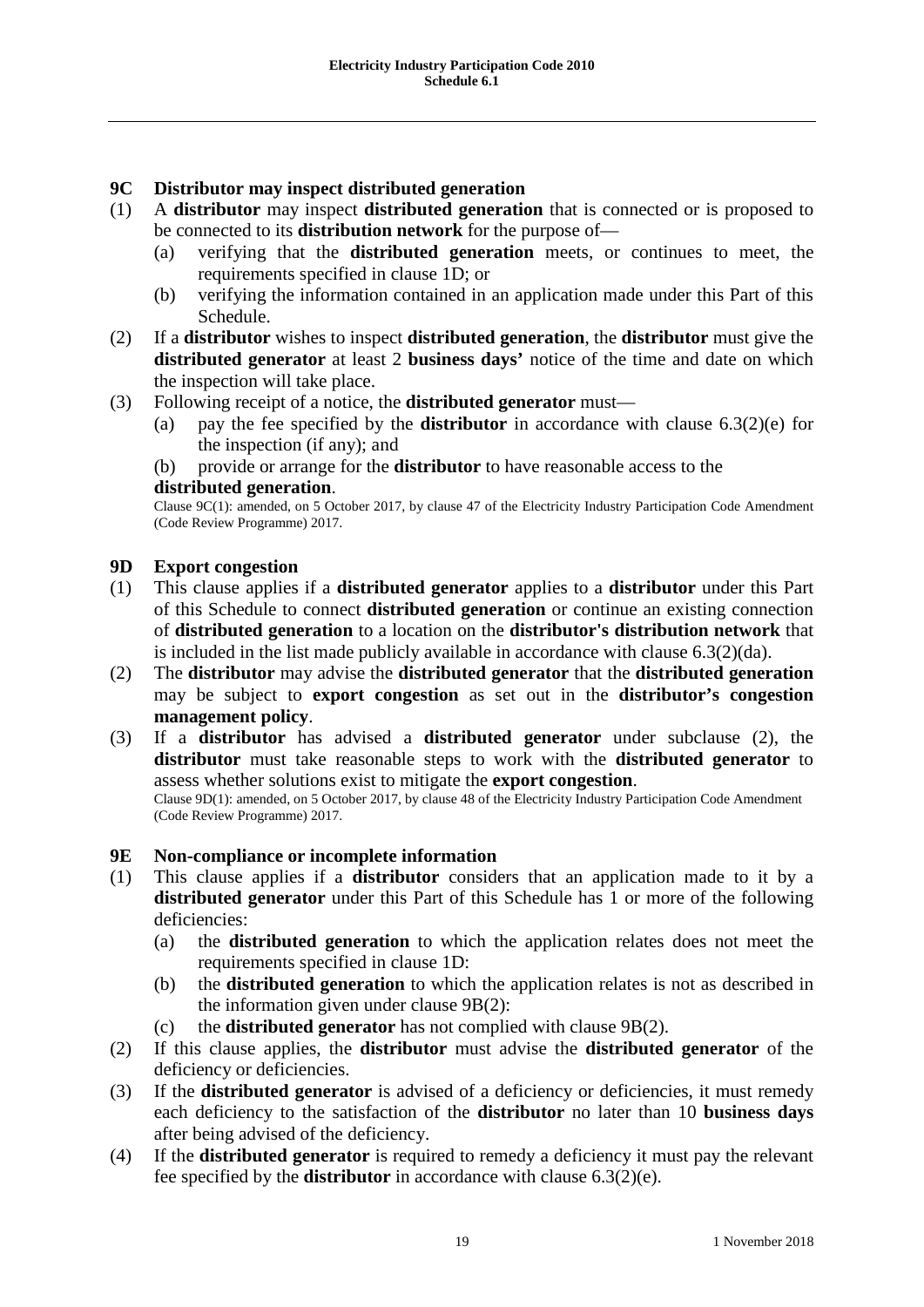- (5) If the **distributed generator** does not remedy each deficiency of which it is advised within the time frame specified in subclause  $(3)$ —
	- (a) if the **distributed generation** to which the application relates is **electrically connected** to the **distributor's distribution network** at the time the **distributor** advises the **distributed generator** under subclause (2), the **distributor** may, by notice to the **distributed generator**, require the **distributed generator** to—
		- (i) **electrically disconnect** the **distributed generation** within a reasonable time frame specified by the **distributor** (if applicable); and
		- (ii) keep the **distributed generation electrically disconnected** until each deficiency is remedied to the **distributor's** satisfaction; or
	- (b) if the **distributed generation** is not connected to the **distributor's distribution network** at the time of being advised under subclause (2), the **distributor** may, by notice to the **distributed generator**, prohibit the **distributed generator** from connecting the **distributed generation** to the **distributor's distribution network** until each deficiency is remedied to the **distributor's** satisfaction.
- (6) The **distributor** must approve connection of the **distributed generation** as soon as is reasonable in the circumstances if—
	- (a) the **distributed generator** complies with a notice given under subclause (5)(a) (if applicable); and
	- (b) the **distributed generator** remedies each deficiency advised under subclause  $(2)$ —
		- (i) to the satisfaction of the **distributor**; and
		- (ii) no later than 12 months after the date of the notice given under subclause (5) or such later date as is agreed by the **distributor** and the **distributed generator**.
- (7) If the **distributor** approves the connection of **distributed generation**, it must give a notice of final approval to the **distributed generator** under clause 9F.

Clause 9E(5)(a): replaced, on 5 October 2017, by clause 49(1) of the Electricity Industry Participation Code Amendment (Code Review Programme) 2017.

Clause 9E(5)(b): amended, on 5 October 2017, by clause 49(2) of the Electricity Industry Participation Code Amendment (Code Review Programme) 2017.

Clause 9E(6): amended, on 5 October 2017, by clause 49(3) of the Electricity Industry Participation Code Amendment (Code Review Programme) 2017.

Clause 9E(7): amended, on 5 October 2017, by clause 49(4) of the Electricity Industry Participation Code Amendment (Code Review Programme) 2017.

# **9F Notice of final approval**

- (1) A **distributor** must give a notice of final approval of **distributed generation** to a **distributed generator** that has made an application to the **distributor** under this Part of this Schedule if the **distributor** is satisfied that—
	- (a) the **distributed generation** meets the requirements specified in clause 1D; and
	- (b) the information given by the **distributed generator** under clause 9B(2) is complete and accurate.
- (2) The **distributor** must give the notice no later than 10 **business days** after the date on which the application was submitted.
- (3) If the **distributed generator** does not receive a notice by the date specified in subclause (2), the **distributor** is deemed to have given notice of final approval.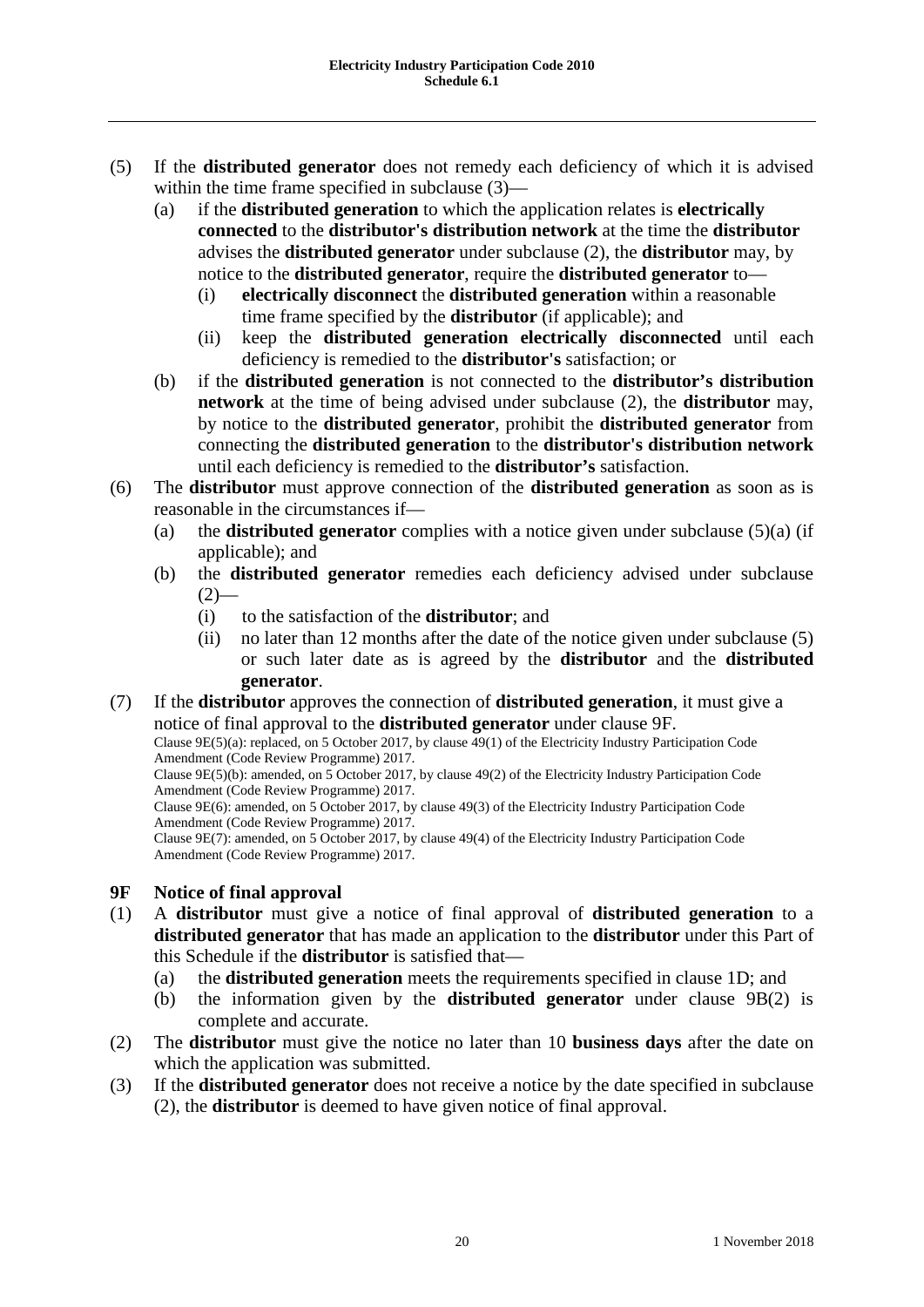## **9G Regulated terms apply**

- (1) If a **distributor** gives a notice of final approval to a **distributed generator** under clause 9F, the **regulated terms** apply.
- (2) Despite subclause (1), and in accordance with clause 6.6(4), the **distributor** and **distributed generator** may at any time enter into a connection contract on terms that apply instead of the **regulated terms**.

Clause 9G(2): amended, on 5 October 2017, by clause 50 of the Electricity Industry Participation Code Amendment (Code Review Programme) 2017.

## **9H When distributed generator may connect to distribution network**

- (1) A **distributed generator** that has submitted an application to a **distributor** under clause 1D may connect the **distributed generation** to which the application relates to the **distributor's distribution network** if the **distributed generator** receives a notice of final approval under clause  $9F(1)$ , or is deemed to have received a notice of final approval under clause 9F(3).
- (2) Despite subclause (1) a **distributor** may prohibit a **distributed generator** from connecting if—
	- (a) the **distributor** has advised the **distributed generator** of a deficiency under clause 9E(2) and the deficiency has not been remedied in accordance with clause 9E(3); or
	- (b) the **distributor** gave notice that it wished to inspect the **distributed generation** under clause 9C(2), but the **distributed generator** has not provided or arranged for the **distributor** to have reasonable access to the **distributed generation** under clause  $9C(3)(b)$ .

Part 1A: inserted, on 23 February 2015, by clause 29 of the Electricity Industry Participation Code Amendment (Distributed Generation) 2014.

Clause 9H(1) and (2): amended, on 5 October 2017, by clause 51 of the Electricity Industry Participation Code Amendment (Code Review Programme) 2017.

# Part 2

# Applications for distributed generation above 10 kW in total

Heading: amended, on 23 February 2015, by clause 30 of the Electricity Industry Participation Code Amendment (Distributed Generation) 2014.

## **10 Contents of this Part**

- (1) This Part of this Schedule applies to applications relating to **distributed generation** that has a **nameplate capacity** of more than 10 kW in total.
- (2) This Part of this Schedule provides for a 2-stage application process. Compare: SR 2007/219 clause 10 Schedule 1 Clause 10(1): substituted, on 23 February 2015, by clause 31 of the Electricity Industry Participation Code Amendment (Distributed Generation) 2014.

# *Initial application process*

## **11 Distributed generator must make initial application and give information**

- (1) *[Revoked]*
- (2) A **distributed generator** must apply to a **distributor** ("**initial application**") by—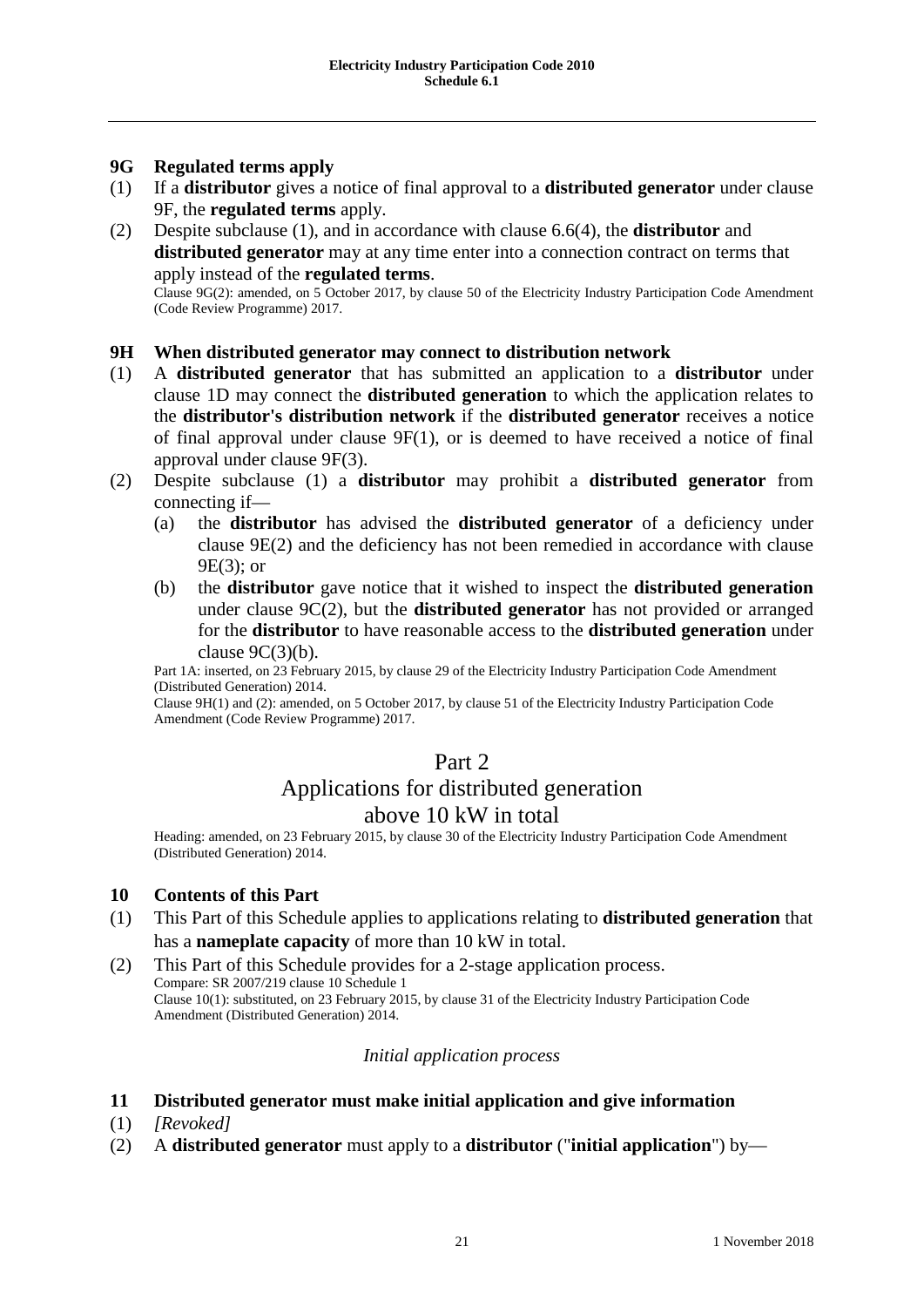- (a) using the application form provided by the **distributor** that is publicly available under clause 6.3(2)(a); and
- (b) providing any information in respect of the **distributed generation** to which the application relates that is—
	- (i) referred to in subclause (3); and
	- (ii) specified by the **distributor** under clause 6.3(3) as being required to be provided with the application; and
- (c) paying the application fee (if any) specified by the **distributor** in accordance with clause 6.3(2)(e).
- (3) The information may include the following:
	- (a) the full name and address of the **distributed generator** and the contact details of a person whom the **distributor** may contact regarding the **distributed generation**:
	- (aa) whether the application is to—
		- (i) connect **distributed generation**; or
		- (ii) continue an existing connection of **distributed generation** that is connected in accordance with a connection contract if the connection contract—
			- (A) is in force and the **distributed generator** wishes to extend the term of the connection contract; or
			- (B) has expired; or
		- (iii) continue an existing connection of **distributed generation** that is connected without a connection contract; or
		- (iv) change the **nameplate capacity** or fuel type of connected **distributed generation**:
	- (b) evidence of the **nameplate capacity** that the **distributed generation** will have:
	- (ba) if the application is to change the **nameplate capacity** or fuel type of connected **distributed generation**,—
		- (i) the **nameplate capacity** that the **distributed generation** will have after the change; and
		- (ii) the aggregate **nameplate capacity** that all **distributed generation** that is connected at the **point of connection** at which the **distributed generation** is connected will have after the change; and
		- (iii) the fuel type that the **distributed generation** will have after the change:
	- (c) details of the fuel type of the **distributed generation** (for example, solar, wind, or liquid fuel):
	- (d) a brief description of the physical location at the address at which the **distributed generation** is or will be connected:
	- (da) if the application is to **connect distributed generation**, when the **distributed generator** expects the **distributed generation** to be connected:
	- (e) technical specifications of the **distributed generation** and **associated equipment**, including the following:
		- (i) technical specifications of equipment that allows the **distributed generation** to be **electrically disconnected** from the **distribution network** on loss of mains voltage:
		- (ii) manufacturer's rating of equipment:
		- (iii) number of phases: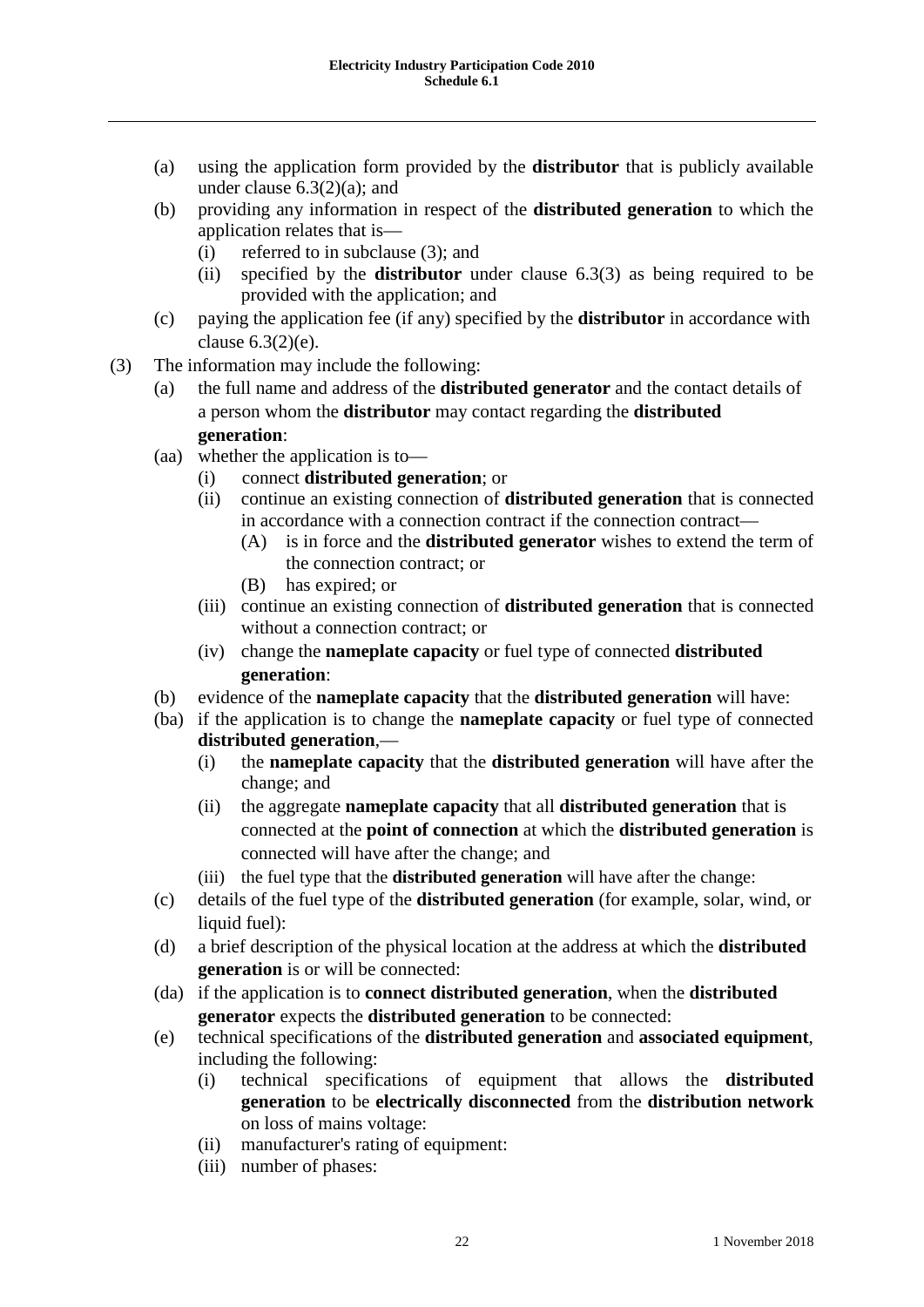- (iv) proposed or current **point of connection** to the **distribution network** (for example, the **ICP identifier** and street address):
- (v) details of either or both of any inverter and battery storage:
- (vi) details of any load at the proposed or current **point of connection**:
- (vii) details of the voltage (for example, 415 V or 11 kV) when **electrically connected**:
- (f) information showing how the **distributed generation** complies with the **distributor's connection and operation standards**:
- (g) the maximum **active power** injected (**MW** max):
- (h) the **reactive power** requirements (MVArs) (if any):
- (i) resistance and reactance details of the **distributed generation**:
- (j) fault level contribution (kA):
- (k) method of voltage control:
- (l) single line diagram of proposed connection:
- (m) means of **synchronising** with, **electrically connecting** to, and **electrically disconnecting** from, the **distribution network**, including the type and ratings of the proposed **circuit breaker**:
- (n) details of compliance with frequency and voltage support requirements as specified in this Code (if applicable):
- (o) proposed periods and amounts of **electricity injections** into, and **offtakes** from, the **distribution network** (if known):
- (p) any other information that is required by the **system operator**:
- (q) any additional information or **documents** that are reasonably required by the **distributor**.
- (4) *[Revoked]*

(5) The **distributor** must, within 5 **business days** of receiving an **initial application**, give written notice to the applicant advising whether or not the application is complete.

Compare: SR 2007/219 clause 11 Schedule 1

Heading: amended, on 23 February 2015, by clause 32(1) of the Electricity Industry Participation Code Amendment (Distributed Generation) 2014.

Clause 11: amended, on 5 October 2017, by clause 52(1) of the Electricity Industry Participation Code Amendment (Code Review Programme) 2017.

Clause 11(1): revoked, on 23 February 2015, by clause 32(2) of the Electricity Industry Participation Code Amendment (Distributed Generation) 2014.

Clause 11(2): substituted, on 23 February 2015, by clause 32(3) of the Electricity Industry Participation Code Amendment (Distributed Generation) 2014.

Clause 11(3)(a): amended, on 23 February 2015, by clause 32(4) of the Electricity Industry Participation Code Amendment (Distributed Generation) 2014.

Clause 11(3)(aa): inserted, on 23 February 2015, by clause 32(5) of the Electricity Industry Participation Code Amendment (Distributed Generation) 2014.

Clause 11(3)(aa): amended, on 5 October 2017, by clause 52(2) of the Electricity Industry Participation Code Amendment (Code Review Programme) 2017.

Clause 11(3)(aa), (ba) and (d): amended, on 5 October 2017, by clause 52(3) of the Electricity Industry Participation Code Amendment (Code Review Programme) 2017.

Clause 11(3)(b): substituted, on 23 February 2015, by clause 32(6) of the Electricity Industry Participation Code Amendment (Distributed Generation) 2014.

Clause 11(3)(ba): inserted, on 23 February 2015, by clause 32(7) of the Electricity Industry Participation Code Amendment (Distributed Generation) 2014.

Clause 2(3)(ba)(ii): amended, on 23 February 2015, by clause 7(1) of the Electricity Industry Participation Code Amendment (Minor Code Amendments) (No 3) 2014.

Clause 2(3)(ba)(iii): inserted, on 23 February 2015, by clause 7(2) of the Electricity Industry Participation Code Amendment (Minor Code Amendments) (No 3) 2014.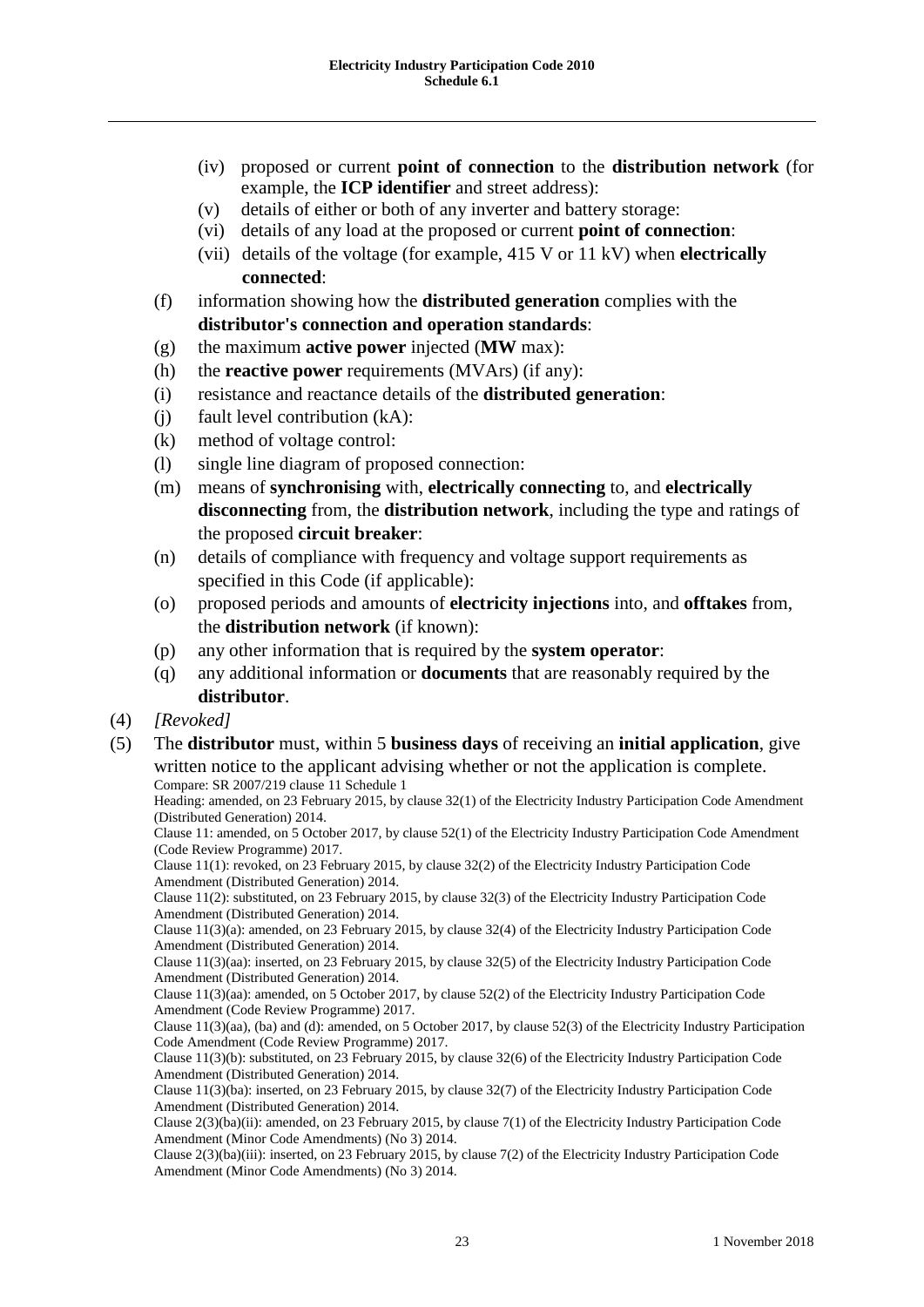Clause 11(3)(c) and (d): substituted, on 23 February 2015, by clause 32(8) of the Electricity Industry Participation Code Amendment (Distributed Generation) 2014.

Clause 11(3)(da): inserted, on 23 February 2015, by clause 32(9) of the Electricity Industry Participation Code Amendment (Distributed Generation) 2014.

Clause 11(3)(da): amended, on 5 October 2017, by clause 52(4) of the Electricity Industry Participation Code Amendment (Code Review Programme) 2017.

Clause 11(3)(e): substituted, on 23 February 2015, by clause 32(10) of the Electricity Industry Participation Code Amendment (Distributed Generation) 2014.

Clause 11(3)(e)(i): amended, on 5 October 2017, by clause 52(5) of the Electricity Industry Participation Code Amendment (Code Review Programme) 2017.

Clause 11(3)(e)(vii): amended, on 5 October 2017, by clause 52(6) of the Electricity Industry Participation Code Amendment (Code Review Programme) 2017.

Clause 11(3)(i): amended, on 23 February 2015, by clause 32(11) of the Electricity Industry Participation Code Amendment (Distributed Generation) 2014.

Clause 11(3)(l): amended, on 23 February 2015, by clause 75 of the Electricity Industry Participation Code Amendment (Distributed Generation) 2014.

Clause 11(3)(l): amended, on 5 October 2017, by clause 52(7) of the Electricity Industry Participation Code Amendment (Code Review Programme) 2017.

Clause 11(3)(m): amended, on 23 February 2015, by clauses 32(12) and 75 of the Electricity Industry Participation Code Amendment (Distributed Generation) 2014.

Clause 11(3)(m): replaced, on 5 October 2017, by clause 52(8) of the Electricity Industry Participation Code Amendment (Code Review Programme) 2017.

Clause 11(3)(q): amended, on 23 February 2015, by clause 32(13) of the Electricity Industry Participation Code Amendment (Distributed Generation) 2014.

Clause 11(4): revoked, on 23 February 2015, by clause 32(14) of the Electricity Industry Participation Code Amendment (Distributed Generation) 2014.

#### **12 Distributor must give information to distributed generator**

A **distributor** must give a **distributed generator** that makes an **initial application** the following within 30 **business days** of receiving the completed **initial application**:

- (a) information about the **capacity** of the **distribution network**, including both the design **capacity** (including fault levels) and actual operating levels:
- (b) information about the extent to which connection and operation of the **distributed generation** may result in a breach of the relevant standards for safety, voltage, power quality, and reliability of **electricity** conveyed to **points of connection** on the **distribution network**:
- (c) information about any measures or conditions (including modifications to the design and operation of the **distribution network** or to the operation of the **distributed generation**) that may be necessary to address the matters referred to in paragraphs (a) and (b):
- (d) the approximate costs of any **distribution network** related measures or conditions identified under paragraph (c) and an estimate of time constraints or restrictions that may delay connecting the **distributed generation**:
- (e) information about any further detailed investigative studies that the **distributor** reasonably considers are necessary to identify any potential adverse effects the **distributed generation** may have on the system, together with an indication of—
	- (i) whether the **distributor** agrees to the **distributed generator**, or a suitably qualified agent of the **distributed generator**, undertaking those studies; or
	- (ii) if not, whether the **distributor** could undertake those studies and, if so, the reasonable estimated cost of the studies that the **distributed generator** would be charged: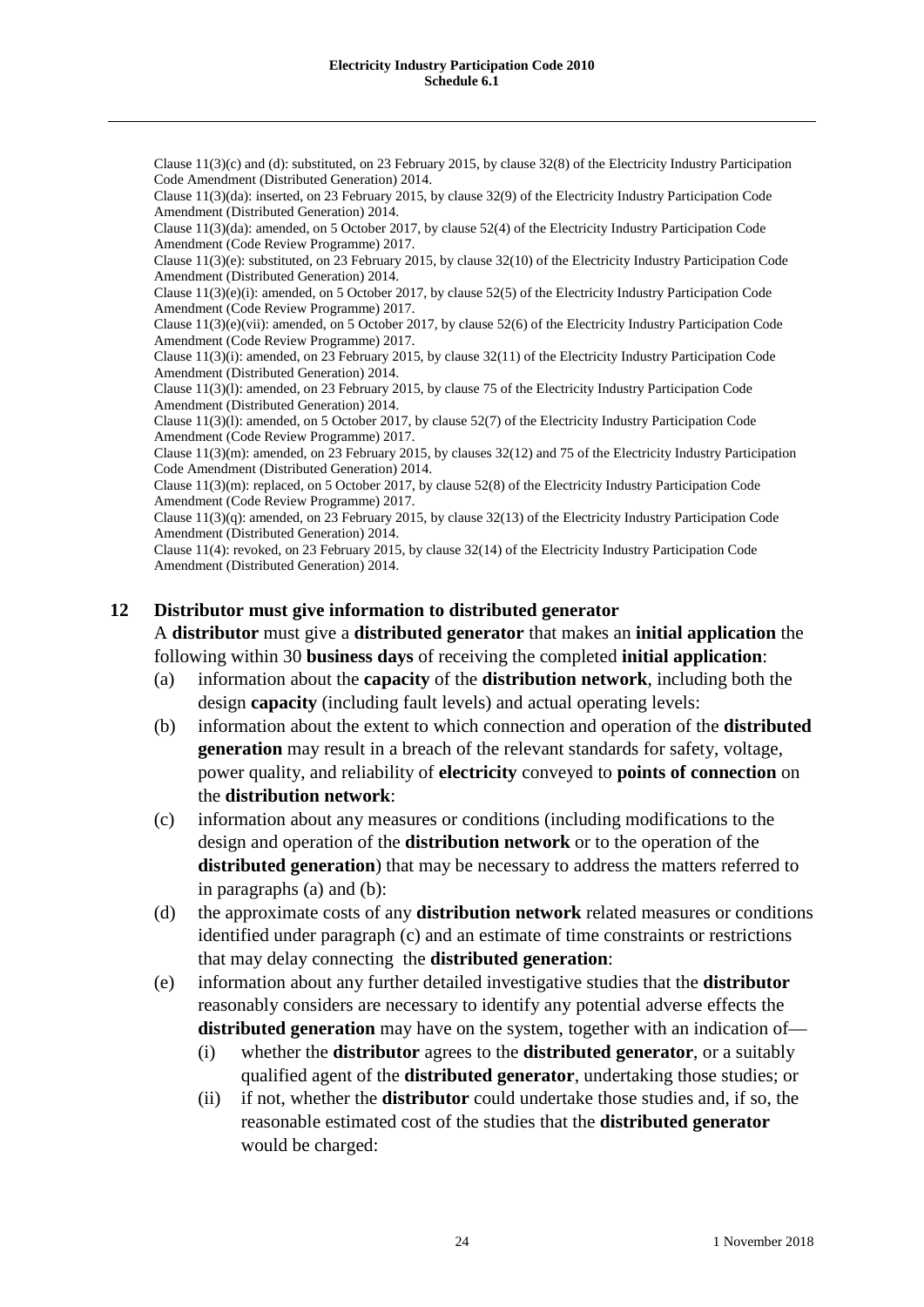- (f) information about any obligations to other parties that may be imposed on the **distributor** and that could affect the **distributed generation** (for example, obligations to **Transpower**, in respect of other **networks**, or under this Code):
- (g) any additional information or documents that the **distributor** considers would assist the **distributed generator's** application:
- (h) information about the extent to which planned and **unplanned outages** may adversely affect the operation of the **distributed generation**.

Compare: SR 2007/219 clause 12 Schedule 1 Heading: amended, on 23 February 2015, by clause 33(1) of the Electricity Industry Participation Code Amendment (Distributed Generation) 2014. Clause 12: amended, on 23 February 2015, by clause 33(2) of the Electricity Industry Participation Code Amendment (Distributed Generation) 2014. Clause 12(b): amended, on 23 February 2015, by clauses 33(3) and 75 of the Electricity Industry Participation Code Amendment (Distributed Generation) 2014. Clause 12(b): amended, on 5 October 2017, by clause 53(1) of the Electricity Industry Participation Code Amendment (Code Review Programme) 2017. Clause 12(d): amended, on 23 February 2015, by clauses 33(4) and 75 of the Electricity Industry Participation Code Amendment (Distributed Generation) 2014. Clause 12(d): amended, on 5 October 2017, by clause 53(2) of the Electricity Industry Participation Code Amendment (Code Review Programme) 2017. Clause 12(e): amended, on 23 February 2015, by clause 33(5) of the Electricity Industry Participation Code Amendment (Distributed Generation) 2014.

#### **13 Other matters to assist with decision making**

- (1) A **distributor** must provide, if requested by a **distributed generator** making an **initial application**, further information that is reasonably necessary to enable the **distributed generator** to consider and act on the information given by the **distributor** under clause 12.
- (2) The information that the **distributor** must provide under subclause (1) may include single line diagrams, equipment ratings, normal switch configurations (including fault levels), and protection system details relevant to the current or proposed **point of connection** of the **distributed generation** to the **distribution network**.
- (3) The **distributor** must provide the further information under this clause within 10 **business days** of the request being received.

Compare: SR 2007/219 clause 13 Schedule 1 Clause 13(2): amended, on 23 February 2015, by clause 34 of the Electricity Industry Participation Code Amendment (Distributed Generation) 2014.

# **14 Distributor and distributed generator must make reasonable endeavours regarding new information**

If a **distributor** or a **distributed generator** has given information under this Part of this Schedule and subsequently becomes aware of new information that is relevant to the application, the party that becomes aware of the new information must use reasonable

endeavours to provide the other party with the new information. Compare: SR 2007/219 clause 14 Schedule 1

Clause 14: amended, on 23 February 2015, by clause 35 of the Electricity Industry Participation Code Amendment (Distributed Generation) 2014.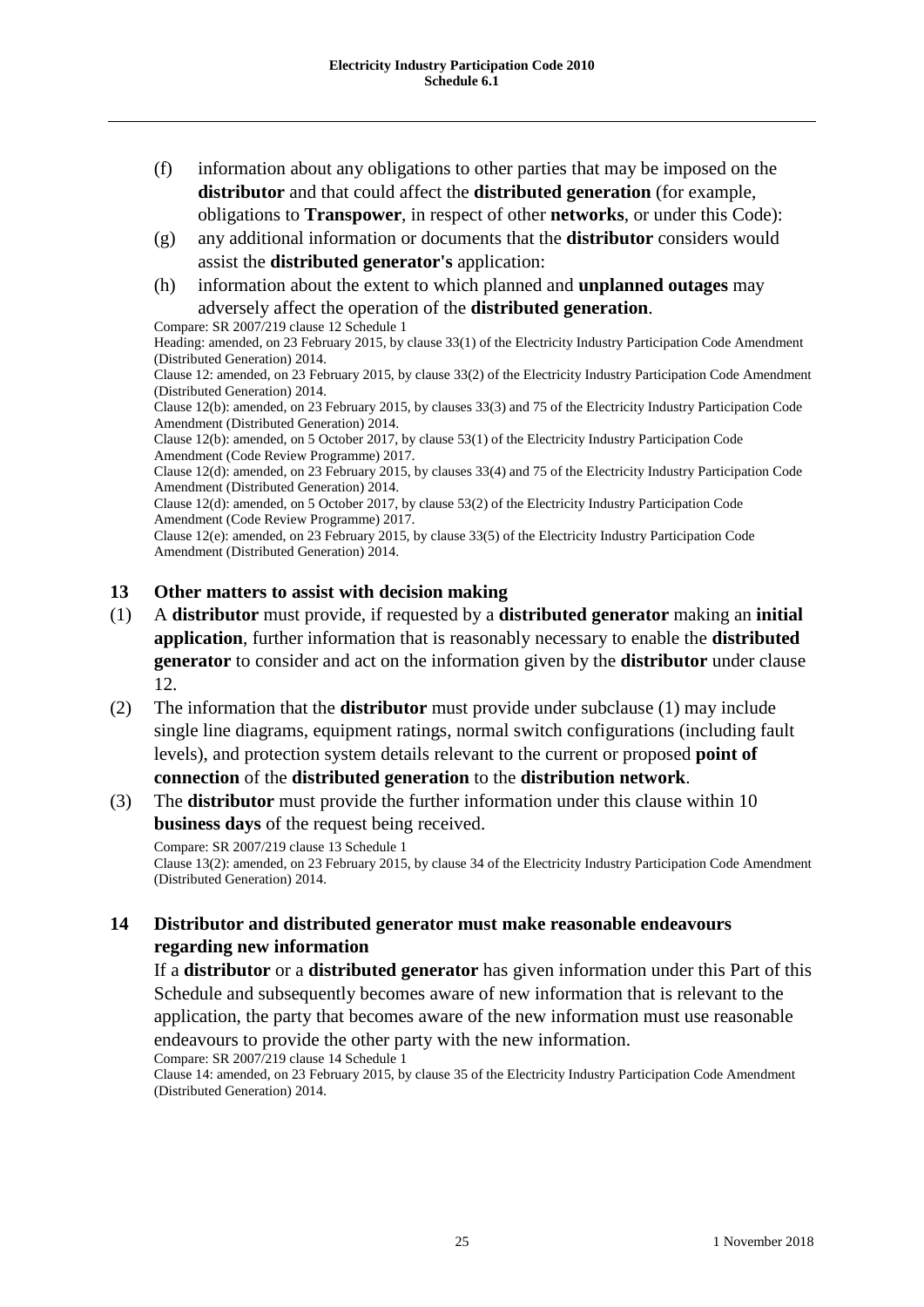## *Final application process*

## **15 Distributed generator must make final application**

- (1) A **distributed generator** that makes an **initial application** to a **distributor** must make a **final application**, no later than 12 months after receiving information under clauses 12 and 13, if the **distributed generator** wishes to proceed with the application, unless—
	- (a) the **distributor** and the **distributed generator** agree that a **final application** is not required; and
	- (b) there are no persons to whom the **distributor** must give written notice under clause 16 at the time that the **distributor** and **distributed generator** agree that a **final application** is not required.
- (1A) If a **final application** is not required—
	- (a) subclause (2) does not apply; and
	- (b) the **distributed generator's initial application** must be treated as a **final application** for the purposes of clauses 16 to 24.
- (2) The **distributed generator** must make the **final application** by—
	- (a) using the **final application** form provided by the **distributor** that is publicly available under clause 6.3(2)(a); and
	- (b) providing the results of any investigative studies that were identified by the **distributor** under clause 12(e)(i) as to be undertaken by the **distributed generator** or the **distributed generator's** agent.

Compare: SR 2007/219 clause 15 Schedule 1

Clause 15(1): substituted, on 23 February 2015, by clause 36(1) of the Electricity Industry Participation Code Amendment (Distributed Generation) 2014.

Clause 15(1)(b): amended, on 1 November 2018, by clause 7 of the Electricity Industry Participation Code Amendment (Code Review Programme) 2018.Clause 15(1A): inserted, on 23 February 2015, by clause 36(2) of the Electricity Industry Participation Code Amendment (Distributed Generation) 2014.

## **16 Notice to third parties**

A **distributor** that receives a **final application** must give written notice to the following persons no later than 10 **business days** after receiving the **final application**:

- (a) all persons that have made an **initial application** relating to a particular part of the **distribution network** that the **distributor** considers would be affected by the approval of the **final application**; and
- (b) all **distributed generators** that have **distributed generation** with a **nameplate capacity** of 10 kW or more in total connected on the **regulated terms** to the particular part of the **distribution network** that the **distributor** considers would be affected by the approval of the **final application**.

Compare: SR 2007/219 clause 16 Schedule 1

Clause 16: substituted, on 23 February 2015, by clause 37 of the Electricity Industry Participation Code Amendment (Distributed Generation) 2014.

Clause 16(b): amended, on 5 October 2017, by clause 54 of the Electricity Industry Participation Code Amendment (Code Review Programme) 2017.

## **17 Priority of final applications**

- (1) Subclause (2) applies if—
	- (a) a **distributor** receives a **final application** (the **first application**); and
	- (b) the **distributor** receives another **final application**, within 20 **business days** after receiving the **first application**, relating to a particular part of the **distribution**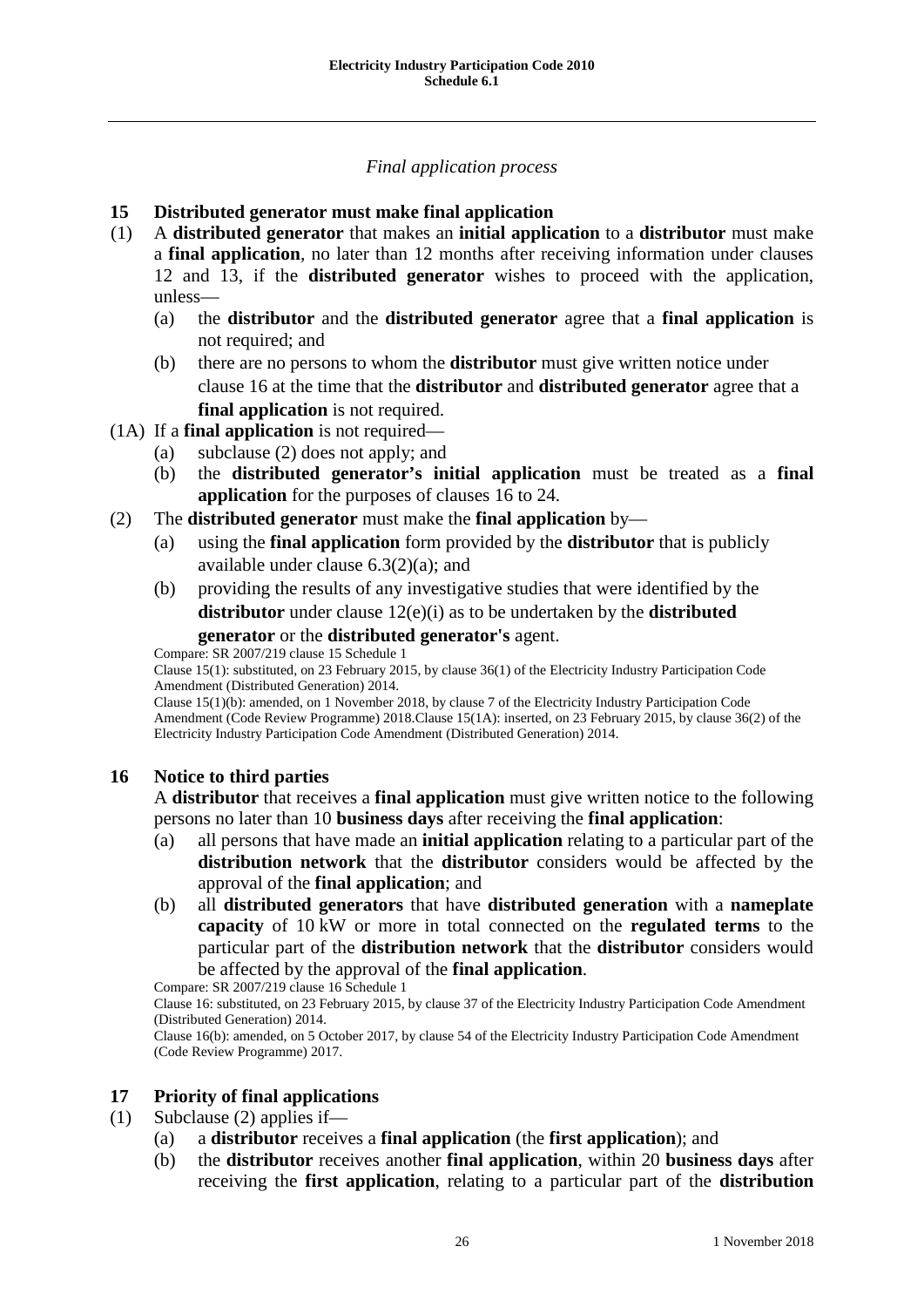**network** that the **distributor** considers would be affected by the approval of the **first application**.

- (2) If this subclause applies, the **distributor**
	- (a) may consider the **final applications** together as if they were competitive bids to use the same part of the **distribution network**; and
	- (b) must consider the **final applications** in light of the purpose of Part 6 of this Code.
- (3) In any other case in which a **distributor** receives more than 1 **final application** relating to a similar part of the **distribution network**, the **distributor** must consider an earlier **final application** in priority to other **final applications**.
- (4) Subclause (3) does not limit clause 19. Compare: SR 2007/219 clause 17 Schedule 1 Clause 17(1) and (2): substituted, on 23 February 2015, by clause 38(1) of the Electricity Industry Participation Code Amendment (Distributed Generation) 2014. Clause 17(3): amended, on 23 February 2015, by clause 38(2) of the Electricity Industry Participation Code Amendment (Distributed Generation) 2014.

#### **18 Distributor's decision on application**

- (1) A **distributor** must, within the time limit specified in clause 19, give notice in writing to the applicant stating whether the **final application** is approved or declined.
- (2) A **distributor** must approve a **final application**, subject to any conditions specified by the **distributor** that are reasonably required, if—
	- (a) the application has been properly made in accordance with Part 6 of this Code; and
	- (b) the information provided in the application would reasonably support an assessment by the **distributor** that—
		- (i) the **distributed generator** will comply at all times with the requirements of the Health and Safety at Work Act 2015; and
		- (ii) the **distributed generator** will ensure that the **distributed generation** complies at all times with the **Act** and this Code; and
		- (iii) the **distributed generation** meets the **distributor's connection and operation standards** (assuming that the **distributed generator** meets the conditions (if any) referred to in subclause (3)).
- (3) A notice stating that an application is approved must be accompanied by the following information:
	- (a) a detailed description of any conditions (or other measures) that are conditions of the approval under subclause (2), and what the **distributed generator** must do to comply with them:
	- (b) detailed reasons for those conditions (or other measures):
	- (c) a detailed description of any charges payable by the **distributed generator** to the **distributor** or by the **distributor** to the **distributed generator**, and an explanation of how the charges have been, or will be, calculated:
	- (d) the default process for resolving disputes under Schedule 6.3, if the **distributed generator** disputes all or any of the conditions (or other measures) or charges payable.
- (4) A notice stating that an application is declined must be accompanied by the following information: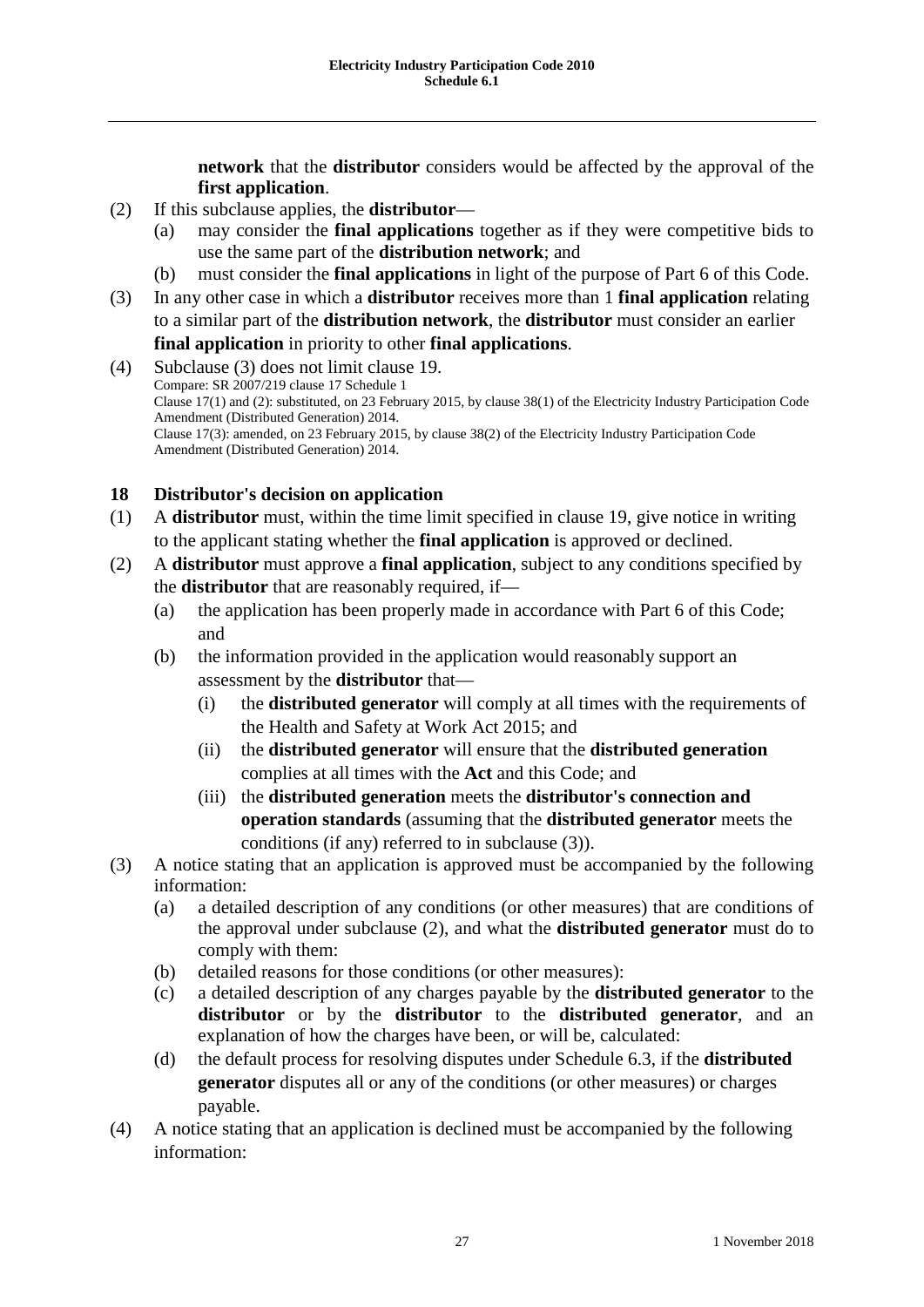- (a) detailed reasons as to why the application has been declined and what the applicant must do to get approval if it makes a new application:
- (aa) if the application is one to which clause  $17(2)$  applies, the criteria used in making a decision under clause  $17(2)(a)$  and clause  $17(2)(b)$ :
- (b) the default process for resolving disputes between **participants** under Schedule 6.3:
- (c) that if the **distributed generator** is not a **participant**, the **distributed generator** may report to the **Authority** under the Electricity Industry (Enforcement) Regulations 2010 if it considers that the **distributor** has breached any requirement in Part 6 of this Code.

Compare: SR 2007/219 clause 18 Schedule 1

Clause 18(2): amended, on 23 February 2015, by clause 39(1) of the Electricity Industry Participation Code Amendment (Distributed Generation) 2014.

Clause 18(2)(b)(i): amended, on 5 October 2017, by clause 55 of the Electricity Industry Participation Code Amendment (Code Review Programme) 2017.

Clause 18(3): substituted, on 23 February 2015, by clause 39(2) of the Electricity Industry Participation Code Amendment (Distributed Generation) 2014.

Clause 18(4)(a): substituted, on 23 February 2015, by clause 39(3) of the Electricity Industry Participation Code Amendment (Distributed Generation) 2014.

Clause 18(4)(aa): inserted, on 23 February 2015, by clause 39(4) of the Electricity Industry Participation Code Amendment (Distributed Generation) 2014.

Clause 18(4)(b: substituted, on 23 February 2015, by clause 39(5) of the Electricity Industry Participation Code Amendment (Distributed Generation) 2014.

Clause 18(4)(c): inserted, on 23 February 2015, by clause 39(5) of the Electricity Industry Participation Code Amendment (Distributed Generation) 2014.

## **19 Time within which distributor must decide final applications**

- (1) A notice required by clause 18 must be given by a **distributor** to a **distributed generator** no later than—
	- (a) 45 **business days** after the date of receipt of the **final application**, in the case of **distributed generation** that will have a **nameplate capacity** of less than 1 **MW**; or
	- (b) 60 **business days** after the date of receipt of the **final application**, in the case of **distributed generation** that will have a **nameplate capacity** of 1 **MW** or more but less than 5 **MW**; or
	- (c) 80 **business days** after the date of receipt of the **final application**, in the case of **distributed generation** that will have a **nameplate capacity** of 5 **MW** or more.
- (2) The **distributor** may seek 1 or more extensions of the time specified in subclause (1).
- (3) The **distributor** must do this by notice in writing to the **distributed generator** specifying the reasons for the extension.
- (4) A **distributed generator** that receives a notice seeking an extension—
	- (a) may grant an extension which must not exceed 40 **business days**; and
	- (b) must not unreasonably withhold consent to an extension.

Compare: SR 2007/219 clause 19 Schedule 1

Clause 19(1): substituted, on 23 February 2015, by clause 40(1) of the Electricity Industry Participation Code Amendment (Distributed Generation) 2014.

Clause 19(4): substituted, on 23 February 2015, by clause 40(2) of the Electricity Industry Participation Code Amendment (Distributed Generation) 2014.

## **20 Distributed generator must give notice of intention to proceed**

(1) If a **distributor** advises a **distributed generator** that the **distributed generator's final application** is approved, the **distributed generator** must give written notice to the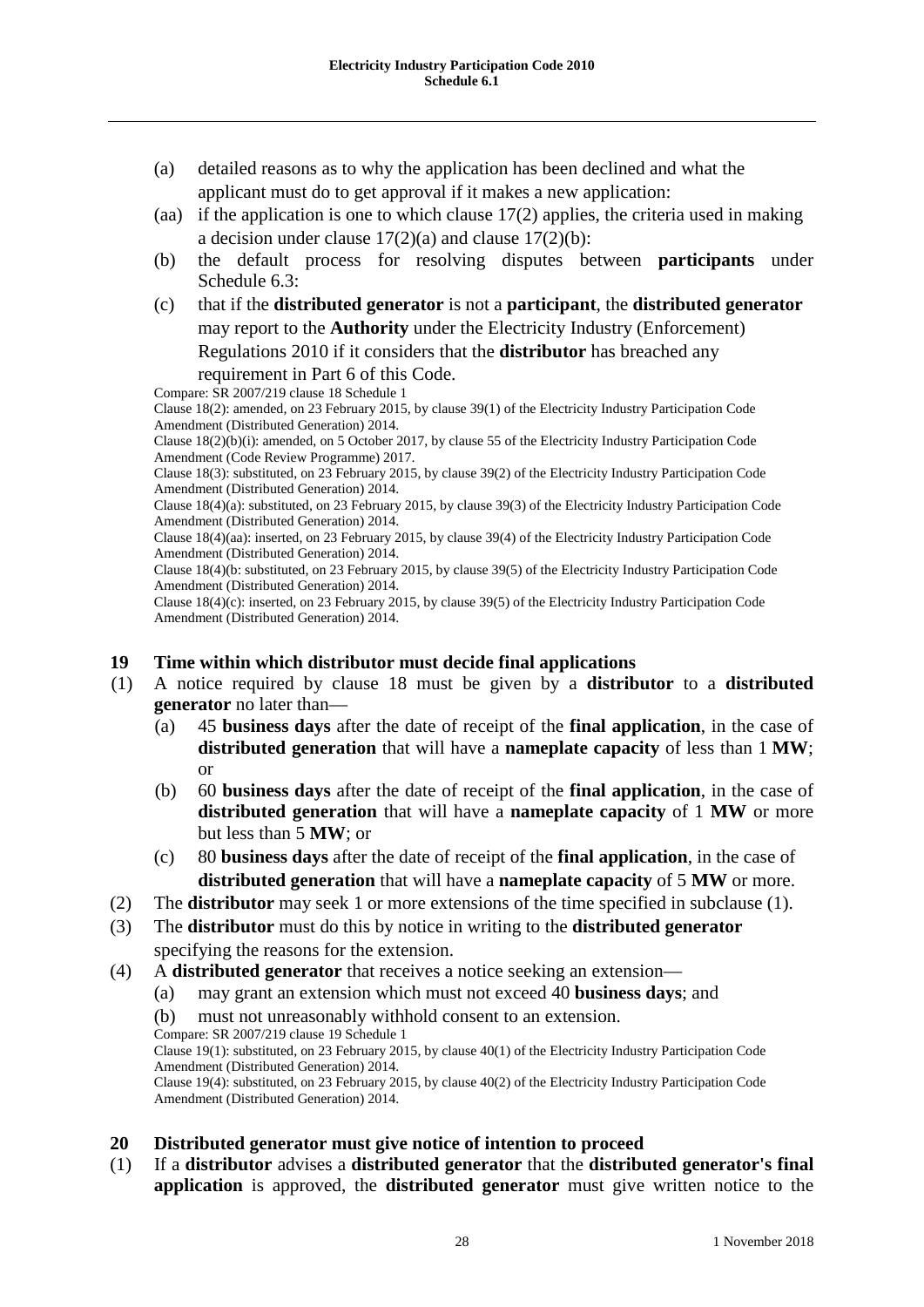**distributor** confirming whether or not the **distributed generator** intends to proceed to negotiate a connection contract under clause 21(1) and, if so, confirming—

- (a) the details of the **distributed generation**; and
- (b) that the **distributed generator** accepts all of the conditions (or other measures) that have been specified by the **distributor** under clause 18.
- (2) The **distributed generator** must give the notice no later than 30 **business days** after the day on which the **distributor** gives notice of approval under clause 18, or such later date as is agreed by the **distributor** and the **distributed generator**.
- (3) If the **distributed generator** is a **participant** and does not accept 1 or more of the conditions specified by the **distributor** under clause 18(2) (if any), but intends to proceed to negotiate a connection contract under clause 21(1), the **distributed generator** must—
	- (a) give notice of the dispute in accordance with clause 2 of Schedule 6.3 within 30 **business days** after the day on which the **distributor** gives notice of approval under clause 18; and
	- (b) give a notice under subclause (1) within 30 **business days** after the dispute is resolved.
- (4) The **distributor's** duties under Part 6 of this Code arising from the application no longer apply if the **distributed generator** fails to give notice to the **distributor** of an intention to proceed to negotiate a connection contract under clause  $21(1)$  within the time limits specified in this clause.
- (5) Subclause (4) does not prevent the **distributed generator** from making a new application under Part 6 of this Code. Compare: SR 2007/219 clause 20 Schedule 1 Clause 20: substituted, on 23 February 2015, by clause 41 of the Electricity Industry Participation Code Amendment (Distributed Generation) 2014. Clause 20: amended, on 5 October 2017, by clause 56 of the Electricity Industry Participation Code Amendment (Code Review Programme) 2017.

## *Post-approval process*

Cross heading: amended, on 23 February 2015, by clause 42 of the Electricity Industry Participation Code Amendment (Distributed Generation) 2014.

## **21 30 business days to negotiate connection contract if distributed generator gives notice of intention to proceed**

- (1) If a **distributed generator** whose **final application** is approved gives notice to a **distributor** under clause 20(1), the **distributor** and the **distributed generator** have 30 **business days,** starting on the date on which the **distributor** receives the notice, during which they must, in good faith, attempt to negotiate a connection contract.
- (2) The **distributor** and the **distributed generator** may, by agreement, extend the time specified in subclause (1) for negotiating a connection contract. Compare: SR 2007/219 clause 21 Schedule 1 Clause 21 heading: amended, on 1 November 2018, by clause 8 of the Electricity Industry Participation Code Amendment (Code Review Programme) 2018. Clause 21: amended, on 23 February 2015, by clauses 43 and 75 of the Electricity Industry Participation Code Amendment (Distributed Generation) 2014. Clause 21: amended, on 5 October 2017, by clause 57 of the Electricity Industry Participation Code Amendment (Code Review Programme) 2017.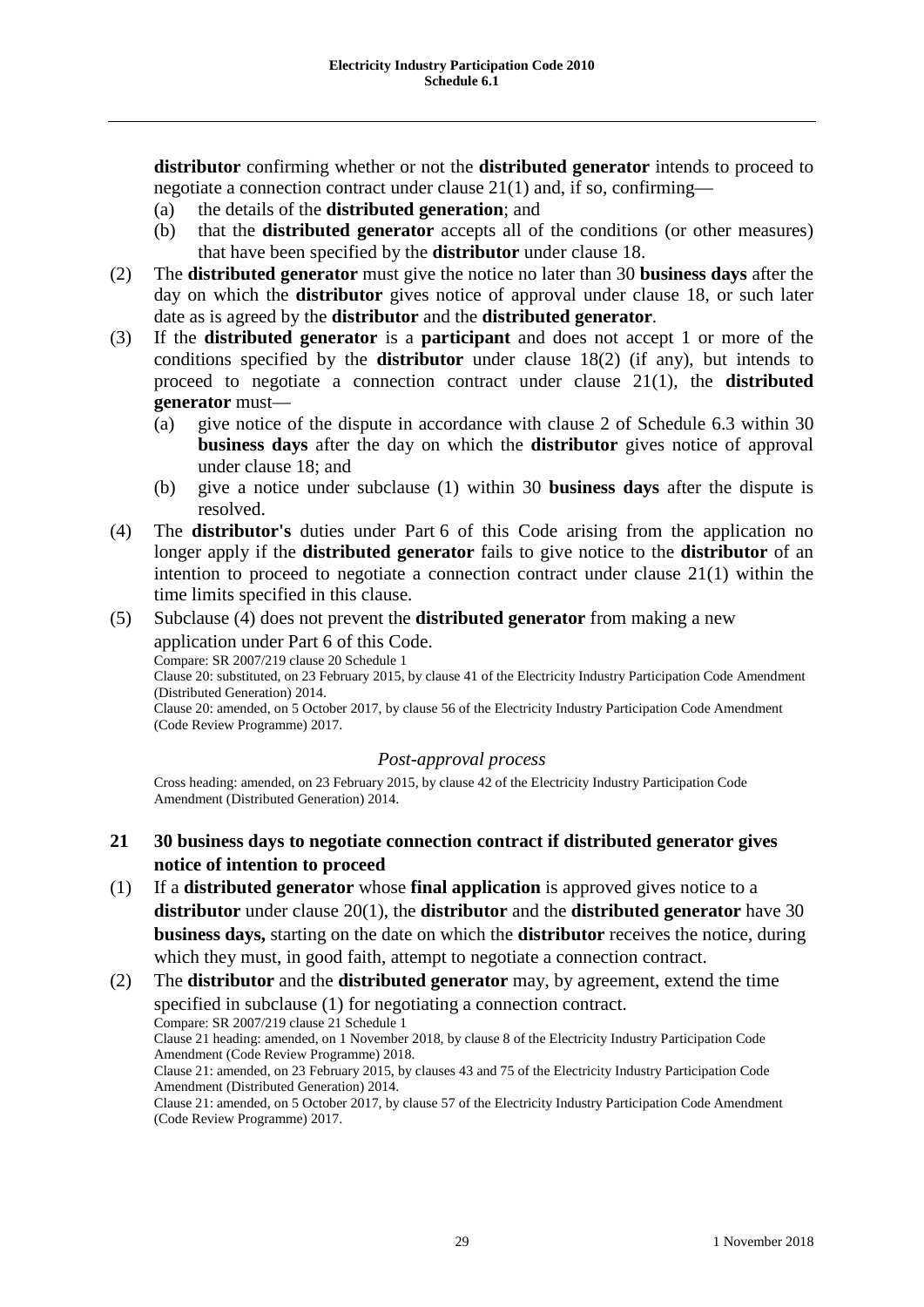## **22 Testing and inspection**

- (1) A **distributed generator** whose **final application** is approved by a **distributor** must test and inspect the **distributed generation** to which the **final application** relates within a reasonable time frame specified by the **distributor**.
- (1A) The **distributor** may waive the requirement that the **distributed generator** test and inspect if the **distributor** is satisfied that the **distributed generation** complies with the **distributor's connection and operation standards**.
- (2) The **distributed generator** must give adequate notice of the testing and inspection to the **distributor**.
- (3) The **distributor** may send qualified personnel to the site to observe the testing and inspection.
- (4) The **distributed generator** must give the **distributor** with a written test report when testing and inspection is complete, including suitable evidence that the **distributed generation** complies with the **distributor's connection and operation standards**.
- (5) The **distributed generator** must pay any fee specified by the **distributor** in accordance with clause  $6.3(2)(e)$  for observing the testing and inspection. Compare: SR 2007/219 clause 22 Schedule 1 Clause 22(1): substituted, on 23 February 2015, by clause 44(1) of the Electricity Industry Participation Code Amendment (Distributed Generation) 2014. Clause 22(1A): inserted, on 23 February 2015, by clause 44(2) of the Electricity Industry Participation Code Amendment (Distributed Generation) 2014. Clause 22(4): amended, on 23 February 2015, by clause 44(3) of the Electricity Industry Participation Code Amendment (Distributed Generation) 2014. Clause 22(5): amended, on 23 February 2015, by clause 44(4) of the Electricity Industry Participation Code Amendment (Distributed Generation) 2014.

## **23 Connection of distributed generation if connection contract negotiated**

- (1) This clause applies if a **distributor** and a **distributed generator** whose **final application** is approved enter into a connection contract before the period for negotiating a connection contract under this Part of this Schedule expires.
- (2) If the application is to connect **distributed generation** under clause 1B(a), the **distributor** must allow the **distributed generator** to connect the **distributed generation** in accordance with the contract as soon as practicable.
- (3) If the application is to continue an existing connection of **distributed generation** under clause 1B(b), the **distributor** must use its best endeavours to ensure that the new terms under which the **distributed generator's** existing connection continues apply—
	- (a) as soon as practicable, if the previous connection contract has expired; or
	- (b) no later than the expiry of the previous connection contract, if the contract is in force.
- (4) If the application is to continue an existing connection for which there is no connection contract under clause 1B(c), the **distributor** must use its best endeavours to ensure that the new terms under which the **distributed generator's** existing connection continues apply as soon as practicable.
- (5) If the application is to change the **nameplate capacity** or fuel type of connected **distributed generation** under clause 1B(d), the **distributor** must use its best endeavours to ensure that the new terms under which the **distributed generator's**  existing connection continues apply as soon as practicable.

Compare: SR 2007/219 clause 23 Schedule 1

Clause 23: substituted, on 23 February 2015, by clause 45 of the Electricity Industry Participation Code Amendment (Distributed Generation) 2014.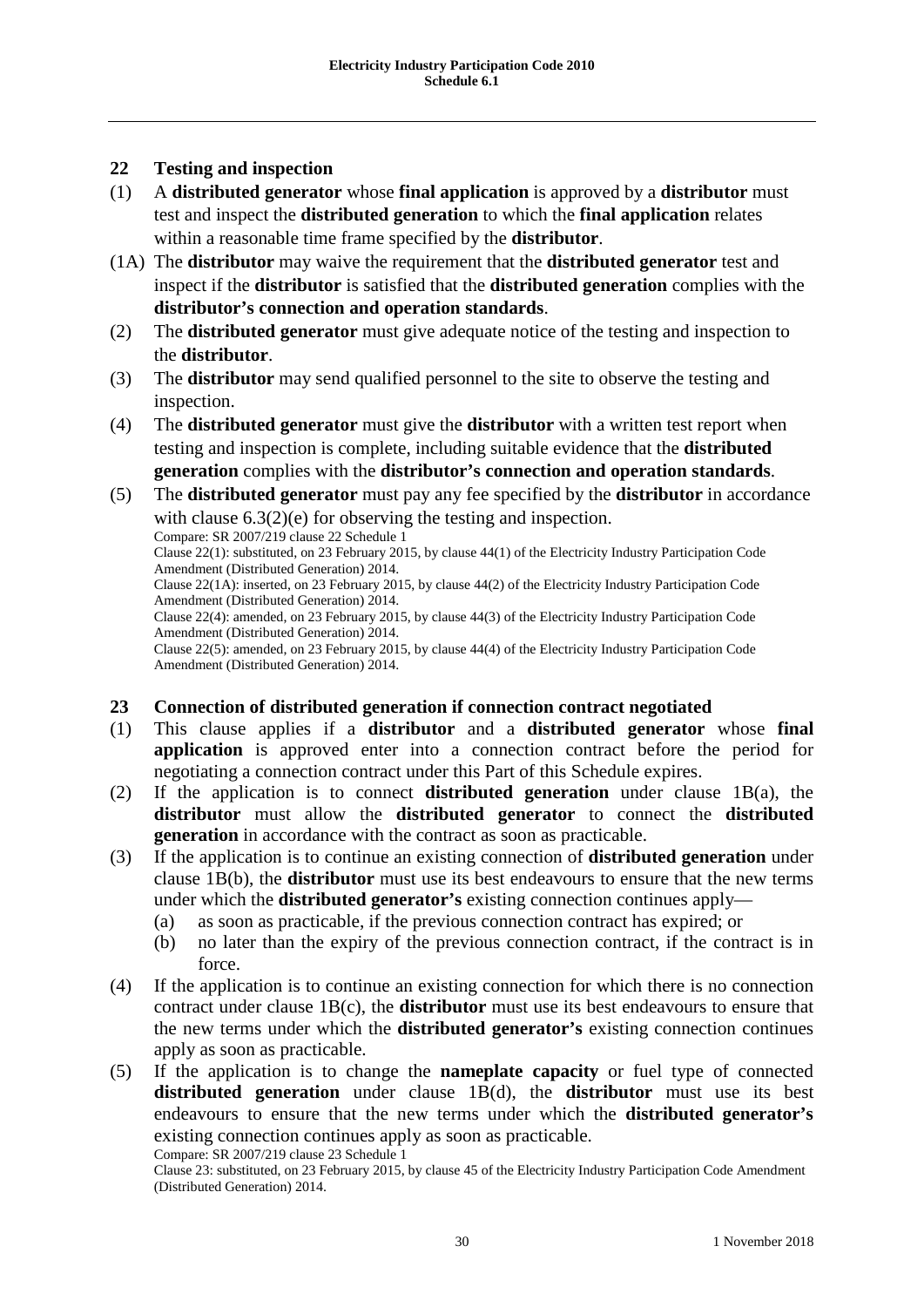Clause 23: amended, on 5 October 2017, by clause 58(1) of the Electricity Industry Participation Code Amendment (Code Review Programme) 2017.

Clause 23(2): amended, on 5 October 2017, by clause 58(2) of the Electricity Industry Participation Code Amendment (Code Review Programme) 2017.

Clause 23(5): amended, on 5 October 2017, by clause 58(3) of the Electricity Industry Participation Code Amendment (Code Review Programme) 2017.

## **24 Connection of distributed generation on regulated terms if connection contract not negotiated**

- (1) This clause applies if a **distributor** and a **distributed generator** whose **final application** is approved do not enter into a connection contract before the period for negotiating a connection contract under this Part of this Schedule expires.
- (2) If the application is to connect **distributed generation** under clause 1B(a), the **distributor** must allow the **distributed generator** to connect the **distributed generation** on the **regulated terms** as soon as practicable after the later of the following:
	- (a) the expiry of the period for negotiating a connection contract under this Part of this Schedule:
	- (b) the date on which the **distributed generator** has fully complied with any conditions (or other measures) that were specified by the **distributor** under clause 18 as conditions of the connection.
- (3) If the application is to continue an existing connection of **distributed generation** under clause 1B(b), the **regulated terms** apply to the **distributed generator's** existing connection from the later of the following:
	- (a) the expiry of the period for negotiating a connection contract under this Part of this Schedule:
	- (b) the expiry of the existing connection contract:
	- (c) the date on which the **distributed generator** has fully complied with any conditions (or other measures) that were specified by the **distributor** under clause 18 as conditions of the connection.
- (4) If the application is to continue an existing connection for which there is no connection contract under clause 1B(c), the **regulated terms** apply from the later of the following:
	- (a) the expiry of the period for negotiating a connection contract under this Part of this Schedule:
	- (b) the date on which the **distributed generator** has fully complied with any conditions (or other measures) that were specified by the **distributor** under clause 18 as conditions of the connection.
- (5) If the application is to change the **nameplate capacity** or fuel type of connected **distributed generation** under clause 1B(d), the **regulated terms** apply from the later of the following:
	- (a) the expiry of the period for negotiating a connection contract under this Part of this Schedule:
	- (b) the date on which the **distributed generator** has fully complied with any conditions (or other measures) that were specified by the **distributor** under clause 18 as conditions of the connection.

Compare: SR 2007/219 clause 24 Schedule 1

Clause 24: substituted, on 23 February 2015, by clause 45 of the Electricity Industry Participation Code Amendment (Distributed Generation) 2014.

Clause 24: amended, on 5 October 2017, by clause 59(1) of the Electricity Industry Participation Code Amendment (Code Review Programme) 2017.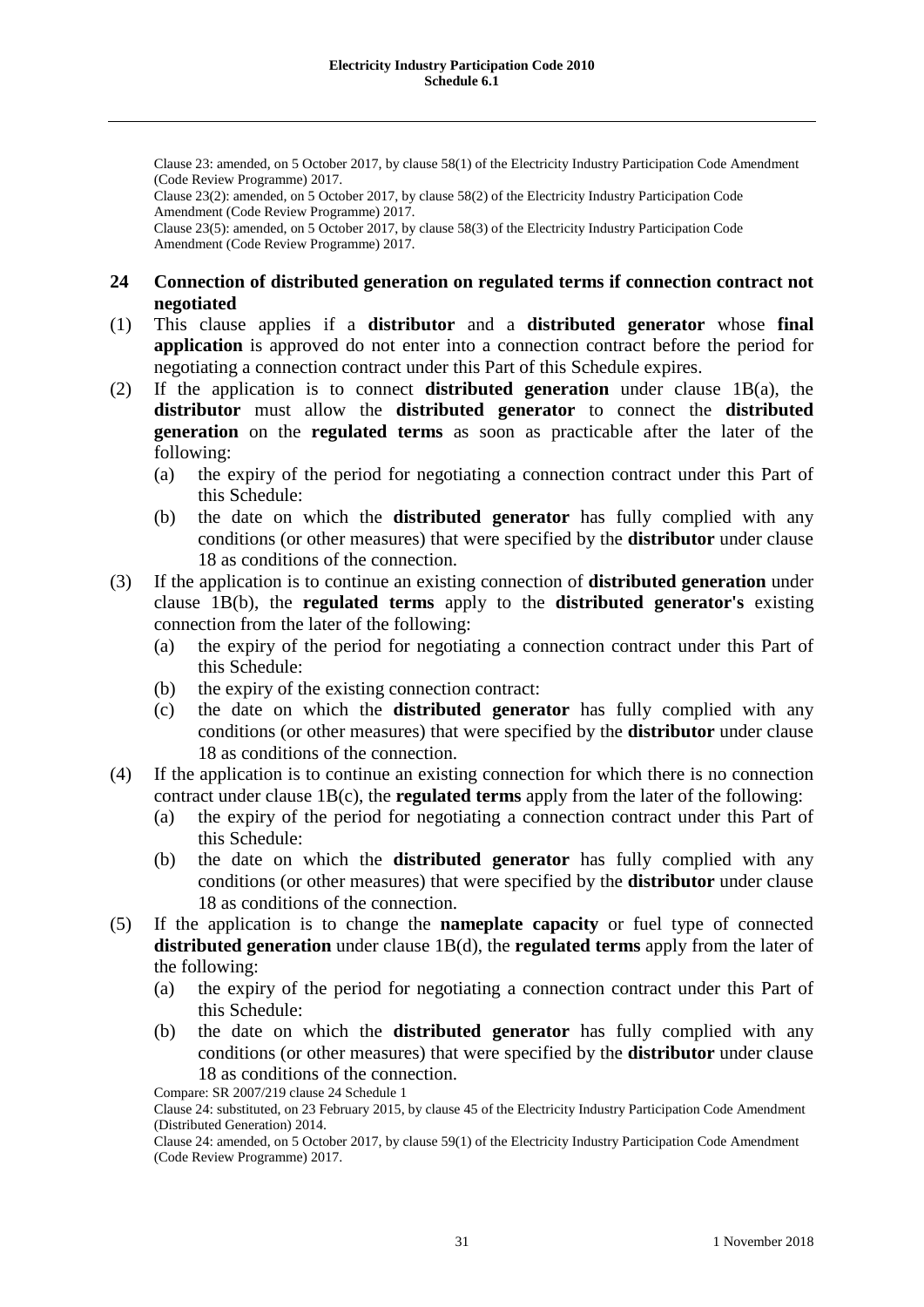Clause 24(2): amended, on 5 October 2017, by clause 59(2) of the Electricity Industry Participation Code Amendment (Code Review Programme) 2017.

Clause 24(5): amended, on 23 February 2015, by clause 8 of the Electricity Industry Participation Code Amendment (Minor Code Amendments) (No 3) 2014.

Clause 24(5): amended, on 5 October 2017, by clause 59(3) of the Electricity Industry Participation Code Amendment (Code Review Programme) 2017.

# Part 3

# General provisions

# *Confidentiality*

# **25 Confidentiality of information provided**

- (1) All information given with, or relating to, an application made under this Schedule to a **distributor** must be kept confidential by the **distributor** except as agreed otherwise by the person that gave the information.
- (1A) A **distributor** may require a **distributed generator** to keep confidential information that—
	- (a) is given to the **distributed generator** by the **distributor** for the purpose of an application under this Schedule; and
	- (b) the **distributor** reasonably identifies as being confidential.
- (1B) A **distributor** is excused from processing an application made by a **distributed generator** under this Schedule if the **distributed generator** does not agree to comply with a requirement to keep information confidential imposed under subclause (1A).
- (2) Despite subclause (1), the **distributor**
	- (a) may, in response to an application under this Schedule, disclose to the applicant that another **distributed generator** has made an application under this Schedule (without identifying who the other **distributed generator** is); and
	- (b) may, in the case of an application under Part 1 of this Schedule, generally indicate the location or proposed location of the **distributed generation** that is the subject of the other application; and
	- (c) may, in the case of an application under Part 2 of this Schedule, disclose the **nameplate capacity** and proposed location of the **distributed generation** that is the subject of the other application.
- (3) The obligation to keep information confidential set out in subclause (1) includes—
	- (a) an obligation not to use the information for any purpose other than considering the application under this Schedule and enabling the connection or continued connection of the **distributed generation**; and
	- (b) an obligation to destroy the information as soon as is reasonably practicable after the later of—
		- (i) the date on which the information is no longer required for the purposes in paragraph (a); and
		- (ii) 60 months after receiving the information.

Compare: SR 2007/219 clause 25 Schedule 1

Heading: amended, on 23 February 2015, by clause 46(1) of the Electricity Industry Participation Code Amendment (Distributed Generation) 2014.

Clause 25(1): substituted, on 23 February 2015, by clause 46(2) of the Electricity Industry Participation Code Amendment (Distributed Generation) 2014.

Clause 25(1A) and (1B): inserted, on 23 February 2015, by clause 46(3) of the Electricity Industry Participation Code Amendment (Distributed Generation) 2014.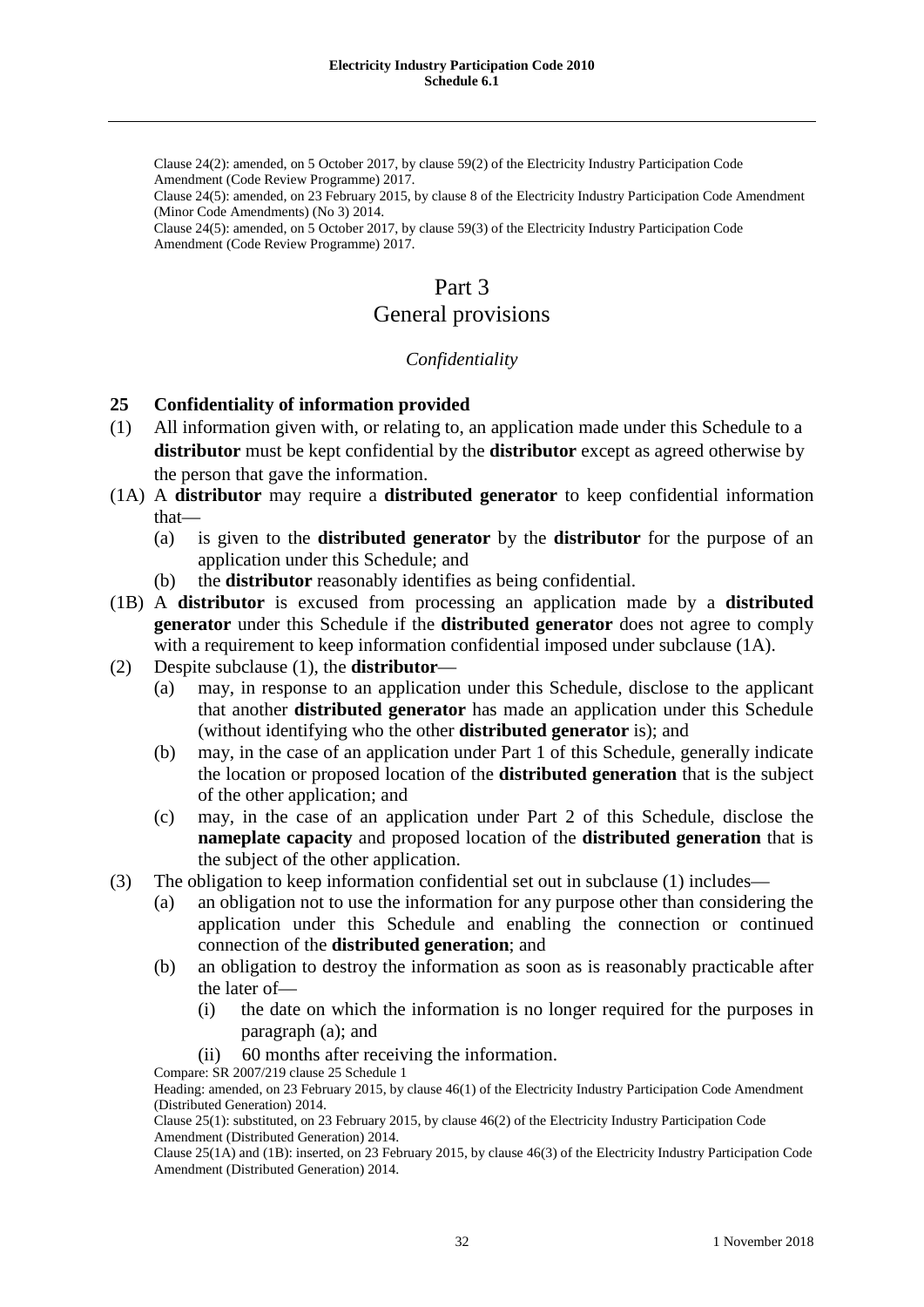Clause 25(2) and (3): substituted, on 23 February 2015, by clause 46(4) of the Electricity Industry Participation Code Amendment (Distributed Generation) 2014.

Clause 25(3)(a): amended, on 5 October 2017, by clause 60 of the Electricity Industry Participation Code Amendment (Code Review Programme) 2017.

#### *Record keeping*

Heading: amended, on 29 August 2013, by clause 4(1) of the Electricity Industry Participation (Additional Registry Fields) Code Amendment 2012

#### **26** *[Revoked]*

Compare: SR 2007/219 clause 26 Schedule 1

Clause 26: revoked, on 29 August 2013, by clause 4(2) of the Electricity Industry Participation (Additional Registry Fields) Code Amendment 2012

#### **27** *[Revoked]*

Compare: SR 2007/219 clause 27 Schedule 1 Clause 27: amended, on 21 September 2012, by clause 6 of the Electricity Industry Participation (Minor Amendments) Code Amendment 2012 Clause 27: revoked, on 29 August 2013, by clause 4(2) of the Electricity Industry Participation (Additional Registry Fields) Code Amendment 2012

#### **28 Distributors must keep records**

A **distributor** must maintain records of each application and notice received under this Schedule and the resulting outcomes, including records of how long it took to approve or decline the application, and justification for these outcomes, for a minimum of 60 months after the day on which the application was approved or declined. Compare: SR 2007/219 clause 28 Schedule 1

Clause 28: substituted, on 23 February 2015, by clause 47 of the Electricity Industry Participation Code Amendment (Distributed Generation) 2014.

Clause 28: amended, on 1 November 2018, by clause 9 of the Electricity Industry Participation Code Amendment (Code Review Programme) 2018.

#### *Costs*

## **29 Responsibility for costs under this Schedule** A **distributor** and **distributed generator** must pay their respective costs (including

legal costs) incurred under this Schedule. Cross heading and clause 29: inserted, on 23 February 2015, by clause 48 of the Electricity Industry Participation Code Amendment (Distributed Generation) 2014.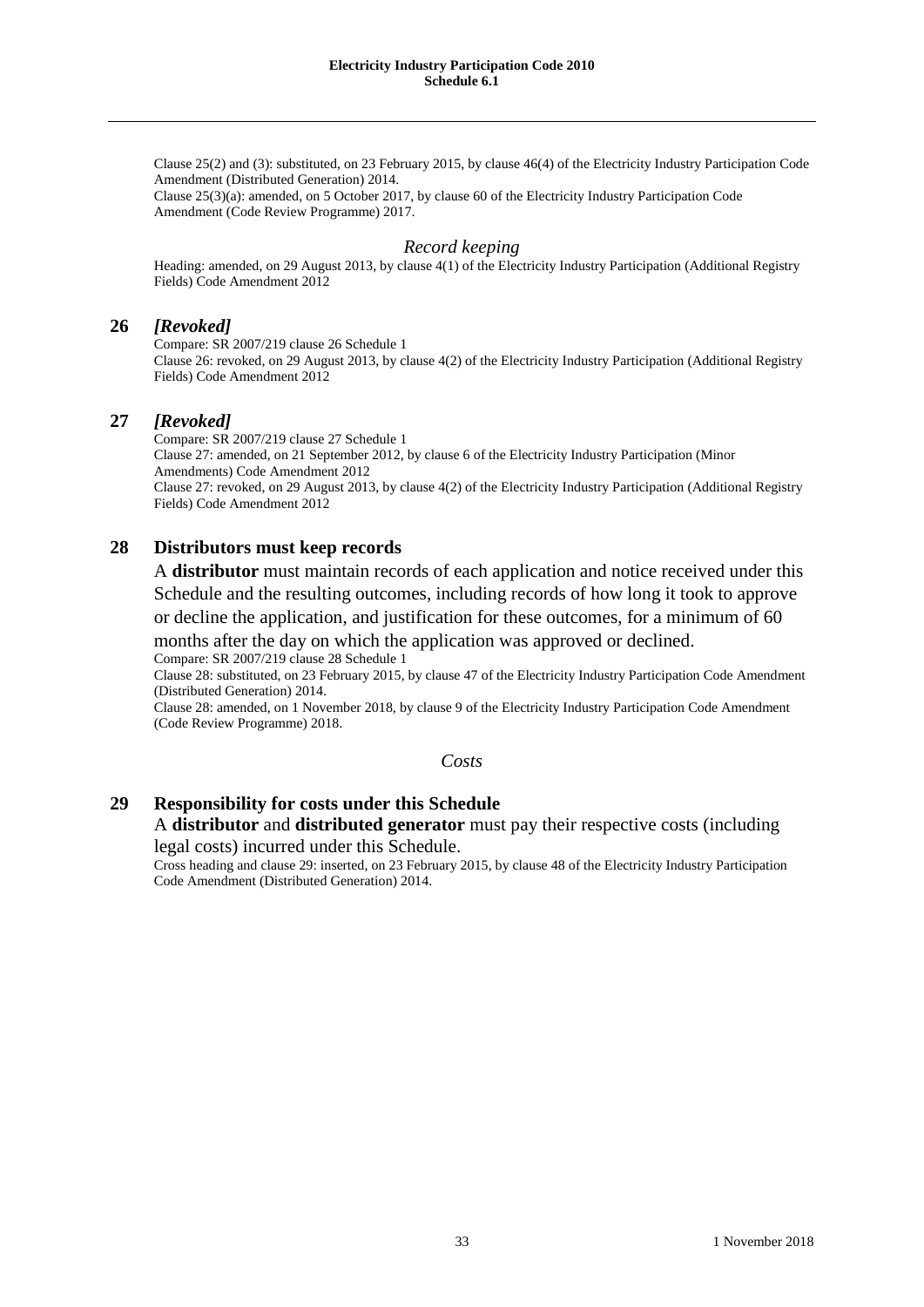# **Schedule 6.2 cl 6.6 Regulated terms for distributed generation**

Heading: amended, on 23 February 2015, by clause 49 of the Electricity Industry Participation Code Amendment (Distributed Generation) 2014.

#### **Contents**

#### *General*

- 1 Contents of this Schedule
- 2 Interpretation
- 3 General obligations

#### *Meters*

4 Installation of meters and access to metering information

#### *Access*

- 5 Right of distributor to access distributed generator's premises
- 6 Process if distributor wants to access distributed generator's premises
- 7 Distributor must not interfere with distributed generator's equipment
- 8 Distributed generator must not interfere with, and must protect, distributor's equipment
- 9 Obligation to advise if interference with distributor's equipment or theft of electricity is discovered

#### *Interruptions and disconnections*

- 10 General obligations relating to interruptions
- 11 Circumstances allowing distributor to temporarily electrically disconnect distributed generation
- 12 Obligations if distributed generation temporarily electrically disconnected by distributor
- 13 Adverse operating effects
- 14 Interruptions by distributed generator
- 15 Disconnecting distributed generation

#### *Time frame for construction*

15A Distributed generator must construct distributed generation within 18 months of approval

#### *Confidentiality*

- 16 General obligations relating to confidentiality
- 17 When confidential information can be disclosed
- 18 Disclosures by employees, agents, etc

#### *Pricing*

19 Pricing principles

#### *Liability*

- 20 General obligations relating to liability
- 21 Exceptions to general obligations relating to liability
- 22 Limits on liability
- 23 Liability clauses do not apply to fraud, wilful breach, and breach of confidentiality
- 24 *[Revoked]*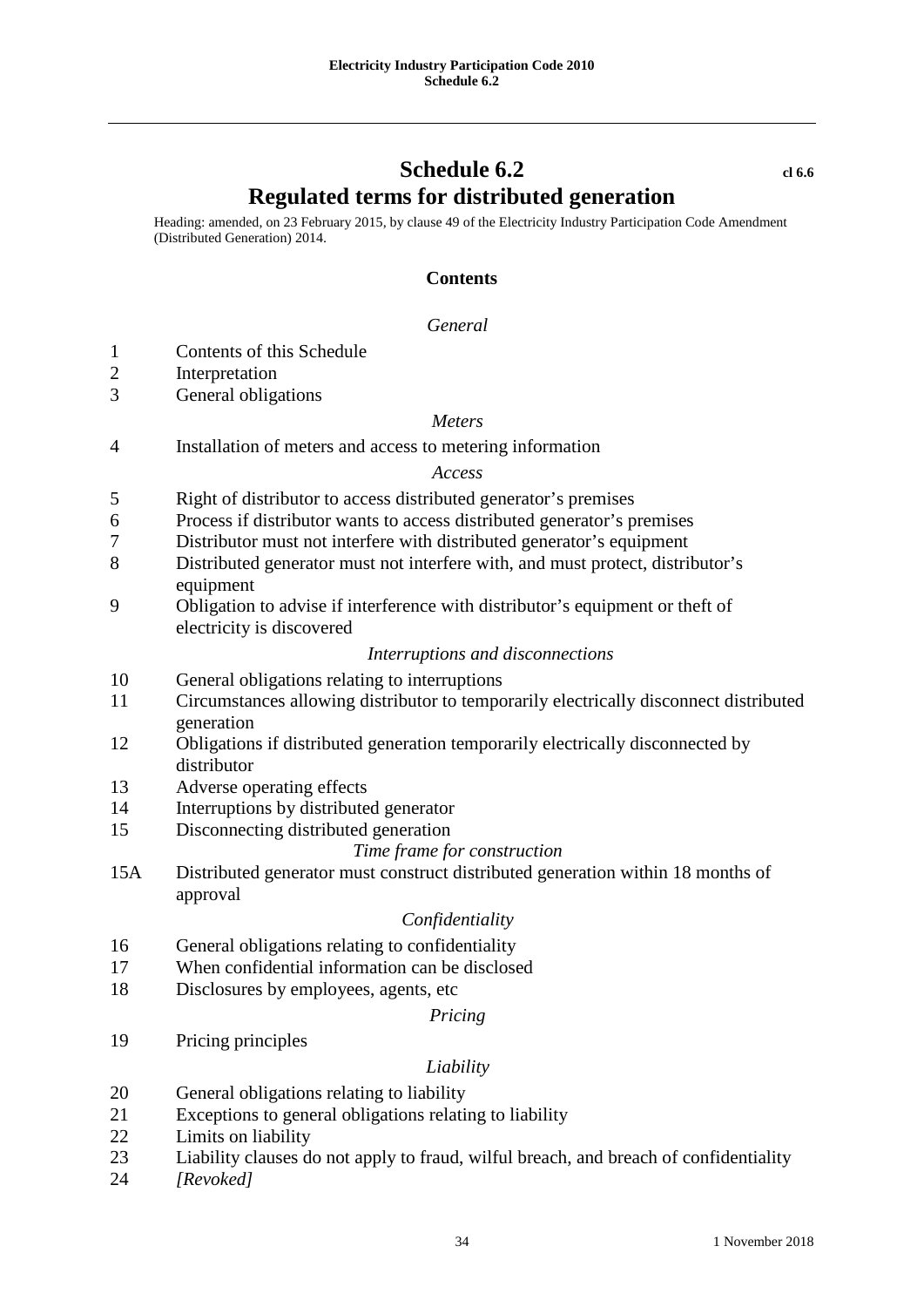#### 25 Force majeure

#### *General*

#### **1 Contents of this Schedule**

This Schedule sets out the **regulated terms** that apply to a **distributor** and a **distributed generator** in respect of **distributed generation** that is connected in

accordance with clause 6.6 of Part 6 of this Code and Schedule 6.1. Compare: SR 2007/219 clause 1 Schedule 2

Clause 1: amended, on 23 February 2015, by clauses 50 and 75 of the Electricity Industry Participation Code Amendment (Distributed Generation) 2014.

Clause 1: amended, on 5 October 2017, by clause 61 of the Electricity Industry Participation Code Amendment (Code Review Programme) 2017.

#### **2 Interpretation**

These **regulated terms** must be interpreted—

- (a) in light of the purpose of Part 6 of this Code; and
- (b) so as to give business efficacy to the relationship between the **distributor** and the **distributed generator** created by Part 6 of this Code.

Compare: SR 2007/219 clause 2 Schedule 2

## **3 General obligations**

- (1) The **distributor** and the **distributed generator** must perform all obligations under these **regulated terms** in accordance with **connection and operation standards** (where applicable).
- (2) The **distributor** and the **distributed generator** must each **construct**, connect, operate, test, and **maintain** their respective equipment in accordance with—
	- (a) these **regulated terms**; and
	- (b) **connection and operation standards** (where applicable); and
	- (c) this Code.
- (3) The **distributed generator** must, subject to subclause (2), **construct**, connect, operate, test, and **maintain** its **distributed generation** in accordance with—
	- (a) **reasonable and prudent operating practice**; and
	- (b) the applicable manufacturer's instructions and recommendations.
- (4) The **distributor** and **distributed generator** must each be fully responsible for the respective facilities they own or operate.
- (5) The **distributor** and **distributed generator** must each ensure that their respective facilities adequately protect each other's equipment, personnel, and other persons and their property, from damage and injury.
- (6) The **distributed generator** must comply with any conditions specified by the **distributor** under clause 18 of Schedule 6.1 (or, to the extent that those conditions were the subject of a dispute under clause 20(3) of that Schedule, or of negotiation during the period for negotiation of the connection contract, the conditions or other measures as finally resolved or negotiated).

Compare: SR 2007/219 clause 3 Schedule 2

Clause 3(1): amended, on 23 February 2015, by clause 51(1) of the Electricity Industry Participation Code Amendment (Distributed Generation) 2014.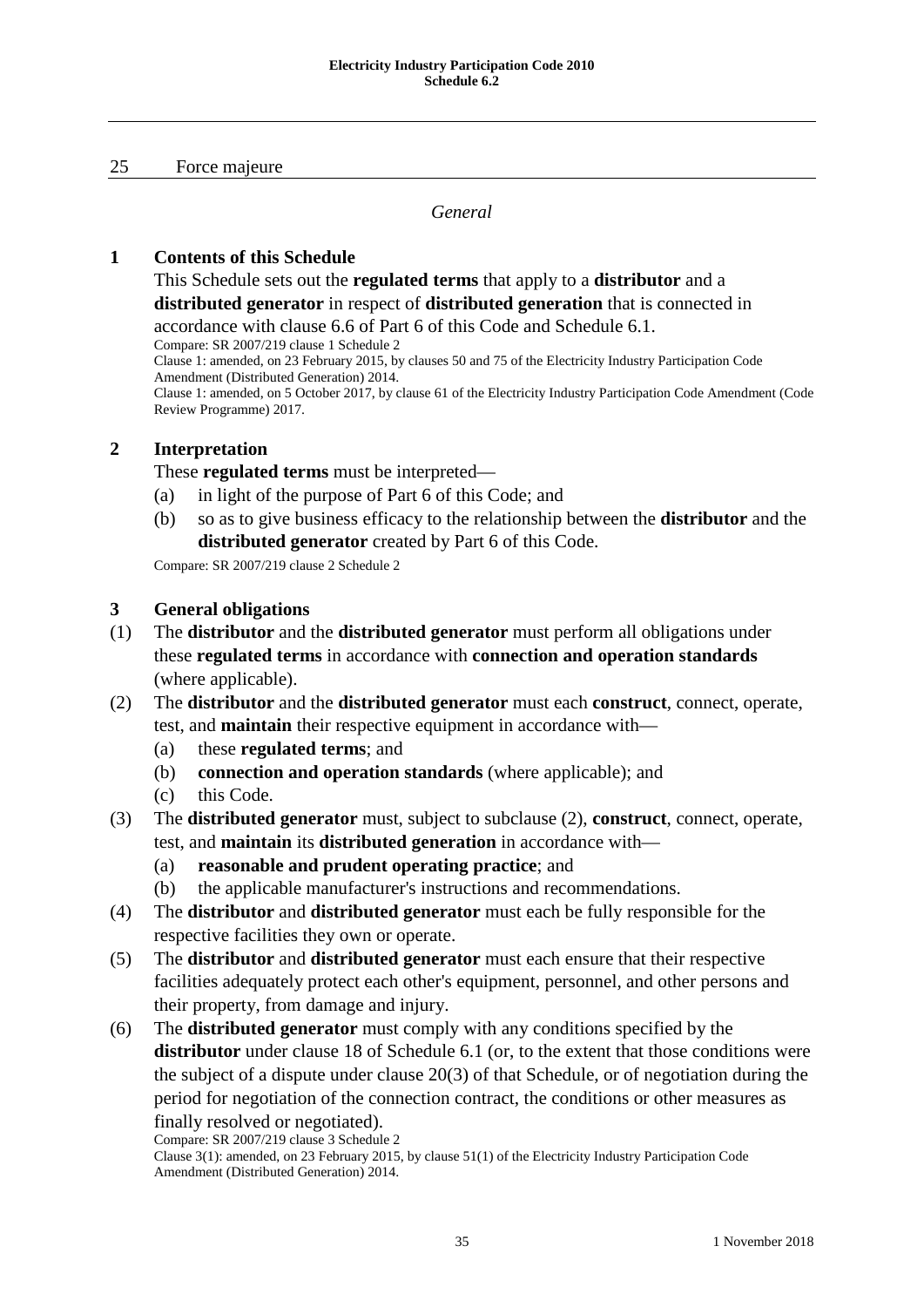Clause 3(2) and (3): amended, on 5 October 2017, by clause 62(1) of the Electricity Industry Participation Code Amendment (Code Review Programme) 2017.

Clause 3(6): amended, on 23 February 2015, by clauses 51(2) and 75 of the Electricity Industry Participation Code Amendment (Distributed Generation) 2014.

Clause 3(6): amended, on 5 October 2017, by clause 62(2) of the Electricity Industry Participation Code Amendment (Code Review Programme) 2017.

#### *Meters*

## **4 Installation of meters and access to metering information**

- (1) *[Revoked]*
- (2) The **distributed generator** must give the **distributor**, at the **distributor's** request, the interval data and cumulative data recorded by the **metering installations** at the **point of connection** at which the **distributed generation** is connected or is proposed to be connected.
- (3) The **distributed generator** must provide **reactive** metering if—
	- (a) the **meter** for the **distributed generation** is part of a **category 2 metering installation**, or a higher category of **metering installation**; and
	- (b) the **distributed generator** is required to do so by the **distributor**.
- (4) The **distributor's** requirements in respect of metering measurement and accuracy must be the same as set out in Part 10 of this Code.

Compare: SR 2007/219 clause 4 Schedule 2

Clause 4(1): revoked, on 23 February 2015, by clause 52(1) of the Electricity Industry Participation Code Amendment (Distributed Generation) 2014.Clause 4(2): amended, on 5 October 2017, by clause 63 of the Electricity Industry Participation Code Amendment (Code Review Programme) 2017.

Clause 4(3): substituted, on 1 December 2011, by clause 5 of the Electricity Industry Participation Code (Distributor Use-of-System Agreements and Distributor Tariffs) Amendment 2011.

Clause 4(2) to (4): substituted, on 23 February 2015, by clause 52(2) of the Electricity Industry Participation Code Amendment (Distributed Generation) 2014.

#### *Access*

# **5 Right of distributor to access distributed generator's premises**

- (1) The **distributed generator** must provide the **distributor**, or a person appointed by the **distributor**, with safe and unobstructed access onto the **distributed generator's** premises at all reasonable times—
	- (a) for the purpose of installing, testing, inspecting, maintaining, repairing, replacing, operating, reading, or removing any of the **distributor's** equipment and for any other purpose related to these **regulated terms**; and
	- (b) for the purpose of verifying **metering information**; and
	- (c) for the purpose of ascertaining the cause of any interference to the quality of delivery services being provided by the **distributor** to the **distributed generator**; and
	- (d) for the purpose of protecting, or preventing danger or damage to, persons or property; and
	- (e) for the purposes of **electrically connecting** or **electrically disconnecting** the **distributed generation**; and
	- (f) for any other purpose relevant to either or both of—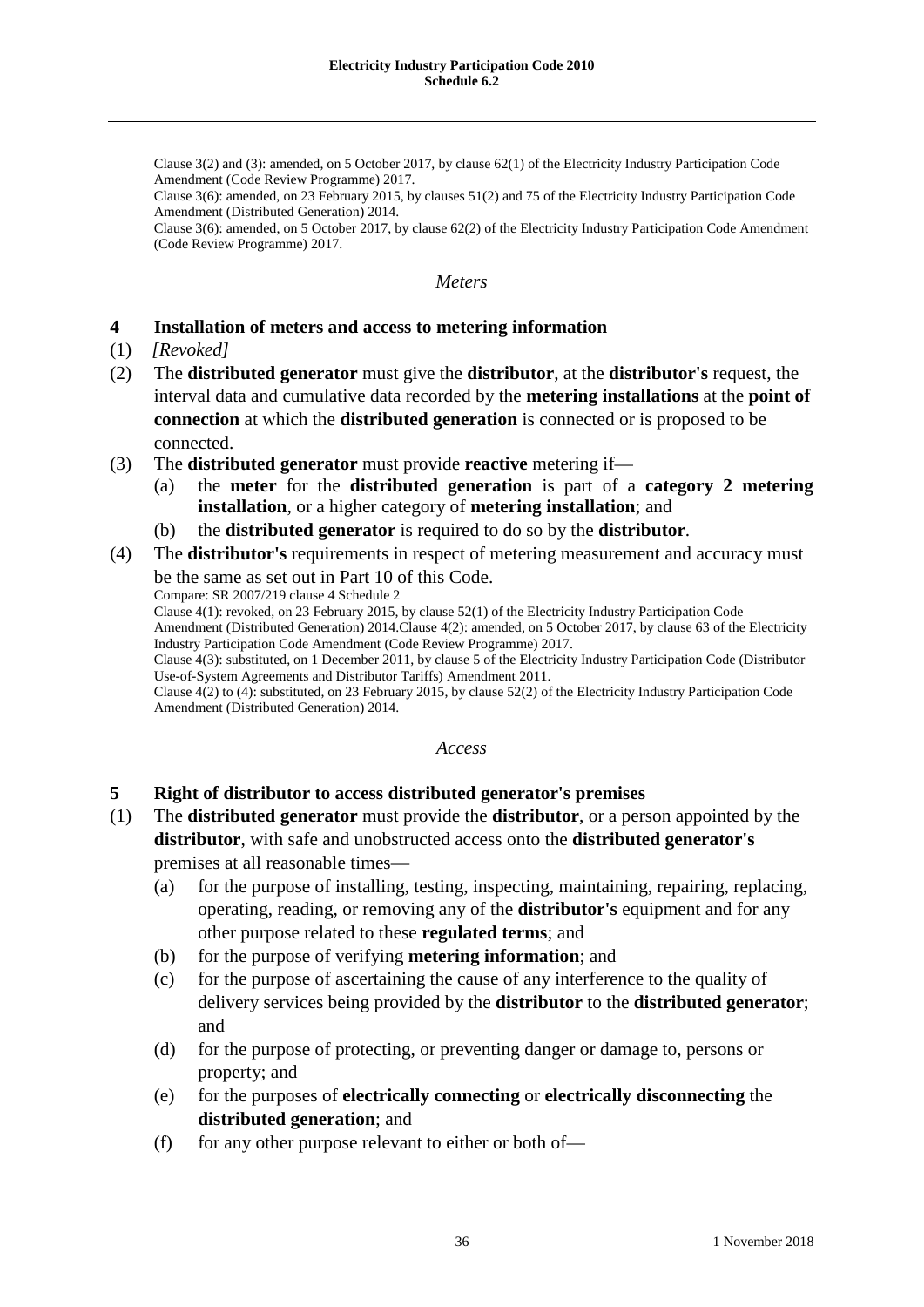- (i) the **distributor** connecting **distributed generation** in accordance with **connection and operation standards**; and
- (ii) maintaining the integrity of the **distribution network**.
- (2) The rights of access conferred by these **regulated terms** are in addition to any right of access the **distributor** may have under a statute or regulation or contract. Compare: SR 2007/219 clause 5 Schedule 2 Clause 5(1)(e): amended, on 5 October 2017, by clause 64(1) of the Electricity Industry Participation Code Amendment (Code Review Programme) 2017. Clause 5(1)(f)(i): amended, on 23 February 2015, by clause 75 of the Electricity Industry Participation Code Amendment (Distributed Generation) 2014. Clause 5(1)(f)(i): amended, on 5 October 2017, by clause 64(2) of the Electricity Industry Participation Code Amendment (Code Review Programme) 2017.

## **6 Process if distributor wants to access distributed generator's premises**

- (1) The **distributor** must exercise its right of access under clause 5 by,—
	- (a) wherever practicable, giving to the **distributed generator** reasonable notice of its intention and of the purpose for which it will exercise its right of access; and
	- (b) causing as little inconvenience as practicable to the **distributed generator** in carrying out its work; and
	- (c) observing **reasonable and prudent operating practice** at all times; and
	- (d) observing any reasonable security or site safety requirements that are made known to the **distributor** by the **distributed generator**.
- (2) However, the **distributor** may take all reasonable steps to gain immediate access where it reasonably believes there is immediate danger to persons or property. Compare: SR 2007/219 clause 6 Schedule 2

# **7 Distributor must not interfere with distributed generator's equipment**

- (1) The **distributor** must not interfere with the **distributed generator's** equipment without the prior written consent of the **distributed generator**.
- (2) However, if emergency action has to be taken to protect the health and safety of persons, or to prevent damage to property, the **distributor**—
	- (a) may interfere with the **distributed generator's** equipment without prior written consent; and
	- (b) must, as soon as practicable, inform the **distributed generator** of the occurrence and circumstances involved.

Compare: SR 2007/219 clause 7 Schedule 2

# **8 Distributed generator must not interfere with, and must protect, distributor's equipment**

- (1) The **distributed generator** must not interfere with the **distributor's** equipment without the prior written consent of the **distributor**.
- (2) However, if emergency action has to be taken to protect the health and safety of persons, or to prevent damage to property, the **distributed generator**—
	- (a) may interfere with the **distributor's** equipment without prior written consent; and
	- (b) must, as soon as practicable, inform the **distributor** of the occurrence and circumstances involved.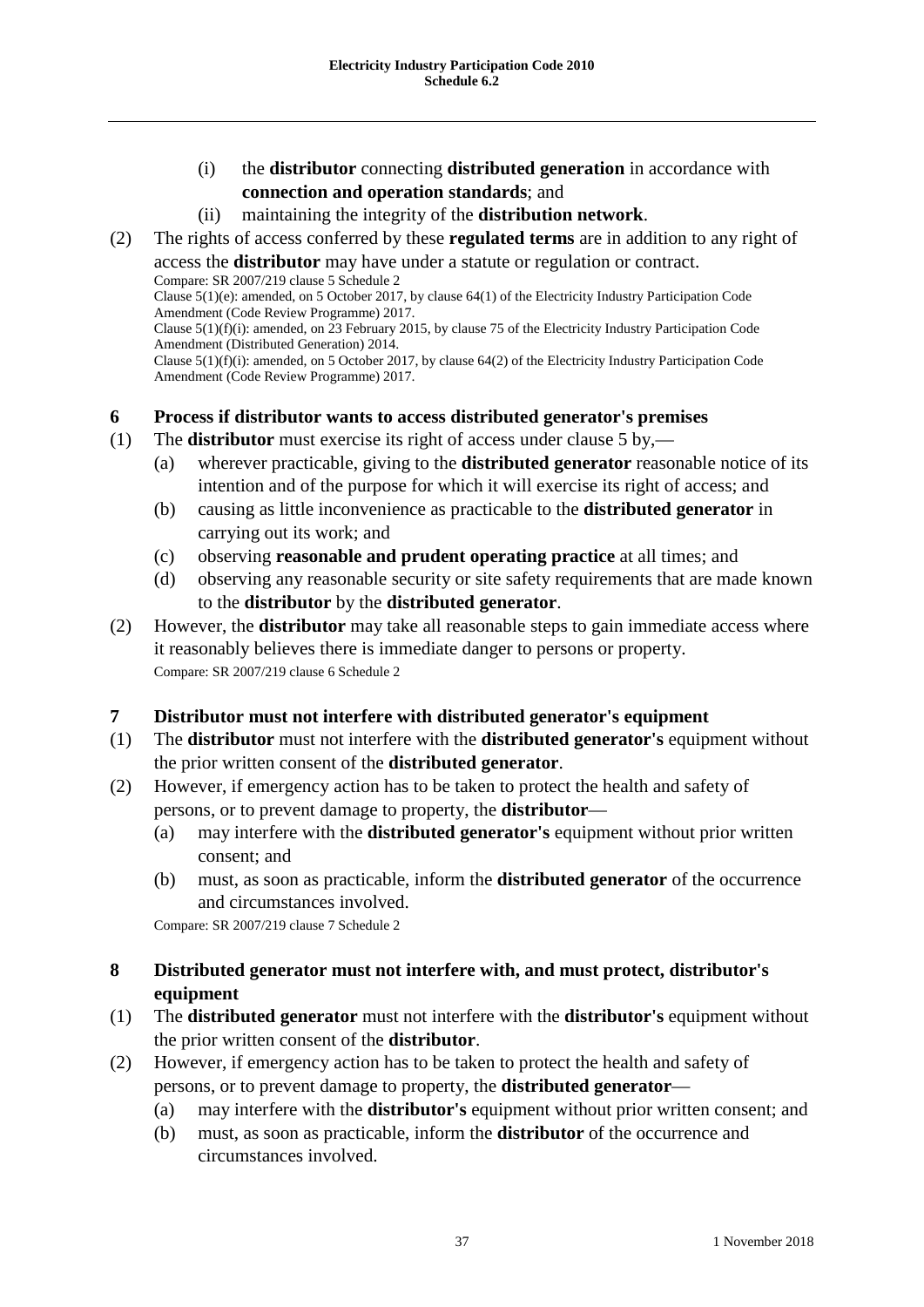(3) The **distributed generator** must protect the **distributor's** equipment against interference and damage.

Compare: SR 2007/219 clause 8 Schedule 2 Clause 8(1): amended, on 23 February 2015, by clause 53 of the Electricity Industry Participation Code Amendment (Distributed Generation) 2014.

- **9 Obligation to advise if interference with distributor's equipment or theft of electricity is discovered**
- (1) If the **distributor** or the **distributed generator** discovers evidence of interference with the **distributor's** equipment, or evidence of theft of **electricity**, the party discovering the interference or evidence must advise the other party within 24 hours.
- (2) If interference with the **distributor's** equipment at the **distributed generator's** installation is suspected, the **distributor** may itself carry out an investigation and present the findings to the **distributed generator** within a reasonable period.
- (3) The cost of the investigation—
	- (a) must be borne by the **distributed generator** if it is discovered that interference by the **distributed generator**, or by its subcontractors, agents, or invitees, has occurred, or if the interference has been by a third party, and the **distributed generator** has failed to provide reasonable protection against interference to the **distributor's** equipment; and
	- (b) must be borne by the **distributor** in any other case.

Compare: SR 2007/219 clause 9 Schedule 2

Heading: amended, on 23 February 2015, by clause 54(1) of the Electricity Industry Participation Code Amendment (Distributed Generation) 2014.

Clause 9(1): amended, on 23 February 2015, by clause 54(2) of the Electricity Industry Participation Code Amendment (Distributed Generation) 2014.

#### *Interruptions and disconnections*

## **10 General obligation relating to interruptions**

# The **distributor** must make reasonable endeavours to ensure that the connection of the **distributed generation** is not interrupted.

Compare: SR 2007/219 clause 10 Schedule 2

Clause 10: amended, on 23 February 2015, by clause 75 of the Electricity Industry Participation Code Amendment (Distributed Generation) 2014.

Clause 10: amended, on 5 October 2017, by clause 65 of the Electricity Industry Participation Code Amendment (Code Review Programme) 2017.

# **11 Circumstances allowing distributor to temporarily electrically disconnect distributed generation**

Despite clause 10, the **distributor** may interrupt the connection service, or curtail either the operation or output of the generation, or both, and may temporarily **electrically disconnect** the **distributed generation** in any of the following cases:

- (a) in accordance with the **distributor's congestion management policy**:
- (b) if reasonably necessary for planned **maintenance**, **construction**, and repairs on the **distribution network**:
- (c) for the purpose of protecting, or preventing danger or damage to, persons or property: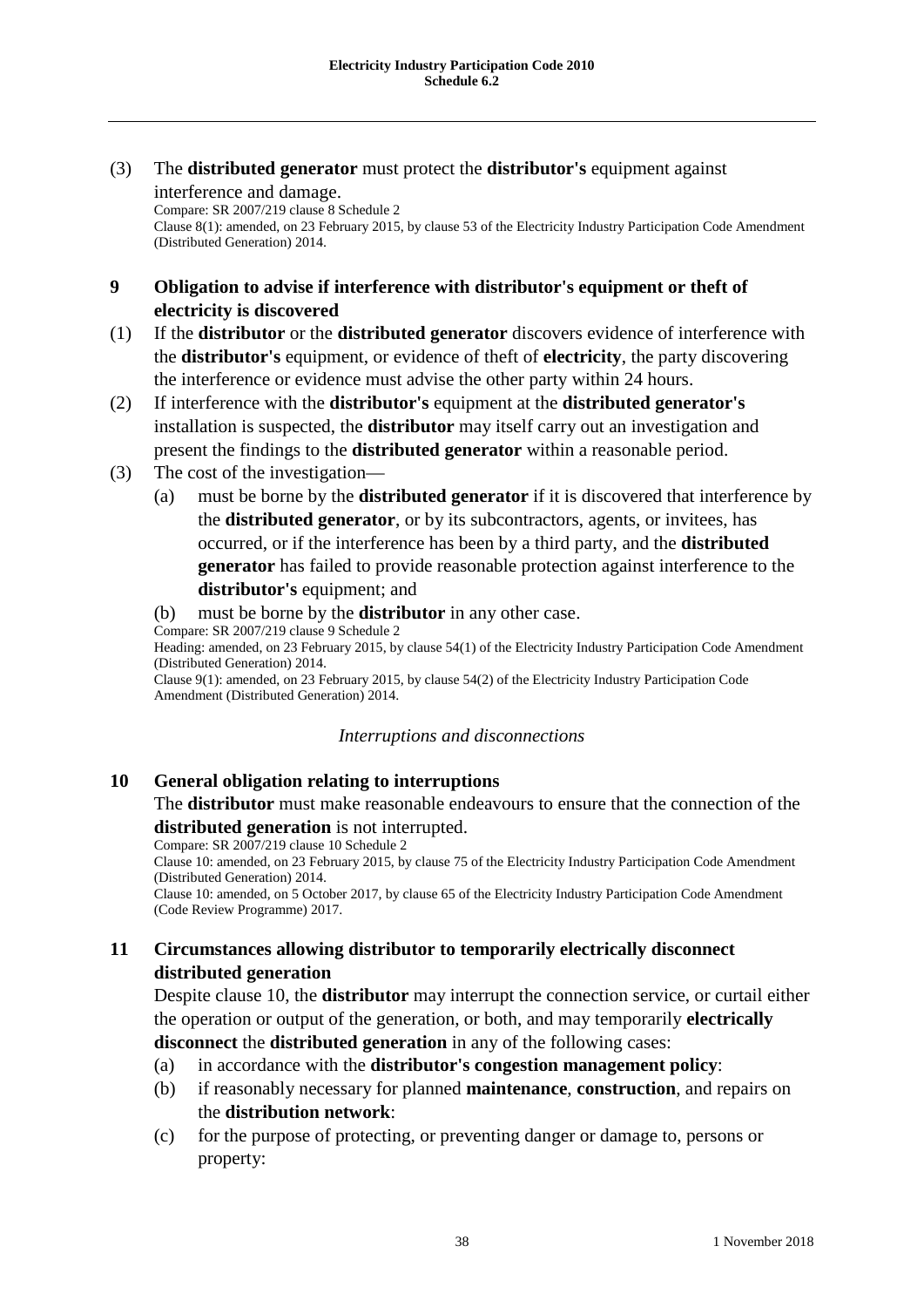- (d) if the **distributed generator** fails to allow the **distributor** access as required by clause 5:
- (e) *[Revoked]*
- (f) in accordance with clause 13 (adverse operating effects):
- (g) if the **distributed generator** fails to comply with the **distributor's**
	- (i) **connection and operation standards**; or
	- (ii) safety requirements.

Compare: SR 2007/219 clause 11 Schedule 2

Heading: amended, on 5 October 2017, by clause 66(1) of the Electricity Industry Participation Code Amendment (Code Review Programme) 2017.

Clause 11: amended, on 23 February 2015, by clauses 55(1) and 75 of the Electricity Industry Participation Code Amendment (Distributed Generation) 2014.

Clause 11: amended, on 5 October 2017, by clause 66(2) of the Electricity Industry Participation Code Amendment (Code Review Programme) 2017.

Clause 11(e): revoked, on 23 February 2015, by clause 55(2) of the Electricity Industry Participation Code Amendment (Distributed Generation) 2014.

Clause 11(g): inserted, on 23 February 2015, by clause 55(3) of the Electricity Industry Participation Code Amendment (Distributed Generation) 2014.

# **12 Obligations if distributed generation temporarily electrically disconnected by distributor**

- (1) The **distributor** must make reasonable endeavours to—
	- (a) advise the **distributed generator** before an interruption under clause 11; and
	- (b) co-ordinate with the **distributed generator** to minimise the impact of the interruption.
- (2) The **distributor** and the **distributed generator** must co-operate to restore the **distribution network** and the **distributed generation** to a normal operating state as soon as is reasonably practicable following the **distributed generation** being temporarily **electrically disconnected.**
- (3) In the case of a forced outage, the **distributor** must, subject to the need to restore the **distribution network**, make reasonable endeavours to—
	- (a) restore service to the **distributed generator**; and
	- (b) advise the **distributed generator** of the expected duration of the outage.
	- Compare: SR 2007/219 clause 12 Schedule 2

Heading: amended, on 5 October 2017, by clause 67(1) of the Electricity Industry Participation Code Amendment (Code Review Programme) 2017.

Clause 12(1)(a): amended, on 23 February 2015, by clause 56(1) of the Electricity Industry Participation Code Amendment (Distributed Generation) 2014.

Clause 12(2): amended, on 5 October 2017, by clause 67(2) of the Electricity Industry Participation Code Amendment (Code Review Programme) 2017.

Clause 12(3): amended, on 23 February 2015, by clause 56(2) of the Electricity Industry Participation Code Amendment (Distributed Generation) 2014.

## **13 Adverse operating effects**

- (1) The **distributor** must advise the **distributed generator** as soon as is reasonably practicable if it reasonably considers that operation of the **distributed generation** may—
	- (a) adversely affect the service provided to other **distribution network** customers; or
	- (b) cause damage to the **distribution network** or other facilities; or
	- (c) present a hazard to a person.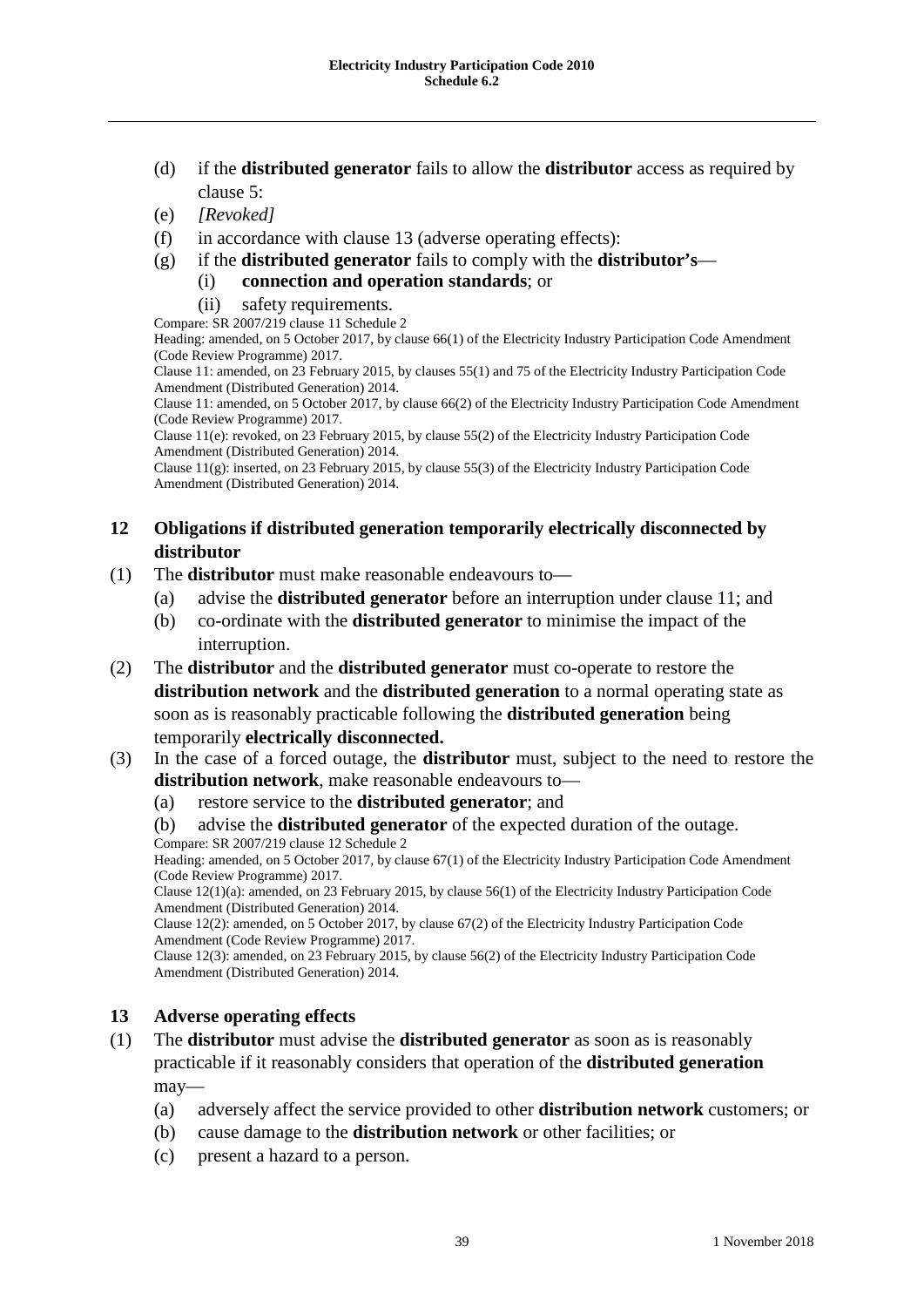(2) If, after receiving that advice, the **distributed generator** fails to remedy the adverse operating effect within a reasonable time, the **distributor** may **electrically disconnect** the **distributed generation** by giving reasonable notice (or without notice when reasonably necessary in the event of an emergency or hazardous situation).

Compare: SR 2007/219 clause 13 Schedule 2 Clause 13(1): amended, on 23 February 2015, by clause 57(1) of the Electricity Industry Participation Code Amendment (Distributed Generation) 2014. Clause 13(2): amended, on 23 February 2015, by clause 57(2) of the Electricity Industry Participation Code Amendment (Distributed Generation) 2014.

Clause 13(2): amended, on 5 October 2017, by clause 68 of the Electricity Industry Participation Code Amendment (Code Review Programme) 2017.

## **14 Interruptions by distributed generator**

- (1) This clause applies to any connected **distributed generation** above 10 kW in total.
- (2) The **distributed generator** must advise the **distributor** of any **planned outages** and must make reasonable endeavours to advise the **distributor** of an event that affects **distribution network** operations.
- (3) The **distributed generator** must make reasonable endeavours to advise the **distributor** of the interruption and to co-ordinate with the **distributor** to minimise the impact of the interruption.

Compare: SR 2007/219 clause 14 Schedule 2

Clause 14: amended, on 23 February 2015, by clauses 58 and 75 of the Electricity Industry Participation Code Amendment (Distributed Generation) 2014.

Clause 14(1): amended, on 5 October 2017, by clause 69 of the Electricity Industry Participation Code Amendment (Code Review Programme) 2017.

# **15 Disconnecting distributed generation**

- (1) Despite clause 10, the **distributor** may disconnect **distributed generation** in the following circumstances:
	- (a) on receipt of a request from a **distributed generator**:
	- (b) without notice, if a **distributed generator** has been temporarily **electrically disconnected** under clause 11(g) and—
		- (i) the **distributed generator** fails to remedy the non-compliance within a reasonable period of time; and
		- (ii) there is an ongoing risk to persons or property:
	- (c) without notice, if the **trader** that is recorded in the **registry** as being responsible for the **ICP** to which the **distributed generation** is connected to the **distribution network** has **electrically disconnected** the **ICP** and updated the **ICP's** status in the **registry** to"inactive" with the reason of "electrically disconnected – ready for decommissioning":
	- (d) on at least 10 **business days**' notice of intention to disconnect, if—
		- (i) the **distributed generator** has not injected **electricity** into the **distribution network** at any time in the preceding 12 months; and
		- (ii) the **distributed generator** has not given written notice to the **distributor** of the reasons for the non-injection; and
		- (iii) the **distributor** has reasonable grounds for believing that the **distributed generator** has ceased to operate the **distributed generation**.
- (2) *[Revoked]*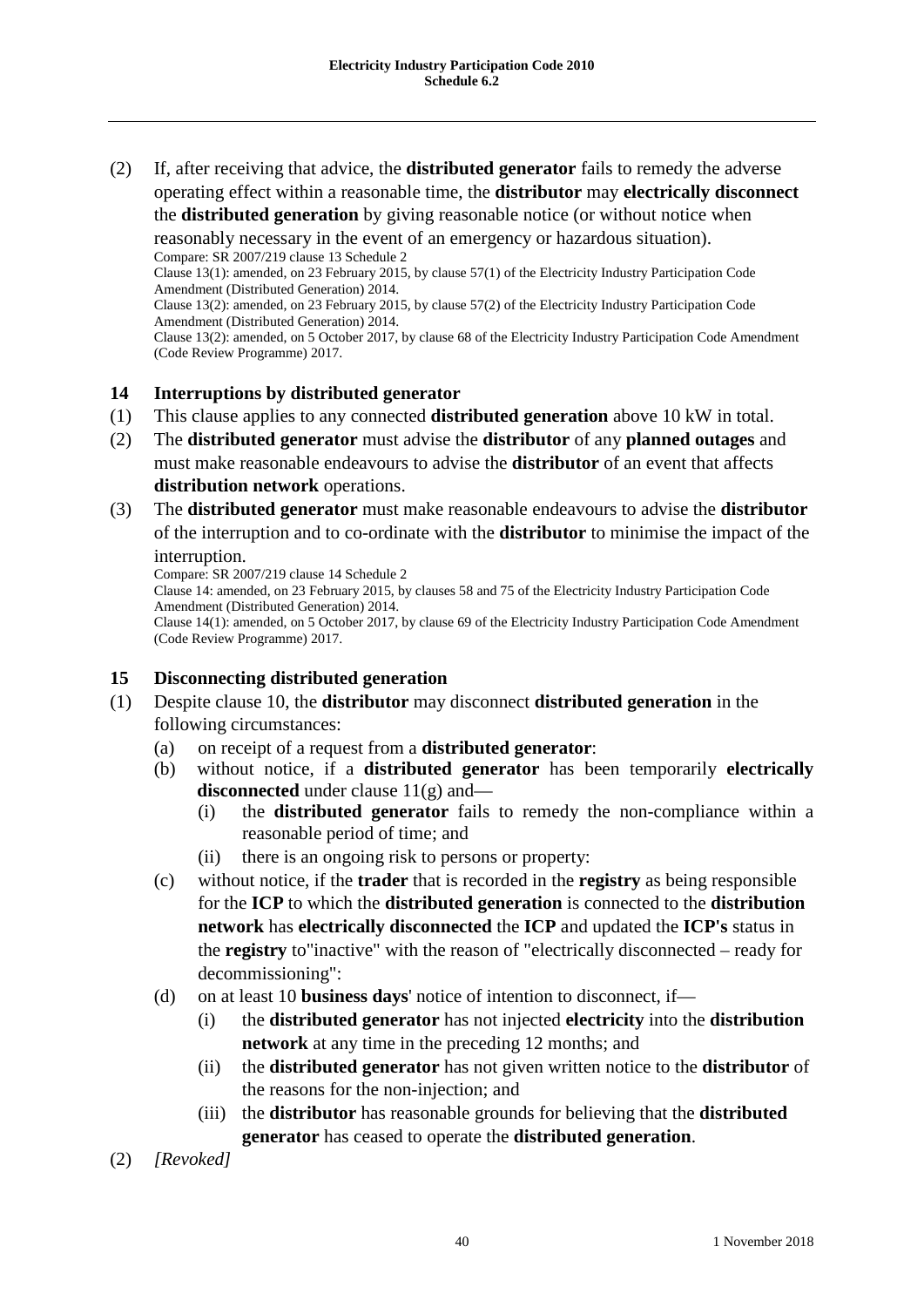## (3) If a **distributor** disconnects **distributed generation** under subclause (1) and the **point of connection** is to be **decommissioned**, the **distributor** must—

- (a) remove all electrical conductors between the **distributed generation** and the **distributor's lines**:
- (b) advise the **distributed generator** within 2 **business days** of the completion of the work referred to in paragraph (a).
- (4) *[Revoked]*
- (5) *[Revoked]*

Compare: SR 2007/219 clause 15 Schedule 2

Heading: replaced, on 5 October 2017, by clause 70(1) of the Electricity Industry Participation Code Amendment (Code Review Programme) 2017.

Clause 15(1): amended, on 5 October 2017, by clause 70(2) of the Electricity Industry Participation Code Amendment (Code Review Programme) 2017.

Clause 15(1)(b): amended, on 5 October 2017, by clause 70(3) of the Electricity Industry Participation Code Amendment (Code Review Programme) 2017.

Clause 15(1)(b) and (c): substituted, on 23 February 2015, by clause 59(1) of the Electricity Industry Participation Code Amendment (Distributed Generation) 2014.

Clause 15(1)(c): amended, on 5 October 2017, by clause 70(4) of the Electricity Industry Participation Code Amendment (Code Review Programme) 2017.

Clause 15(1)(d)(i): amended, on 23 February 2015, by clause 59(2) of the Electricity Industry Participation Code Amendment (Distributed Generation) 2014.

Clause 15(1)(d)(ii): replaced, on 5 October 2017, by clause 70(5) of the Electricity Industry Participation Code Amendment (Code Review Programme) 2017.

Clause 15(2): revoked, on 23 February 2015, by clause 59(3) of the Electricity Industry Participation Code Amendment (Distributed Generation) 2014.

Clause 15(3): amended, on 23 February 2015, by clause 59(4) of the Electricity Industry Participation Code Amendment (Distributed Generation) 2014.

Clause 15(3): replaced, on 5 October 2017, by clause 70(6) of the Electricity Industry Participation Code Amendment (Code Review Programme) 2017.

Clause 15(4) and (5): revoked, on 23 February 2015, by clause 59(5) of the Electricity Industry Participation Code Amendment (Distributed Generation) 2014.

## *Time frame for construction*

## **15A Distributed generator must construct distributed generation within 18 months of approval**

- (1) This clause applies if the **distributor** approves the **distributed generator's** application to connect **distributed generation** under Part 1, Part 1A, or Part 2 of Schedule 6.1.
- (2) The **regulated terms** cease to apply if the **distributed generator** does not **construct** the **distributed generation** within—
	- (a) 18 months from the date on which approval was granted; or
	- (b) such later date as is agreed by the **distributor** and **distributed generator**.
- (3) The **distributed generator** must reapply under Schedule 6.1 if—
	- (a) the **regulated terms** no longer apply in accordance with subclause (1); and
	- (b) the **distributed generator** wishes to connect **distributed generation** to the **distributor's distribution network**.

Cross heading and clause 15A: inserted, on 23 February 2015, by clause 60 of the Electricity Industry Participation Code Amendment (Distributed Generation) 2014.

Clause 15A: amended, on 5 October 2017, by clause 71 of the Electricity Industry Participation Code Amendment (Code Review Programme) 2017.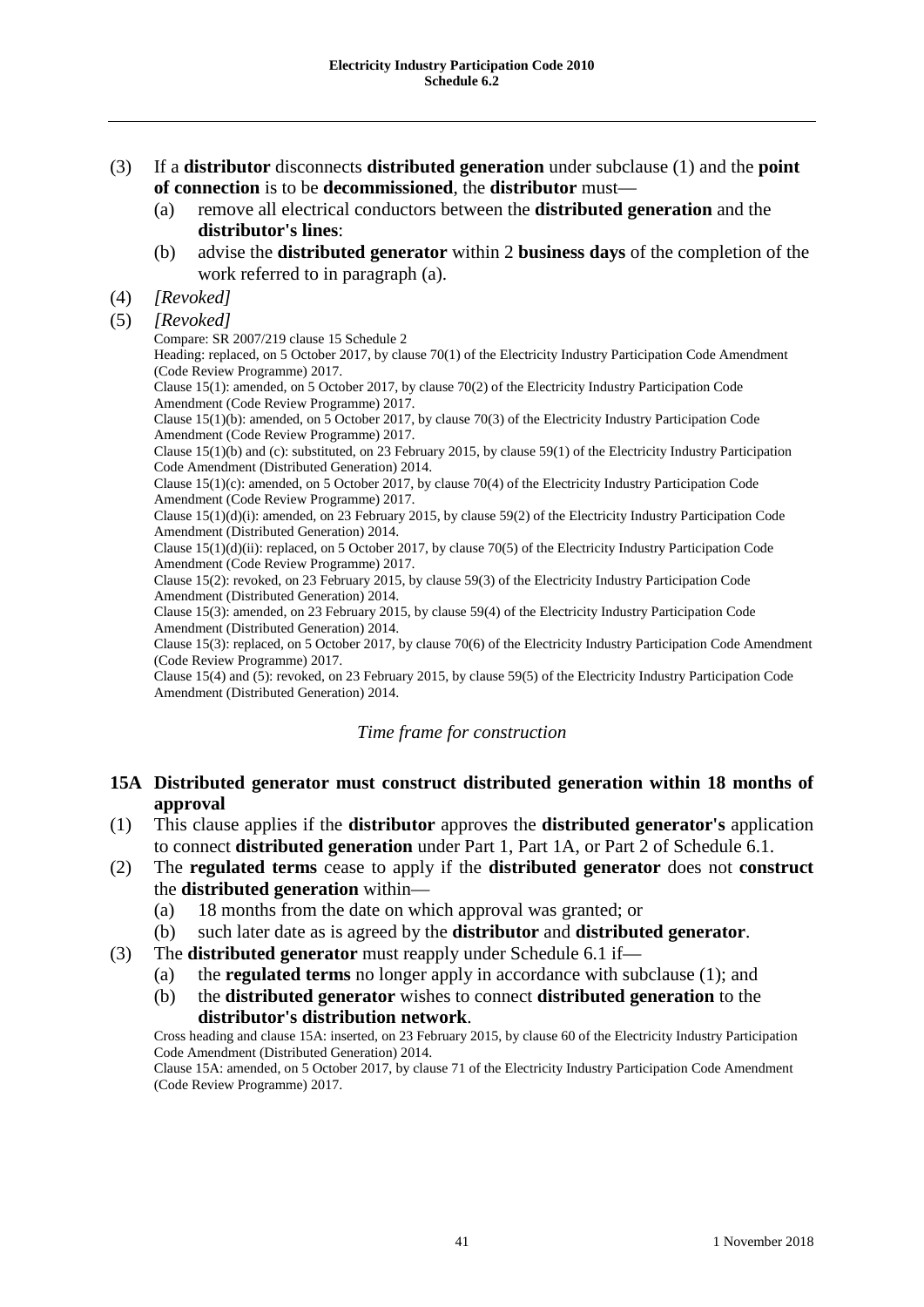# *Confidentiality*

## **16 General obligations relating to confidentiality**

- (1) Each party must preserve the confidentiality of **confidential information**, and must not directly or indirectly reveal, report, publish, transfer, or disclose the existence of any **confidential information**, except as permitted in subclause (2).
- (2) Each party must only use **confidential information** for the purposes expressly permitted by these **regulated terms**. Compare: SR 2007/219 clause 17 Schedule 2

## **17 When confidential information can be disclosed**

Either party may disclose **confidential information** in any of the following circumstances:

- (a) if the **distributed generator** and **distributor** agree in writing to the disclosure of information:
- (b) if disclosure is expressly provided for under these **regulated terms**:
- (c) if, at the time of receipt by the party, the **confidential information** is in the public domain or if, after the time of receipt by either party, the **confidential information** enters the public domain (except where it does so as a result of a breach by either party of its obligations under this clause or a breach by any other person of that person's obligation of confidence):
- (d) if either party is required to disclose **confidential information** by—
	- (i) a statutory or regulatory obligation, body, or authority; or
	- (ii) a judicial or arbitration process; or
	- (iii) the regulations of a stock exchange upon which the share capital of either party is from time to time listed or dealt in; or
	- (iv) this Code:
- (e) if the **confidential information** is released to the officers, employees, directors, agents, or advisors of the party, provided that—
	- (i) the information is disseminated only on a need-to-know basis; and
	- (ii) recipients of the **confidential information** have been made fully aware of the party's obligations of confidence in relation to the information; and
	- (iii) any copies of the information clearly identify it as **confidential information**:
- (f) if the **confidential information** is released to a bona fide potential purchaser of the business or any part of the business of a party, subject to that bona fide potential purchaser having signed a confidentiality agreement enforceable by the other party in a form approved by that other party, and that approval may not be unreasonably withheld.

Compare: SR 2007/219 clause 18 Schedule 2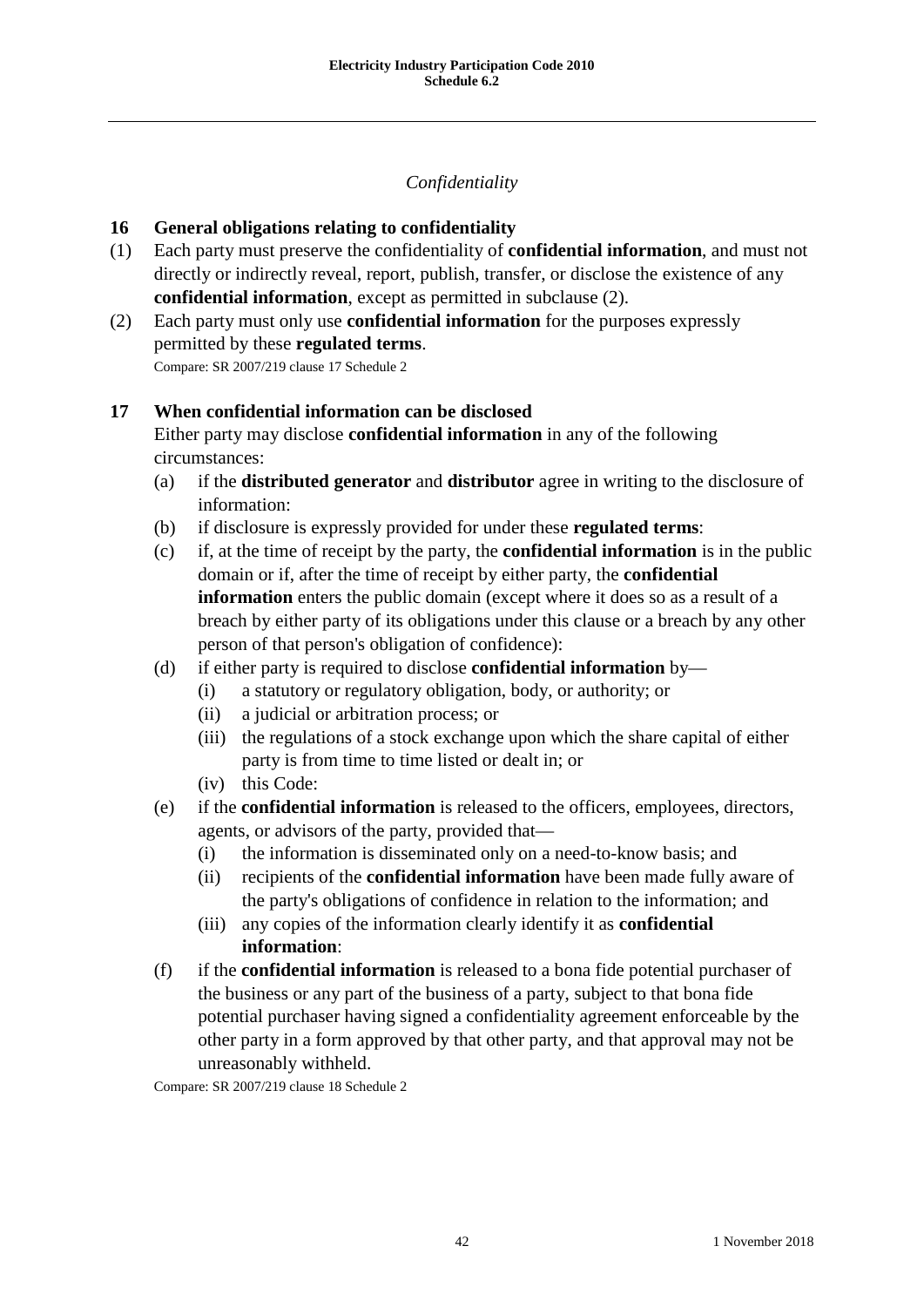#### **18 Disclosures by employees, agents, etc**

To avoid doubt, a party is responsible for any unauthorised disclosure of **confidential information** made by that party's officers, employees, directors, agents, or advisors. Compare: SR 2007/219 clause 19 Schedule 2

*Pricing*

#### **19 Pricing principles**

Charges that are payable by the **distributed generator** or the **distributor** must be determined in accordance with the pricing principles set out in Schedule 6.4. Compare: SR 2007/219 clause 20 Schedule 2

Clause 19: amended, on 23 February 2015, by clause 61 of the Electricity Industry Participation Code Amendment (Distributed Generation) 2014.

#### *Liability*

#### **20 General obligations relating to liability**

- (1) If the **distributor** or the **distributed generator** breaches any of the **regulated terms**  (whether by act or omission), that party is liable to the other.
- (2) The **distributed generator's** and the **distributor's** liability to each other is limited to damages for any direct loss caused by that breach.
- (3) This clause and clauses 21 to 25 do not limit the liability of either party to pay all charges and other amounts due under Part 6 of this Code or the **regulated terms**. Compare: SR 2007/219 clause 21 Schedule 2

Clause 20(1) and (3): amended, on 23 February 2015, by clause 62 of the Electricity Industry Participation Code Amendment (Distributed Generation) 2014.

## **21 Exceptions to obligations relating to liability**

- (1) Neither the **distributor** nor the **distributed generator**, nor any of its officers, employees, directors, agents, or advisors, are in any circumstances liable to the other party for—
	- (a) any indirect loss, consequential loss (including, but not limited to, incidental or special damages), loss of profit, loss of revenue (except any liability under clause 20(3)), loss of use, loss of opportunity, loss of contract, or loss of goodwill; or
	- (b) any loss resulting from the liability of the other party to another person; or
	- (c) any loss or damage incurred by the other party if, and to the extent that, this results from any breach of the **regulated terms** or any negligent action.
- (2) The **distributor** is not liable, except to the extent caused or contributed to by the **distributor** in circumstances where the **distributor** was not acting in accordance with Part 6 of this Code (including these **regulated terms**), for—
	- (a) any momentary fluctuations in the voltage or frequency of **electricity** conveyed to or from the **distributed generation's point of connection** or nonconformity with harmonic voltage and current levels; or
	- (b) any failure to convey **electricity** to the extent that—
		- (i) the failure arises from any act or omission of the **distributed generator** or other person, excluding the **distributor** and its officers, employees, directors, agents, or advisors; or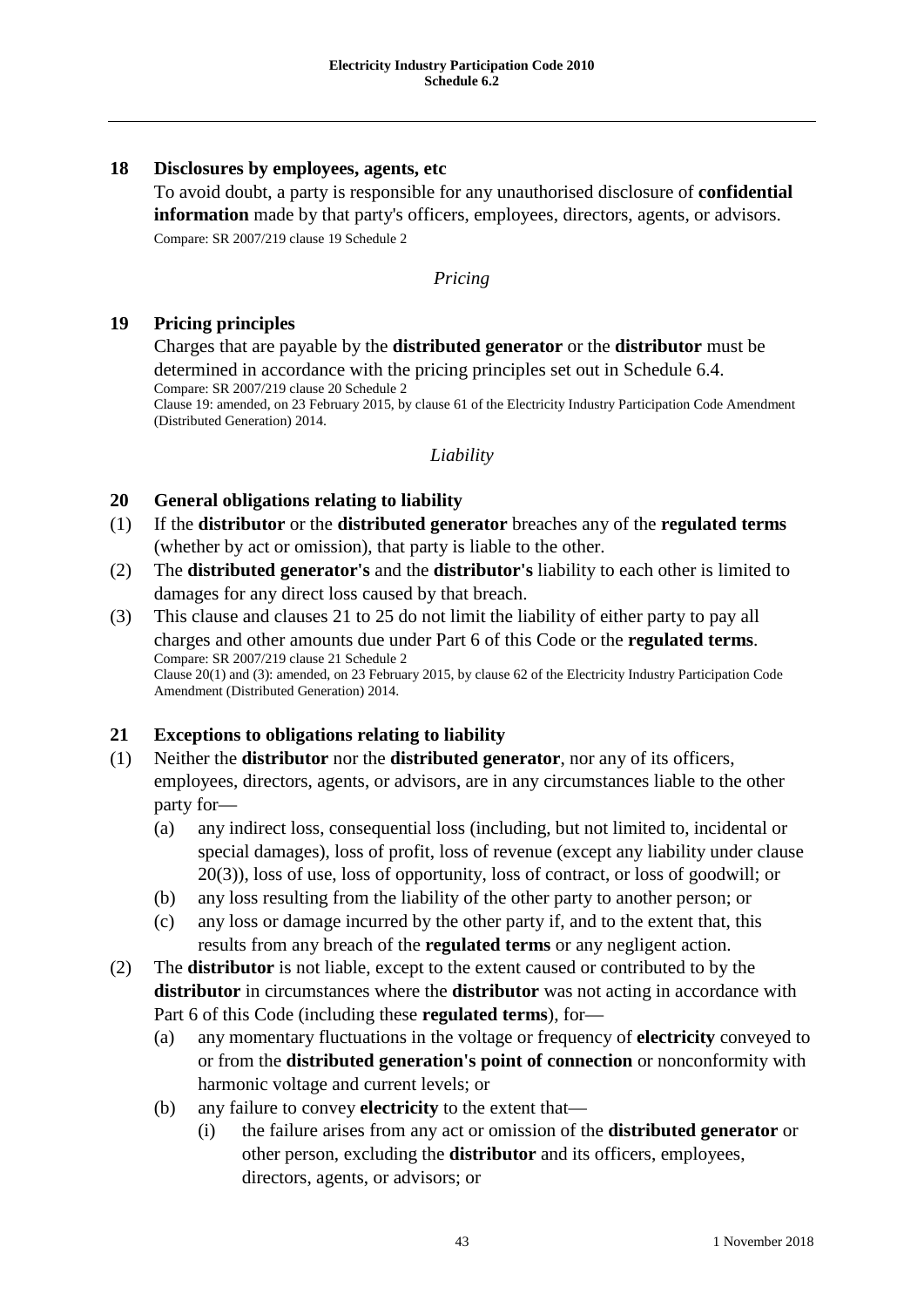- (ii) the failure arises from a reduced **injection** of **electricity** into the **distribution network**; or
- (iia) the failure arises from an interruption in the conveyance of **electricity** in the **distribution network**, if the interruption was at the request of the **system operator** or under a nationally or regionally co-ordinated response to an **electricity** shortage; or
- (iii) the failure arises from any defect or abnormal conditions in or about the **distributed generator's** premises; or
- (iv) the **distributor** was taking any action in accordance with Part 6 of this Code or the **regulated terms**; or
- (v) the **distributor** was prevented from making necessary repairs (for example, by police at an accident scene).

# (3) The **distributed generator** is not liable for—

- (a) a failure to perform an obligation under these **regulated terms** caused by the **distributor's** failure to comply with the obligation; or
- (b) a failure to perform an obligation under these **regulated terms** arising from any defect or abnormal conditions in the **distribution network**.
- Compare: SR 2007/219 clause 22 Schedule 2

Clause 21(1): amended, on 23 February 2015, by clause 63(1) of the Electricity Industry Participation Code Amendment (Distributed Generation) 2014.

Clause 21(2)(b)(ii): substituted, on 23 February 2015, by clause 63(2) of the Electricity Industry Participation Code Amendment (Distributed Generation) 2014.

Clause 21(2)(b)(iia): inserted, on 23 February 2015, by clause 63(3) of the Electricity Industry Participation Code Amendment (Distributed Generation) 2014.

# **22 Limits on liability**

The maximum total liability of each party, as a result of a breach of the **regulated terms**, must not in any circumstances exceed, in respect of a single event or series of events arising from the same event or circumstance, the lesser of—

- (a) the direct damage suffered or the maximum total liability that the party bringing the claim against the other party has at the time that the event (or, in the case of a series of related events, the first of such events) giving rise to the liability occurred; or
- (b) \$1,000 per kW of **nameplate capacity** up to a maximum of \$5 million.

Compare: SR 2007/219 clause 23 Schedule 2

Clause 22(b): amended, on 23 February 2015, by clause 64 of the Electricity Industry Participation Code Amendment (Distributed Generation) 2014.

# **23 Liability clauses do not apply to fraud, wilful breach, and breach of confidentiality** The exceptions in clause 21, and the limits on liability in clause 22, do not apply—

- (a) if the **distributor** or the **distributed generator**, or any of its officers, employees, directors, agents, or advisors, has acted fraudulently or wilfully in breach of these **regulated terms**; or
- (b) to a breach of confidentiality under clause 16 by either party.

Compare: SR 2007/219 clause 24 Schedule 2

Clause 23(a): amended, on 23 February 2015, by clause 65 of the Electricity Industry Participation Code Amendment (Distributed Generation) 2014.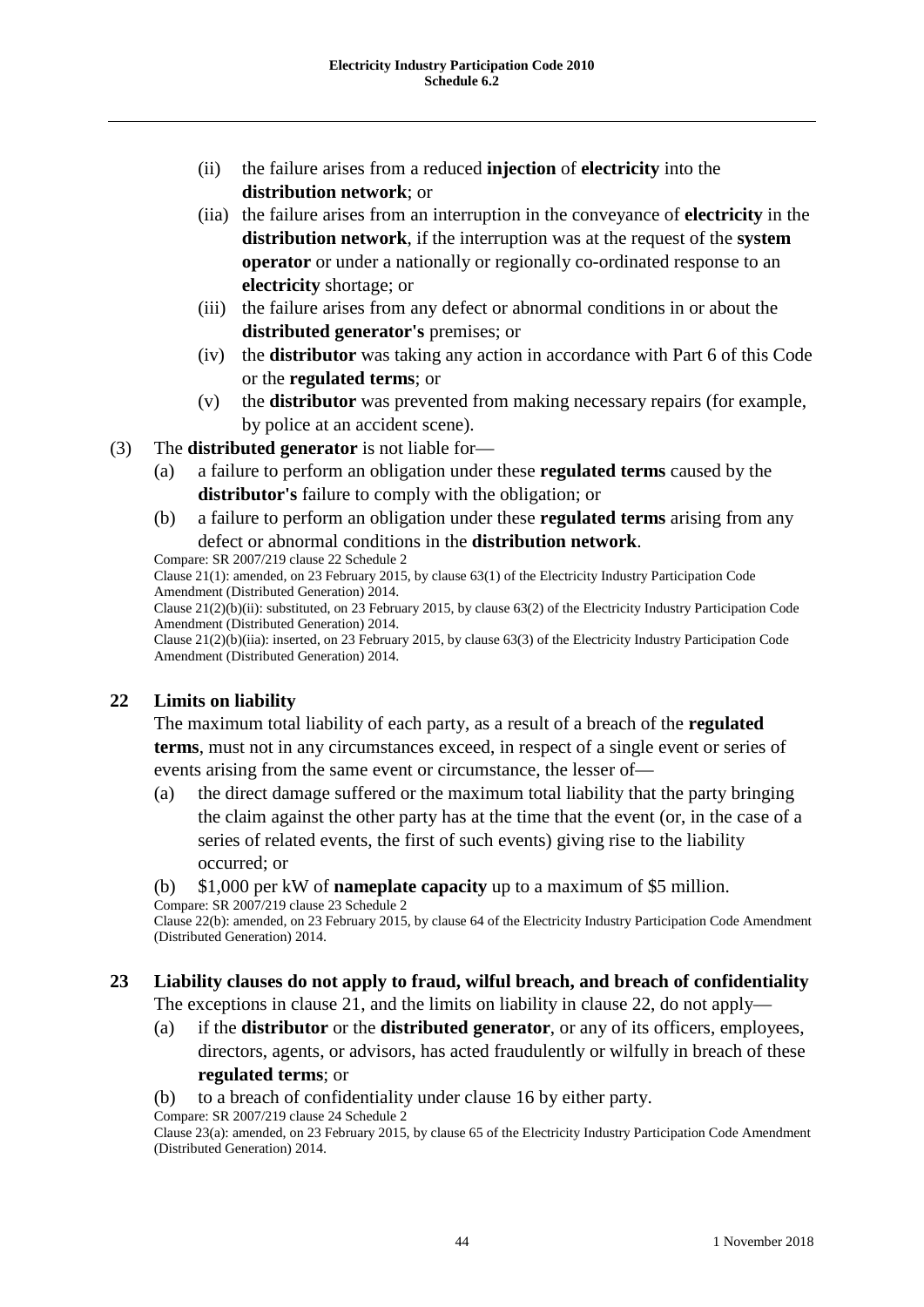## **24** *[Revoked]*

Compare: SR 2007/219 clause 25 Schedule 2 Clause 24: revoked, on 23 February 2015, by clause 66 of the Electricity Industry Participation Code Amendment (Distributed Generation) 2014.

# **25 Force majeure**

- (1) A failure by either party to comply with or observe any provisions of these **regulated terms** (other than payment of any amount due) does not give rise to any cause of action or liability based on default of the provision if—
	- (a) the failure is caused by—
		- (i) an event or circumstance occasioned by, or in consequence of, an act of God, being an event or circumstance—
			- (A) due to natural causes, directly or indirectly and exclusively without human intervention; and
			- (B) that could not reasonably have been foreseen or, if foreseen, could not reasonably have been resisted; or
		- (ii) a strike, lockout, other industrial disturbance, act of public enemy, war, blockade, insurrection, riot, epidemic, aircraft, or civil disturbance; or
		- (iii) the binding order or requirement of a Court, government, **local authority**, the **Rulings Panel**, or the **Authority**, and the failure is not within the reasonable control of the affected party; or
		- (iv) the partial or entire failure of the **injection** of **electricity** into the **distribution network**; or
		- (v) any other event or circumstance beyond the control of the party invoking this clause; and
	- (b) the party could not have prevented such failure by the exercise of the degree of skill, diligence, prudence, and foresight that would reasonably and ordinarily be expected from a skilled and experienced **distributor** or **distributed generator** engaged in the same type of undertaking under the same or similar circumstances in New Zealand at the time.
- (2) If a party becomes aware of a prospect of a forthcoming **force majeure event**, it must advise the other party as soon as is reasonably practicable of the particulars of which it is aware.
- (3) If a party invokes this clause, it must as soon as is reasonably practicable advise the other party that it is invoking this clause and of the full particulars of the **force majeure event** relied on.
- (4) The party invoking this clause must—
	- (a) use all reasonable endeavours to overcome or avoid the **force majeure event**; and
	- (b) use all reasonable endeavours to mitigate the effects or the consequences of the **force majeure event**; and
	- (c) consult with the other party on the performance of the obligations referred to in paragraphs (a) and (b).
- (5) Nothing in subclause (4) requires a party to settle a strike, lockout, or other industrial disturbance by acceding, against its judgement, to the demands of opposing parties. Compare: SR 2007/219 clause 26 Schedule 2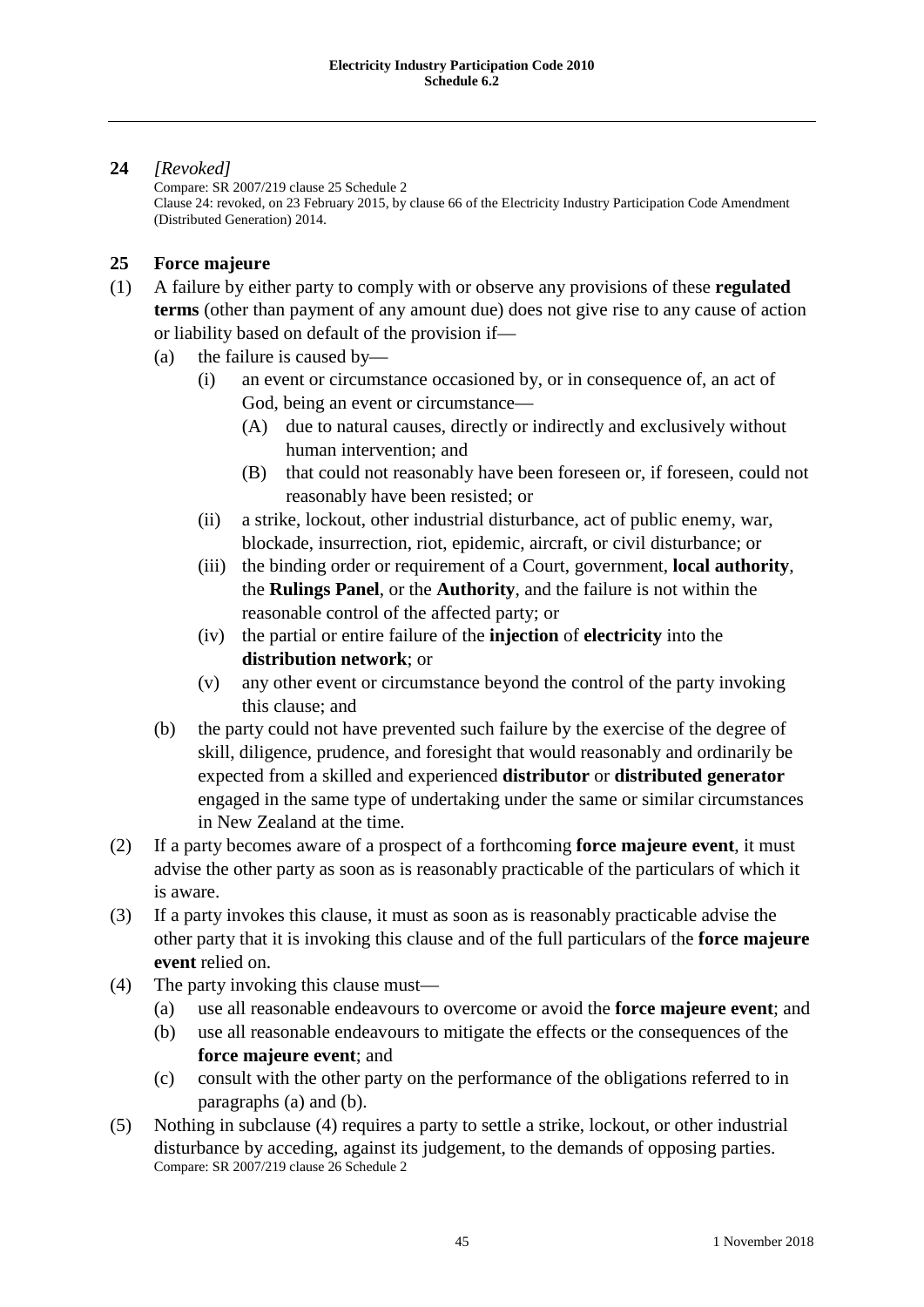Clause 25(1)(a)(iv): substituted, on 23 February 2015, by clause 67(1) of the Electricity Industry Participation Code Amendment (Distributed Generation) 2014.

Clause 25(2) and (3): amended, on 23 February 2015, by clause 67(2) of the Electricity Industry Participation Code Amendment (Distributed Generation) 2014.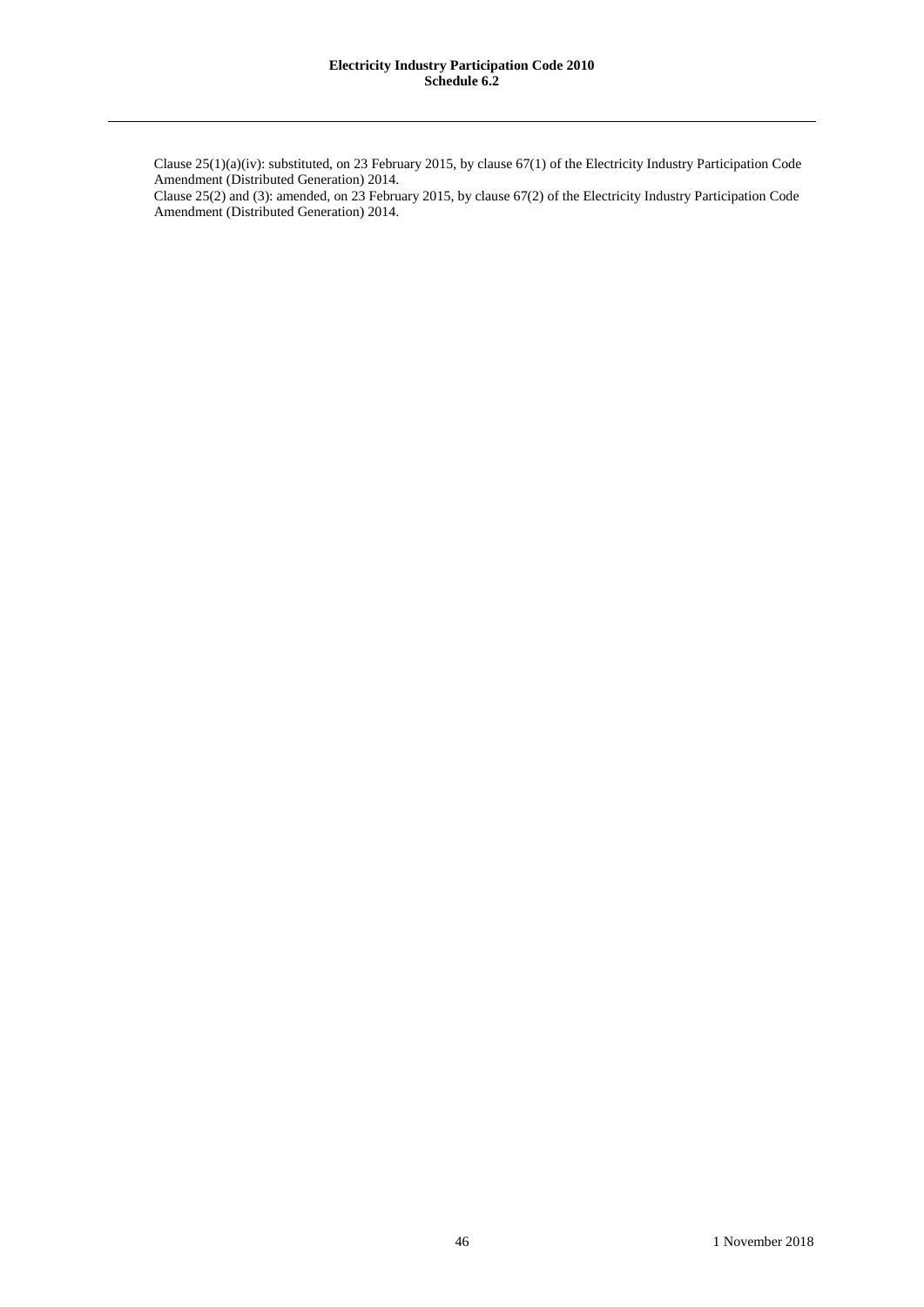# **Schedule 6.3 cl 6.8 Default dispute resolution process**

# **Contents**

- 1 Application of this schedule
- 2 Notice of dispute
- 3 Complaints
- 4 Application of pricing principles to disputes
- 5 Orders that Rulings Panel can make

## **1 Application of this Schedule**

This Schedule applies in accordance with clause 6.8. Compare: SR 2007/219 clause 1 Schedule 3 Clause 1: substituted, on 23 February 2015, by clause 68 of the Electricity Industry Participation Code Amendment (Distributed Generation) 2014.

## **2 Notice of dispute**

- (1) A party must give written notice to the other party of the dispute.
- (2) The parties must attempt to resolve the dispute with each other in good faith.
- (3) If the parties are unable to resolve the dispute, either party may complain in writing to the **Authority**.

Compare: SR 2007/219 clause 2 Schedule 3

# **3 Complaints**

- (1) A complaint made under clause 2(3) must be treated as if it were a notification given under regulations made under section 112 of the **Act**.
- (2) The following provisions apply to the complaint:
	- (a) sections 53-62 of the **Act**; and
	- (b) the Electricity Industry (Enforcement) Regulations 2010 except regulations 5, 6, 7, 9, 17, 51 to 75, and subpart 2 of Part 3.
- (3) Those provisions apply—
	- (a) to the dispute that is the subject of the complaint in the same way as those provisions apply to a notification of an alleged breach of this Code; and
	- (b) as if references to a **participant** in those provisions were references to a party under Part 6 of this Code; and
	- (c) with any further modifications that the **Authority** or the **Rulings Panel**, as the case may be, considers necessary or desirable for the purpose of applying those provisions to the complaint.

Compare: SR 2007/219 clause 3 Schedule 3

# **4 Application of pricing principles to disputes**

- (1) The **Authority** and the **Rulings Panel** must apply the pricing principles set out in Schedule 6.4 to determine any connection charges payable.
- (2) Subclause (1) applies if—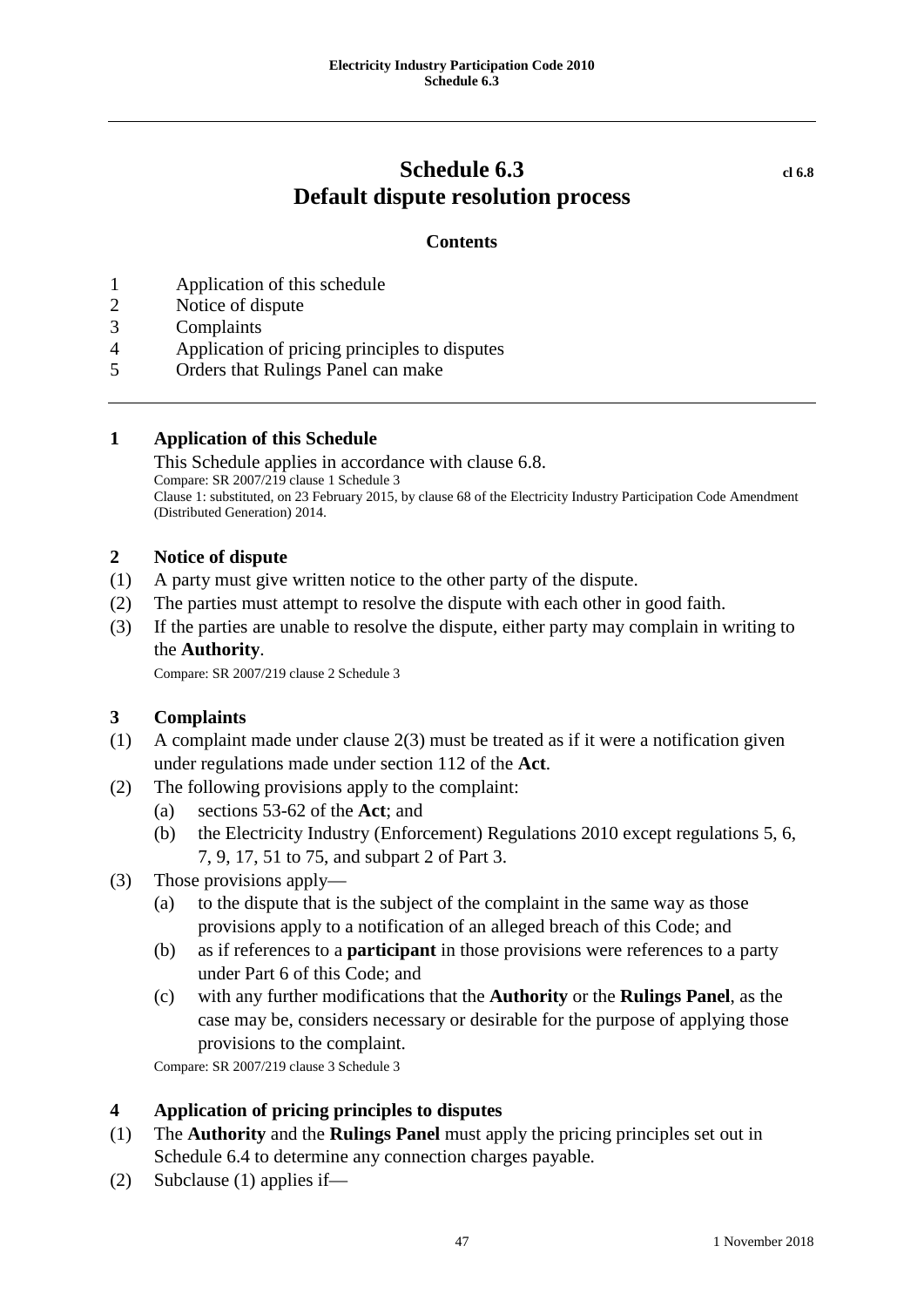- (a) there is a dispute under Part 6 of this Code; and
- (b) in the opinion of the **Authority** or the **Rulings Panel** it is necessary or desirable to apply subclause (1) in order to resolve the dispute.

Compare: SR 2007/219 clause 4 Schedule 3

Clause 4(1): amended, on 23 February 2015, by clause 75 of the Electricity Industry Participation Code Amendment (Distributed Generation) 2014.

Clause 4(1): amended, on 5 October 2017, by clause 72 of the Electricity Industry Participation Code Amendment (Code Review Programme) 2017.

## **5 Orders that Rulings Panel can make**

If a complaint is referred to it, the **Rulings Panel** may make any order, or take any action, that it is able to make or take in accordance with section 54 of the **Act**. Compare: SR 2007/219 clause 5 Schedule 3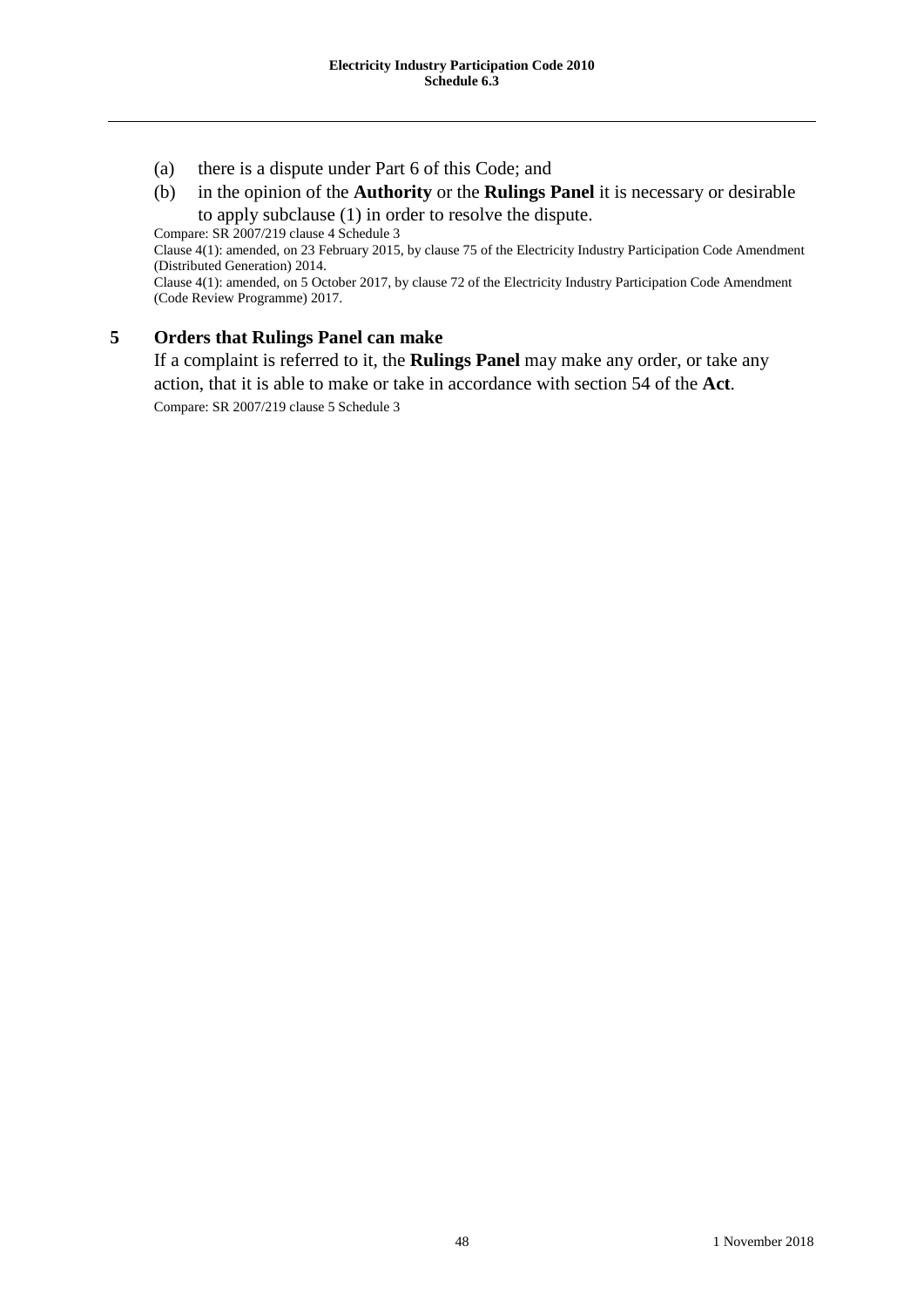# **Schedule 6.4 cl 6.9 cl 6.9 Pricing principles**

- 1 This Schedule sets out the pricing principles to be applied for the purposes of Part 6 of this Code in accordance with clause 6.9 (which relates to clause 19 of Schedule 6.2 and clause 4 of Schedule 6.3). Compare: SR 2007/219 clause 1 Schedule 4 Clause 1: amended, on 23 February 2015, by clause 69 of the Electricity Industry Participation Code Amendment (Distributed Generation) 2014.
- 2 The pricing principles are as follows:

*Charges to be based on recovery of reasonable costs incurred by distributor to connect the distributed generator and to comply with connection and operation standards within the distribution network, and must include consideration of any identifiable avoided or avoidable costs*

- (a) subject to paragraph (i), connection charges in respect of **distributed generation** must not exceed the **incremental costs** of providing connection services to the **distributed generation**. To avoid doubt, **incremental cost** is net of—
	- (i) if the **distributed generation** is included in a list **published** by the **Authority** under clause 2C(1), transmission costs that an efficient **distributor** would be able to avoid as a result of the **electrical connection** of the **distributed generation** at the **nameplate capacity** specified for that **distributed generation** in the list; and
	- (ii) **distribution** costs that an efficient **distributor** would be able to avoid as a result of the **electrical connection** of the **distributed generation**:
- (b) costs that cannot be calculated (eg, avoidable costs) must be estimated with reference to reasonable estimates of how the **distributor's** capital investment decisions and operating costs would differ, in the future, with and without the generation:
- (c) estimated costs may be adjusted ex post. Ex-post adjustment involves calculating, at the end of a period, what the actual costs incurred by the **distributor** as a result of the **distributed generation** being **electrically connected** to the **distribution network** were, and deducting the costs that would have been incurred had the generation not been **electrically connected**. In this case, if the costs differ from the costs charged to the **distributed generator**, the **distributor** must advise the **distributed generator** and recover or refund those costs after they are incurred (unless the **distributor** and the **distributed generator** agree otherwise):

## *Capital and operating expenses*

(d) if costs include distinct capital expenditure, such as costs for a significant **asset** replacement or upgrade, the connection charge attributable to the **distributed generator's** actions or proposals is payable by the **distributed generator** before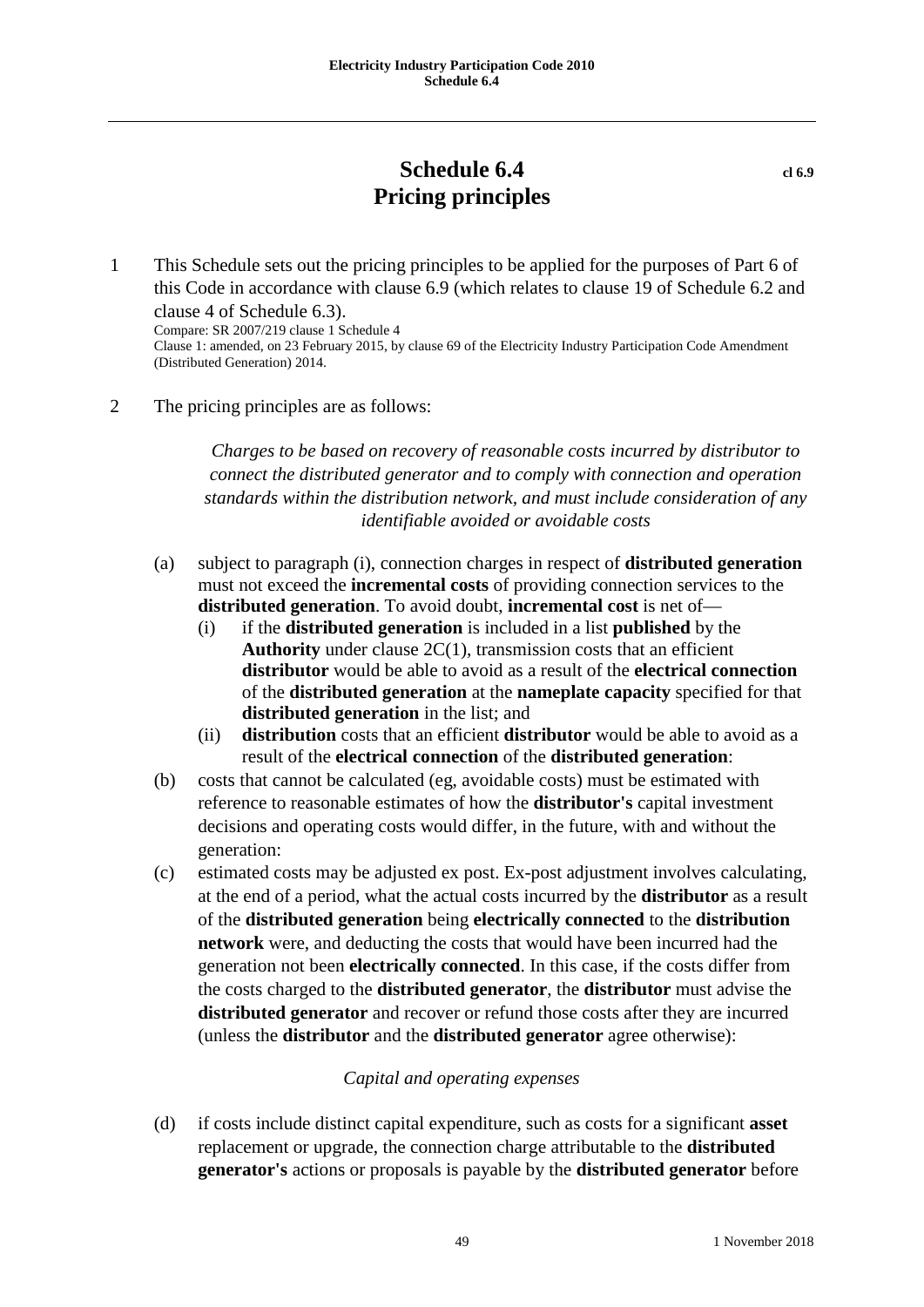the **distributor** has committed to incurring those costs. When making reasonable endeavours to facilitate connection, the **distributor** is not obliged to incur those costs until that payment has been received:

- (e) if **incremental costs** are negative, the **distributed generator** is deemed to be providing network support services to the **distributor**, and may invoice the **distributor** for this service and, in that case, the **distributed generator** must comply with all relevant obligations (for example, obligations under Part 6 of this Code and in respect of tax):
- (f) if costs relate to ongoing or periodic operating expenses, such as costs for routine **maintenance**, the connection charge attributable to the **distributed generator's**  actions or proposals may take the form of a periodic charge:
- (g) *[Revoked]*
- (h) after the connection of the **distributed generation**, the **distributor** may review the connection charges payable by a **distributed generator** not more than once in any 12-month period. Following a review, the **distributor** must advise the **distributed generator** in writing of any change in the connection charges payable, and the reasons for any change, not less than 3 months before the date the change is to take effect:

## *Share of generation-driven costs*

- (i) if multiple **distributed generators** are sharing an investment, the portion of costs payable by any 1 **distributed generator**—
	- (i) must be calculated so that the charges paid or payable by each **distributed generator** take into account the relative expected peak of each **distributed generator's** injected generation; and
	- (ii) may also have regard to the percentage of **assets** that will be used by each **distributed generator**, the percentage of **distribution network capacity** used by each **distributed generator**, the relative share of expected maximum combined peak output, and whether the combined peak generation is coincident with the peak load on the **distribution network**:
- (j) in order to facilitate the calculation of equitable connection charges under paragraph (i), the **distributor** must make and retain adequate records of investments for a period of 60 months, provide the rationale for the investment in terms of facilitating **distributed generation**, and indicate the extent to which the associated costs have been or are to be recovered through generation connection charges:

# *Repayment of previously funded investment*

(k) if a **distributed generator** has paid connection charges that include (in part) the cost of an investment that is subsequently shared by other **distributed generators**, the **distributor** must refund to the **distributed generator** all connection charges paid to the **distributor** under paragraph (i) by other **distributed generators** in respect of that investment: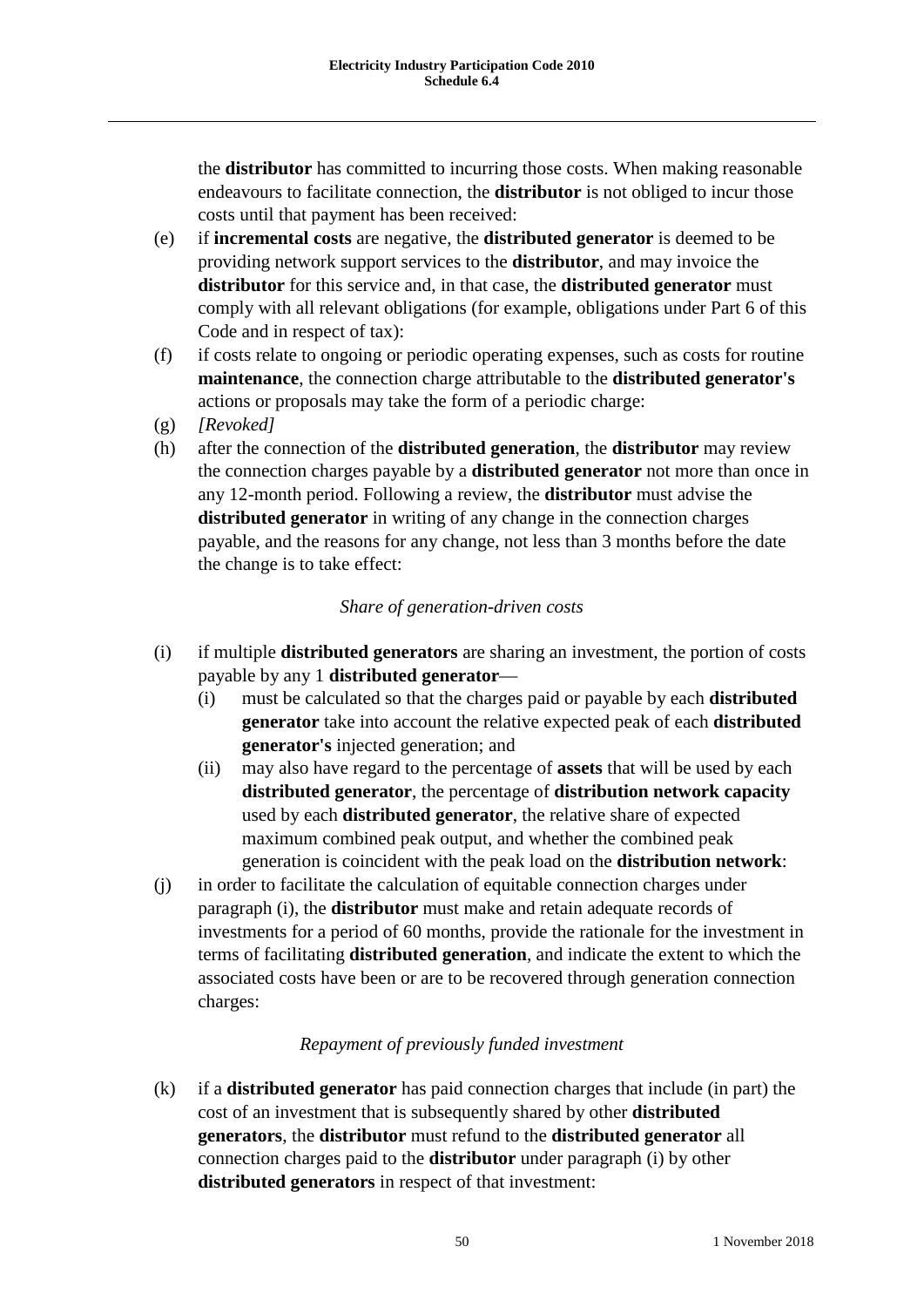- (l) if there are multiple prior **distributed generators**, a refund to each **distributed generator** referred to in paragraph (k) must be provided in accordance with the expected peak of that **distributed generator's** injected generation over a period of time agreed between the **distributed generator** and the **distributor**. The refund—
	- (i) must take into account the relative expected peak of each **distributed generator's** injected generation; and
	- (ii) may also have regard to the percentage of **assets** that will be used by each **distributed generator**, the percentage of **distribution network capacity** used by each **distributed generator**, the relative share of expected maximum combined peak output, and whether the combined peak generation is coincident with the peak load on the **distribution network**:
- (m) no refund of previous payments from the **distributed generator** referred to in paragraph (k) is required after a period of 36 months from the initial connection of that **distributed generator**:

#### *Non-firm connection service*

(n) to avoid doubt, nothing in Part 6 of this Code creates any **distribution network capacity** or property rights in any part of the **distribution network** unless these are specifically contracted for. **Distributors** must **maintain** connection and **lines** services to **distributed generators** in accordance with their **connection and** 

## **operation standards**.

Compare: SR 2007/219 clause 2 Schedule 4

Heading: amended, on 23 February 2015, by clause 70(1) of the Electricity Industry Participation Code Amendment (Distributed Generation) 2014.

Clause 2: amended, on 23 February 2015, by clause 70(2) of the Electricity Industry Participation Code Amendment (Distributed Generation) 2014.

Clause 2(a): amended, on 23 February 2015, by clauses 70(3) and 75 of the Electricity Industry Participation Code Amendment (Distributed Generation) 2014.

Clause 2(a): replaced, on 9 January 2017, by clause 4 of the Electricity Industry Participation Code Amendment (Distributed Generation) 2016.

Clause 2(a): amended, on 5 October 2017, by clause 73(1) of the Electricity Industry Participation Code Amendment (Code Review Programme) 2017.

Clause 2(c): amended, on 23 February 2015, by clauses 70(4) and 75 of the Electricity Industry Participation Code Amendment (Distributed Generation) 2014.

Clause 2(c): amended, on 5 October 2017, by clause 73(2) of the Electricity Industry Participation Code Amendment (Code Review Programme) 2017.

Clause 2(d): amended, on 23 February 2015, by clause 75 of the Electricity Industry Participation Code Amendment (Distributed Generation) 2014.

Clause  $2(d)$ , (f), (h), (i), (k), and (m): amended, on 5 October 2017, by clause 73(3) of the Electricity Industry Participation Code Amendment (Code Review Programme) 2017.

Clause 2(f): amended, on 23 February 2015, by clauses 70(5) and 75 of the Electricity Industry Participation Code Amendment (Distributed Generation) 2014.

Clause 2(g): revoked, on 23 February 2015, by clause 70(6) of the Electricity Industry Participation Code Amendment (Distributed Generation) 2014.

Clause 2(h): amended, on 23 February 2015, by clauses 70(7) and 75 of the Electricity Industry Participation Code Amendment (Distributed Generation) 2014.

Clause 2(i)(ii): amended, on 23 February 2015, by clause 70(8) of the Electricity Industry Participation Code Amendment (Distributed Generation) 2014.

Clause 2(j): amended, on 23 February 2015, by clauses 70(9) and 75 of the Electricity Industry Participation Code Amendment (Distributed Generation) 2014.

Clause 2(k): amended, on 23 February 2015, by clause 75 of the Electricity Industry Participation Code Amendment (Distributed Generation) 2014.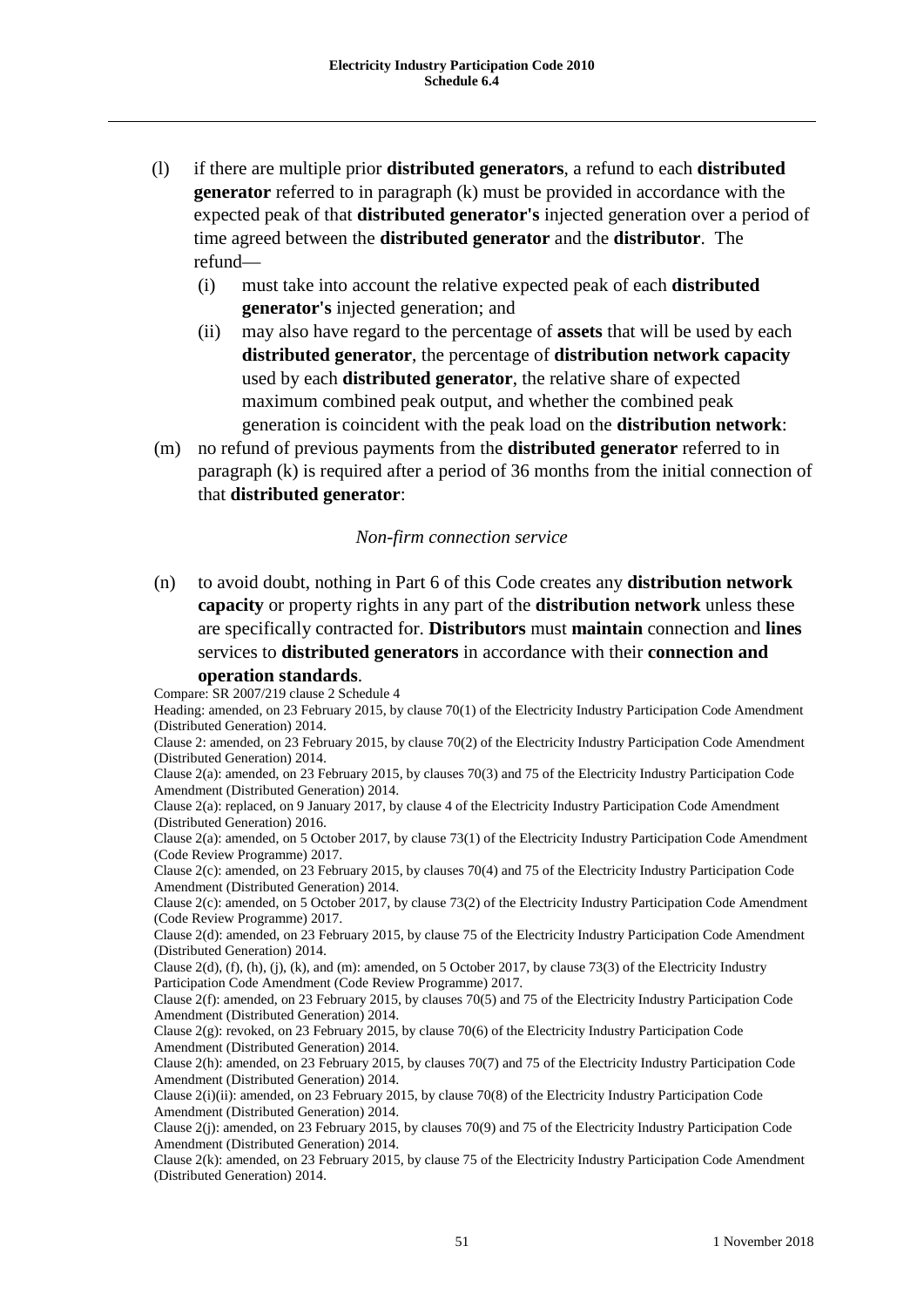Clause 2(l)(ii): amended, on 23 February 2015, by clause 70(10) of the Electricity Industry Participation Code Amendment (Distributed Generation) 2014.

Clause 2(m): amended, on 23 February 2015, by clauses 70(11) and 75 of the Electricity Industry Participation Code Amendment (Distributed Generation) 2014.

Clause 2(n): amended, on 23 February 2015, by clauses 70(2) and 75 of the Electricity Industry Participation Code Amendment (Distributed Generation) 2014.

Clause 2(n): amended, on 5 October 2017, by clause 73(4) of the Electricity Industry Participation Code Amendment (Code Review Programme) 2017.

## **2A Transpower to provide reports to Authority in relation to distributed generation**

- (1) **Transpower** must, by 15 March 2017 (or such later date as the **Authority** may allow), provide a report to the **Authority** that identifies which (if any) **distributed generation** located in the Lower South Island is required for **Transpower** to meet the **grid reliability standards** in the period from 1 April 2017 to 31 March 2020.
- (2) **Transpower** must, by 30 August 2017, provide a report to the **Authority** that identifies which (if any) **distributed generation** located in the Lower North Island is required for **Transpower** to meet the **grid reliability standards** in the period from 1 April 2017 to 31 March 2020.
- (3) **Transpower** must, by 31 January 2018, provide a report to the **Authority** that identifies which (if any) **distributed generation** located in the Upper North Island is required for **Transpower** to meet the **grid reliability standards** in the period from 1 April 2017 to 31 March 2020.
- (4) **Transpower** must, by 31 January 2018, provide a report to the **Authority** that identifies which (if any) **distributed generation** located in the Upper South Island is required for **Transpower** to meet the **grid reliability standards** in the period from 1 April 2017 to 31 March 2020.
- (5) In this clause and clause 4,—
	- (a) Upper North Island is that part of the North Island situated on, or north and west of, a line—
		- (i) commencing at 38°02'S and 174°42'E; then
		- (ii) proceeding in a generally north-easterly direction directly to 37°36'S and 175°27'E; then
		- (iii) proceeding north along the 175°27'E line of longitude; and
	- (b) Lower North Island is that part of the North Island not referred to in subclause (a); and
	- (c) Upper South Island is that part of the South Island situated on, or north of, a line passing through 43°30'S and 169°30'E, and 44°40'S and 171°12'E; and

(d) Lower South Island is that part of the South Island not referred to in subclause (c). Clause 2A: inserted, on 9 January 2017, by clause 5 of the Electricity Industry Participation Code Amendment (Distributed Generation) 2016.

Clause 2A(5): amended, on 5 October 2017, by clause 74 of the Electricity Industry Participation Code Amendment (Code Review Programme) 2017.

## **2B Authority to review Transpower's reports in relation to distributed generation**

- (1) The **Authority** must, as soon as practicable after receiving a report from **Transpower** under clause 2A,—
	- (a) approve the report; or
	- (b) decline to approve the report.
- (2) If the **Authority** declines to approve the report,—
	- (a) the **Authority** must, as soon as practicable,—
		- (i) advise **Transpower** of its reasons for declining to approve the report; and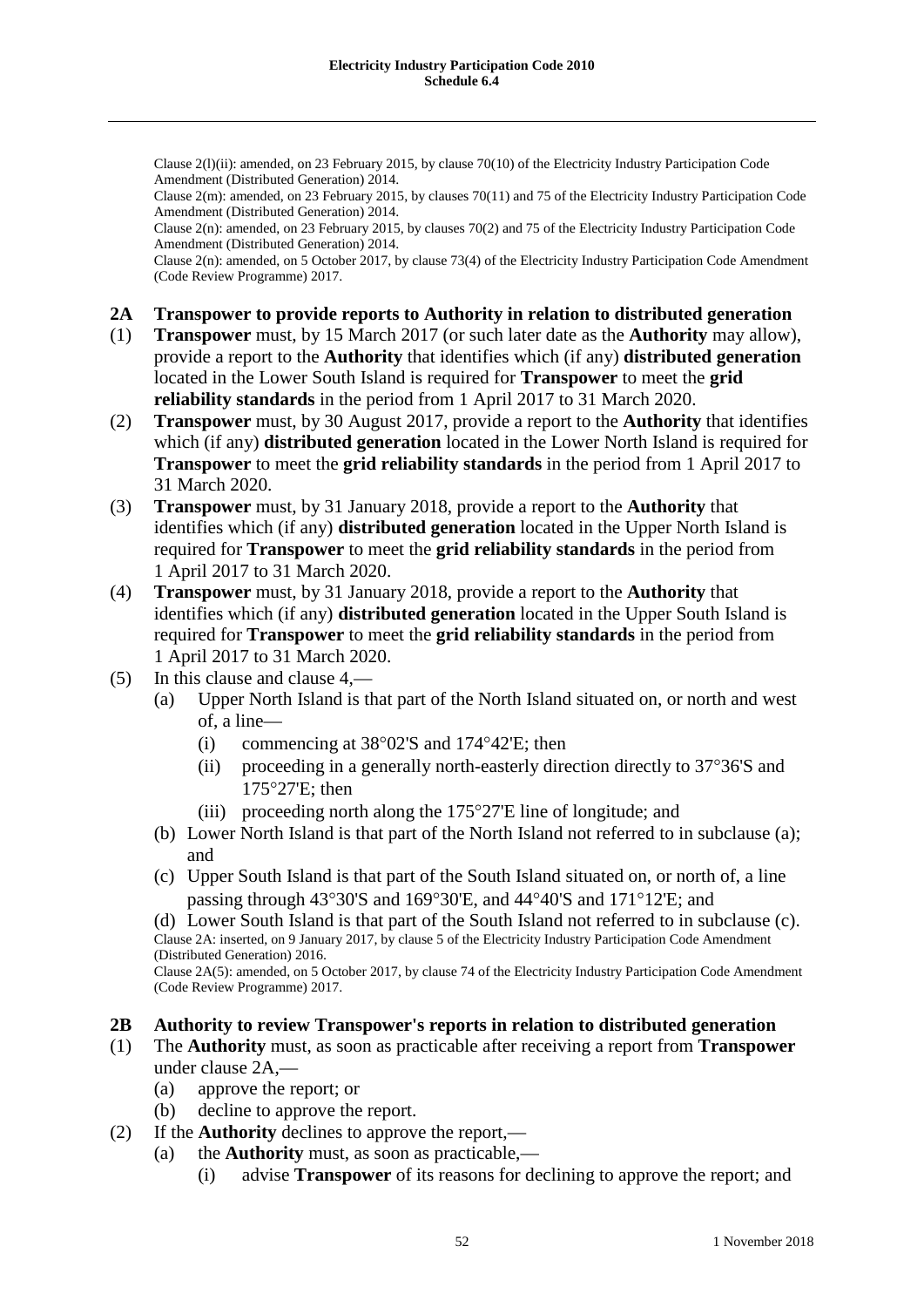- (ii) direct **Transpower** as to how it should amend the report before resubmitting it; and
- (b) **Transpower** must amend the report in accordance with the **Authority's** direction, and resubmit the report to the **Authority**,—
	- (i) for the report provided under clause  $2A(1)$ , within 10 **business days**; and
	- (ii) for reports provided under clauses 2A(2), (3), or (4), within 20 **business days**.
- (3) The **Authority** must, as soon as practicable after receiving a resubmitted report from **Transpower**,—
	- (a) approve the report; or
	- (b) decline to approve the report.
- (4) Subclause (2) applies to the resubmitted report as if it were the report originally provided under clause 2A.

Clause 2B: inserted, on 9 January 2017, by clause 5 of the Electricity Industry Participation Code Amendment (Distributed Generation) 2016.

# **2C Authority to publish list of distributed generation**

- (1) The **Authority** must, after approving a report provided by **Transpower** under clause 2A, **publish** a list of **distributed generation** for the relevant region for the purposes of clause 2(a)(i).
- (2) A list **published** under subclause (1) must include—
	- (a) only **distributed generation** that is connected as at 6 December 2016; and

(b) the **nameplate capacity** of the **distributed generation** as at 6 December 2016. Clause 2C: inserted, on 9 January 2017, by clause 5 of the Electricity Industry Participation Code Amendment (Distributed Generation) 2016.

Clause 2C(2)(a): amended, on 5 October 2017, by clause 75 of the Electricity Industry Participation Code Amendment (Code Review Programme) 2017.

**3** *[Revoked]*

Compare: SR 2007/219 clause 3 Schedule 4 Clause 3: revoked, on 23 February 2015, by clause 71 of the Electricity Industry Participation Code Amendment (Distributed Generation) 2014.

## **4 Delayed application of Electricity Industry Participation Code Amendment (Distributed Generation) 2016**

- (1) Despite clause 2 of the Electricity Industry Participation Code Amendment (Distributed Generation) 2016,—
	- (a) until the close of 31 March 2018, Part 6 of this Code applies to the Lower South Island as if the Electricity Industry Participation Code Amendment (Distributed Generation) 2016 had not been made; and
	- (b) until the close of 30 September 2018, Part 6 of this Code applies to the Lower North Island as if the Electricity Industry Participation Code Amendment (Distributed Generation) 2016 had not been made; and
	- (c) until the close of 31 March 2019, Part 6 of this Code applies to the Upper North Island as if the Electricity Industry Participation Code Amendment (Distributed Generation) 2016 had not been made; and
	- (d) until the close of 30 September 2019, Part 6 of this Code applies to the Upper South Island as if the Electricity Industry Participation Code Amendment (Distributed Generation) 2016 had not been made.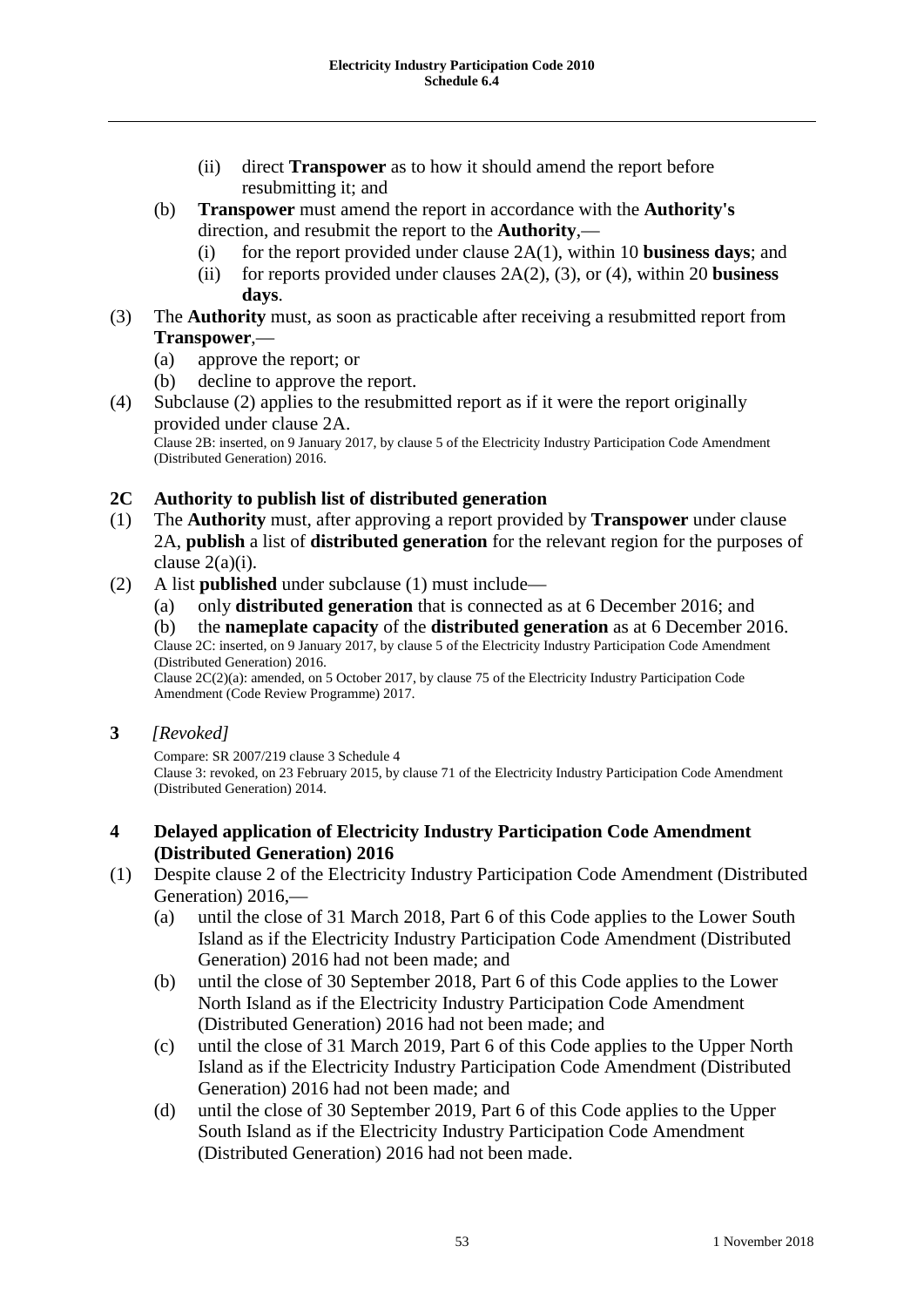(2) In this clause, Upper North Island, Lower North Island, Upper South Island, and Lower South Island have the meanings set out in clause 2A(5). Clause 4: inserted, on 5 October 2017, by clause 76 of the Electricity Industry Participation Code Amendment (Code Review Programme) 2017.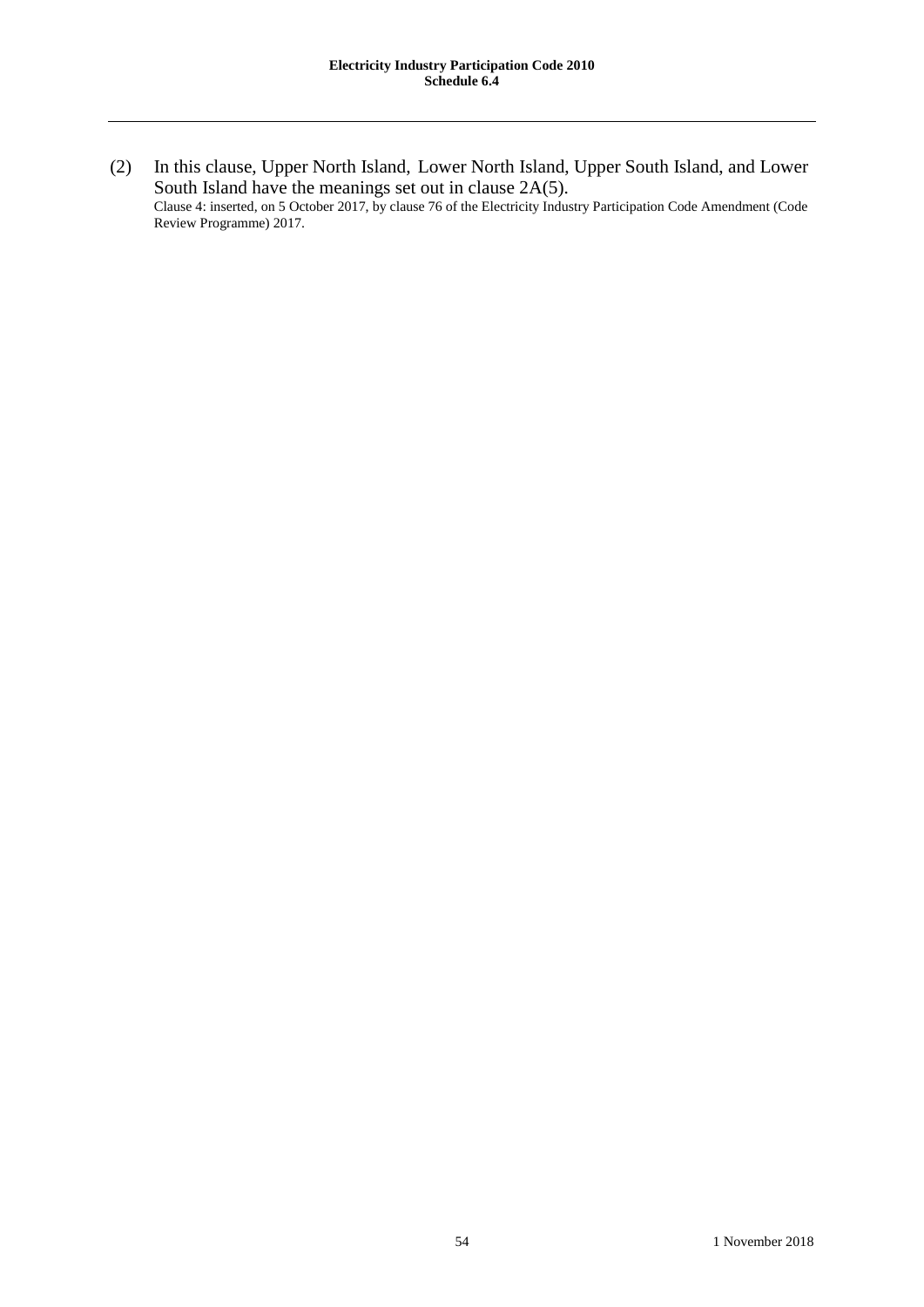# **Schedule 6.5 cls 2**(4), **7(5)**, **11(4)**, and **22(5)** of Sch 6.1 **Prescribed maximum fees**

#### 1 *[Revoked]*

Clause 1: revoked, on 23 February 2015, by clause 72 of the Electricity Industry Participation Code Amendment (Distributed Generation) 2014.

2 A **distributor** may require the payment of fees for any of the following activities prescribed under Part 6 of this Code to the maximum fee specified in the column opposite that activity:

| <b>Description of fee</b>                                                                                                                                | \$<br>(exclusive<br>of GST) |  |
|----------------------------------------------------------------------------------------------------------------------------------------------------------|-----------------------------|--|
| Part 1 of Schedule 6.1 application                                                                                                                       |                             |  |
| Application fee under clause $2(2)(c)$                                                                                                                   | 200                         |  |
| Fee for observation of testing and<br>inspection under clause $7(5)$                                                                                     | 60                          |  |
| Part 1A of Schedule 6.1 application                                                                                                                      |                             |  |
| Application fee under clause $9B(2)(c)$                                                                                                                  | 100                         |  |
| Fee for inspection under clause $9C(3)$                                                                                                                  | 60                          |  |
| Deficiency fee under clause 9E(4)                                                                                                                        | 80                          |  |
| Part 2 of Schedule 6.1 application                                                                                                                       |                             |  |
| Application fee for distributed<br>generation with nameplate capacity of<br>more than 10 kW but less than 100 kW<br>under clause $11(2)(c)$              | 500                         |  |
| Application fee for <b>distributed</b><br>generation with nameplate capacity of<br>100 kW or more in total but less than 1<br>MW under clause $11(2)(c)$ | 1,000                       |  |
| Application fee for distributed<br>generation with nameplate capacity of 1<br>MW or more under clause $11(2)(c)$                                         | 5,000                       |  |
| Fee for observation of testing and<br>inspection of distributed generation with                                                                          | 120                         |  |